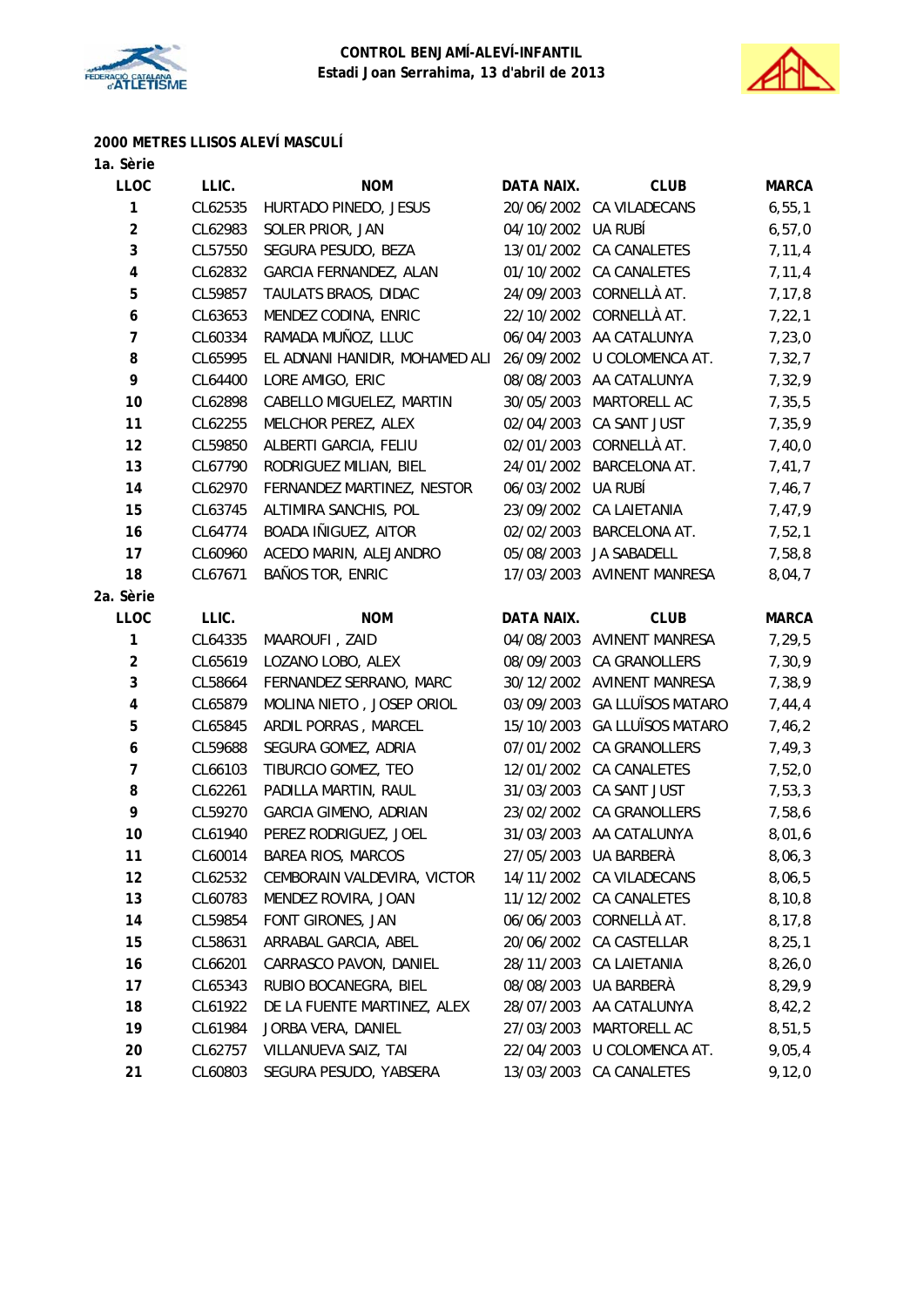



# **60 METRES TANQUES ALEVÍ MASCULÍ**

| 1a. Sèrie               |         |                              |                    |                              |              |
|-------------------------|---------|------------------------------|--------------------|------------------------------|--------------|
| <b>LLOC</b>             | LLIC.   | <b>NOM</b>                   | DATA NAIX.         | <b>CLUB</b>                  | <b>MARCA</b> |
| 1                       | CL59211 | ROCA CARRERAS, POL           |                    | 19/06/2002 CA IGUALADA       | 10,4         |
| $\overline{2}$          | CL62535 | HURTADO PINEDO, JESUS        | 20/06/2002         | CA VILADECANS                | 11,4         |
| 3                       | CL60960 | ACEDO MARIN, ALEJANDRO       | 05/08/2003         | JA SABADELL                  | 11,5         |
| $\pmb{4}$               | CL63653 | MENDEZ CODINA, ENRIC         |                    | 22/10/2002 CORNELLÀ AT.      | 11,7         |
| 5                       | CL57550 | SEGURA PESUDO, BEZA          |                    | 13/01/2002 CA CANALETES      | 11,9         |
| 6                       | CL59857 | TAULATS BRAOS, DIDAC         |                    | 24/09/2003 CORNELLÀ AT.      | 12,1         |
| 2a. Sèrie               |         |                              |                    |                              |              |
| <b>LLOC</b>             | LLIC.   | <b>NOM</b>                   | DATA NAIX.         | <b>CLUB</b>                  | <b>MARCA</b> |
| 1                       | CL57284 | RODRIGUEZ FAUROUX, JOAQUIM   | 19/03/2002         | ISS - L'HOSPITALET           | 10,2         |
| $\overline{c}$          | CL57514 | RAFI DVORACEK, ANDREAS       |                    | 24/04/2002 CE UNIVERSITARI   | 11,0         |
| $\mathbf 3$             | CL59850 | ALBERTI GARCIA, FELIU        |                    | 02/01/2003 CORNELLÀ AT.      | 11,2         |
| $\pmb{4}$               | CL59725 | PEREZ DURAN, RAUL            | 30/03/2003         | CA MONTORNÈS                 | 11,7         |
| 5                       | CL60561 | DIAZ DELGADO, MARC           | 22/07/2003         | ISS - L'HOSPITALET           | 11,9         |
| 6                       | CL65265 | SOLETO BASILIO, JOSE MIGUEL  |                    | 14/12/2003 CA NOU BARRIS     | 12,2         |
| 3a. Sèrie               |         |                              |                    |                              |              |
| <b>LLOC</b>             | LLIC.   | <b>NOM</b>                   | DATA NAIX.         | <b>CLUB</b>                  | <b>MARCA</b> |
| 1                       | CL57042 | ABAVIS VIVES, NIKOS          | 10/04/2002 CA GAVA |                              | 11,0         |
| $\overline{2}$          | CL62974 | MALAVE SURRALLES, MARC       | 04/02/2003         | UA RUBÍ                      | 11,5         |
| 3                       | CL65862 | <b>GARI PINA, CRISTIAN</b>   |                    | 04/11/2003 GA LLUÏSOS MATARO | 11,9         |
| $\overline{\mathbf{4}}$ | CL66351 | ALFONSO FALGOSA, MARC        |                    | 06/04/2002 CE UNIVERSITARI   | 12,1         |
| 5                       | CL63336 | SEDANO GUIMERANS, DAVID      |                    | 05/08/2002 GA LLUÏSOS MATARO | 12,3         |
| 6                       | CL59854 | FONT GIRONES, JAN            |                    | 06/06/2003 CORNELLÀ AT.      | 13,0         |
| 4a. Sèrie               |         |                              |                    |                              |              |
| <b>LLOC</b>             | LLIC.   | <b>NOM</b>                   | <b>DATA NAIX.</b>  | <b>CLUB</b>                  | <b>MARCA</b> |
| 1                       | CL66103 | TIBURCIO GOMEZ, TEO          |                    | 12/01/2002 CA CANALETES      | 11,1         |
| $\overline{2}$          | CL59270 | <b>GARCIA GIMENO, ADRIAN</b> |                    | 23/02/2002 CA GRANOLLERS     | 11,2         |
| 3                       | CL65801 | BONAL CODOMI, LLUC           |                    | 06/04/2003 AA CATALUNYA      | 11,4         |
| $\pmb{4}$               | CL60014 | BAREA RIOS, MARCOS           | 27/05/2003         | UA BARBERÀ                   | 12,0         |
| 5                       | CL61940 | PEREZ RODRIGUEZ, JOEL        |                    | 31/03/2003 AA CATALUNYA      | 12,0         |
| 6                       | CL62757 | VILLANUEVA SAIZ, TAI         |                    | 22/04/2003 U COLOMENCA AT.   | 13,7         |
| 5a. Sèrie               |         |                              |                    |                              |              |
| <b>LLOC</b>             | LLIC.   | <b>NOM</b>                   | DATA NAIX.         | <b>CLUB</b>                  | <b>MARCA</b> |
| 1                       | CL59688 | SEGURA GOMEZ, ADRIA          |                    | 07/01/2002 CA GRANOLLERS     | 10,9         |
| $\overline{2}$          | CL60296 | COMAS MARIN, JOAN            |                    | 03/02/2003 AA CATALUNYA      | 11,0         |
| 3                       | CL60311 | HERNANDEZ AROLA, PAU         |                    | 19/11/2002 AA CATALUNYA      | 12,8         |
| $\pmb{4}$               | CL60803 | SEGURA PESUDO, YABSERA       |                    | 13/03/2003 CA CANALETES      | 13,6         |
| 5                       | CL63319 | DE HARO PONCE, PAU           | 04/02/2002         | <b>GA LLUÏSOS MATARO</b>     | 14,3         |
| 6                       | CL65343 | RUBIO BOCANEGRA, BIEL        |                    | 08/08/2003 UA BARBERÀ        | 15,6         |
| 6a. Sèrie               |         |                              |                    |                              |              |
| <b>LLOC</b>             | LLIC.   | <b>NOM</b>                   | DATA NAIX.         | <b>CLUB</b>                  | <b>MARCA</b> |
| 1                       | CL62255 | MELCHOR PEREZ, ALEX          | 02/04/2003         | CA SANT JUST                 | 11,8         |
| $\overline{\mathbf{c}}$ | CL64798 | VALERO SALLARES, JOEL        | 03/05/2003         | BARCELONA AT.                | 12,0         |
| 3                       | CL65619 | LOZANO LOBO, ALEX            | 08/09/2003         | CA GRANOLLERS                | 12,2         |
| $\pmb{4}$               | CL61219 | TOMAS HOMAR, ARNAU           | 15/02/2003         | CA CANALETES                 | 12,5         |
| 5                       | CL58220 | SANCHEZ LOPEZ, ERIC          |                    | 03/03/2002 UA BARBERÀ        | 12,9         |
| 6                       | CL61922 | DE LA FUENTE MARTINEZ, ALEX  |                    | 28/07/2003 AA CATALUNYA      | 13,5         |
|                         |         |                              |                    |                              |              |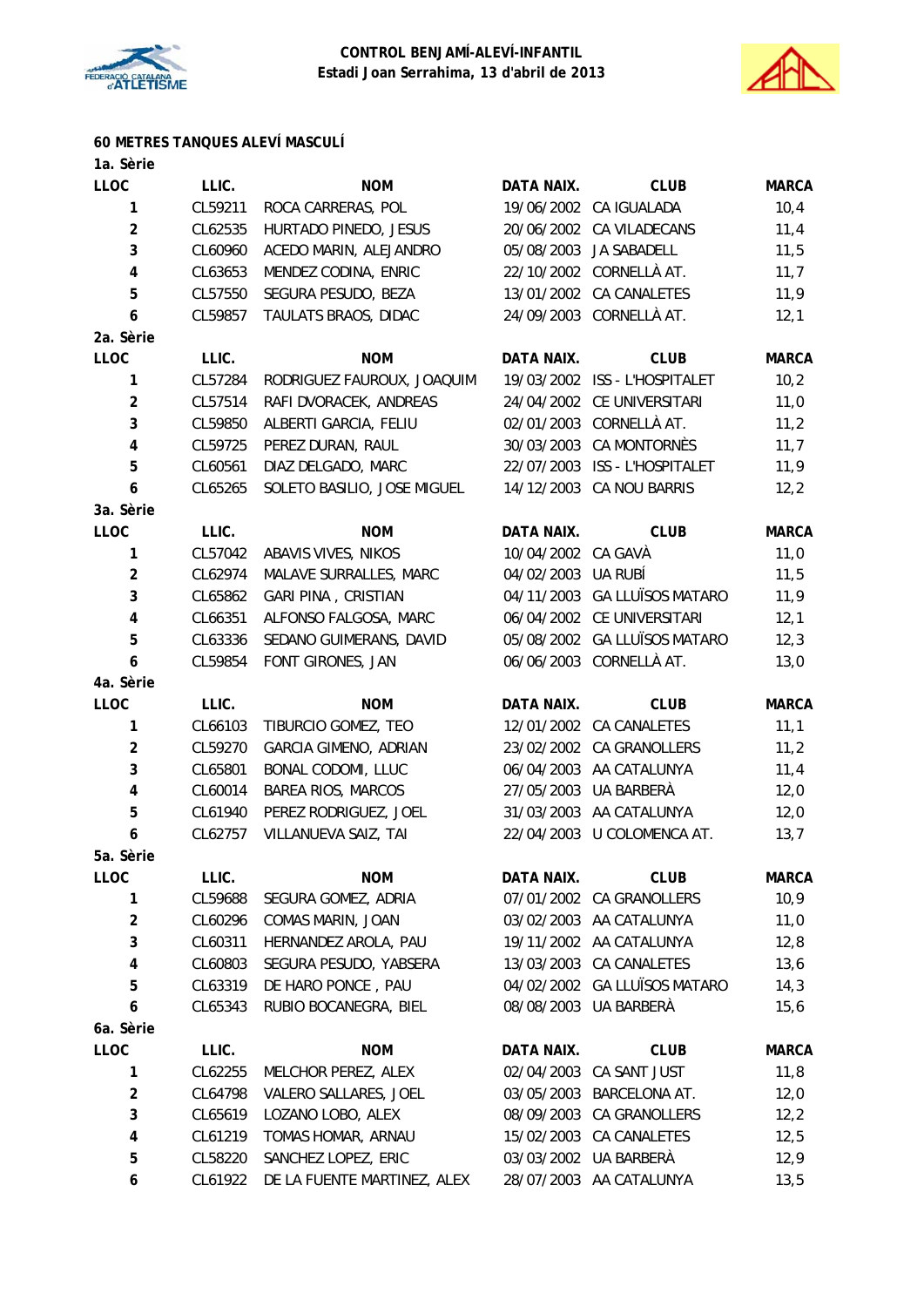



| 7a. Sèrie               |         |                                                                   |                    |                              |              |
|-------------------------|---------|-------------------------------------------------------------------|--------------------|------------------------------|--------------|
| <b>LLOC</b>             | LLIC.   | <b>NOM</b>                                                        | DATA NAIX.         | <b>CLUB</b>                  | <b>MARCA</b> |
| 1                       | CL67790 | RODRIGUEZ MILIAN, BIEL                                            |                    | 24/01/2002 BARCELONA AT.     | 10,9         |
| $\overline{2}$          | CL61141 | <b>GOMEZ ALTES, CLAUDI</b>                                        |                    | 24/11/2003 CA SANT CELONI    | 11,3         |
| 3                       | CL66240 | QUILEZ CODINA, PERE                                               |                    | 18/11/2002 CA LAIETANIA      | 11,6         |
| 4                       | CL64781 | MARQUES SILES, HECTOR                                             | 15/05/2003         | BARCELONA AT.                | 12,5         |
| 5                       | CL64788 | PUENTE MURILLO, JAVIER                                            | 23/12/2003         | BARCELONA AT.                | 12,9         |
| 6                       | CL65895 | SANS RUSIÑOL, ALBERT                                              |                    | 10/12/2003 GA LLUÏSOS MATARO | 14,2         |
| 8a. Sèrie               |         |                                                                   |                    |                              |              |
| LLOC                    | LLIC.   | <b>NOM</b>                                                        | <b>DATA NAIX.</b>  | <b>CLUB</b>                  | <b>MARCA</b> |
| 1                       | CL62895 | ANDREU GERIQUE, DAVID                                             |                    | 08/02/2002 MARTORELL AC      | 10,8         |
| $\overline{2}$          | CL64536 | CHERKAOUI, ZAKARIA                                                | 28/04/2002         | <b>UA TERRASSA</b>           | 11,1         |
| 3                       | CL62261 | PADILLA MARTIN, RAUL                                              | 31/03/2003         | CA SANT JUST                 | 11,9         |
| 4                       | CL60334 | RAMADA MUÑOZ, LLUC                                                |                    | 06/04/2003 AA CATALUNYA      | 12,0         |
| 5                       | CL66226 | MORA SOSPEDRA, ROGER                                              |                    | 22/07/2003 CA LAIETANIA      | 12,6         |
| 6                       | CL66206 | FARELO CORCHADO, MARC                                             |                    | 27/04/2003 CA LAIETANIA      | 13,5         |
| 9a. Sèrie               |         |                                                                   |                    |                              |              |
| LLOC                    | LLIC.   | <b>NOM</b>                                                        | DATA NAIX.         | <b>CLUB</b>                  | <b>MARCA</b> |
| 1                       | CL58632 | AVELLANEDA CIURANETA, ERIC                                        |                    | 05/11/2002 CA CASTELLAR      | 11,1         |
| $\overline{2}$          | CL60344 | SIVILLA CALVO, CRISTIAN                                           |                    | 22/07/2002 AA CATALUNYA      | 11,3         |
| 3                       | CL66220 | <b>IGUAL SALTOR, GUILLEM</b>                                      |                    | 05/09/2002 CA LAIETANIA      | 11,4         |
| $\overline{\mathbf{4}}$ | CL68200 | MOIX LAPEÑA, SERGI                                                |                    | 14/11/2002 CA CASTELLAR      | 12,4         |
| 5                       | CL66201 | CARRASCO PAVON, DANIEL                                            |                    | 28/11/2003 CA LAIETANIA      | 12,6         |
| 6                       | CL66545 | LIRIA PINEDO, JAN                                                 |                    | 12/12/2003 MARTORELL AC      | 12,9         |
| 10a. Sèrie              |         |                                                                   |                    |                              |              |
| <b>LLOC</b>             | LLIC.   | <b>NOM</b>                                                        | DATA NAIX.         | <b>CLUB</b>                  | <b>MARCA</b> |
| $\mathbf{1}$            | CL58253 | MARI MIRO, ARNAU                                                  |                    | 13/07/2002 CA CASTELLAR      | 11,5         |
| $\overline{2}$          | CL65128 | JOVER PUJOL, EDGAR                                                |                    | 08/03/2002 UA TERRASSA       | 12,1         |
| 3                       | CL67542 | JEJAN ORTEGA, HERNAN                                              |                    | 15/03/2003 AA CATALUNYA      | 12,7         |
| 4                       | CL67798 | SANCHEZ GONZALEZ, DANIEL                                          |                    | 25/09/2003 CA LAIETANIA      | 13,0         |
| 11a. Sèrie              |         |                                                                   |                    |                              |              |
| <b>LLOC</b>             | LLIC.   | <b>NOM</b>                                                        | <b>DATA NAIX.</b>  | <b>CLUB</b>                  | <b>MARCA</b> |
| $\mathbf{1}$            |         | CL65995 EL ADNANI HANIDIR, MOHAMED ALI 26/09/2002 U COLOMENCA AT. |                    |                              | 11,8         |
| $\overline{\mathbf{c}}$ | CL64154 | MARTINEZ GOMEZ, MARCEL                                            |                    | 08/12/2002 UA TERRASSA       | 12,1         |
| 3                       | CL64098 | BERNAL RAMOS, ADRIAN                                              |                    | 03/08/2003 CA CASTELLAR      | 12,5         |
| 4                       | CL60579 | HABA FERRANDO, ERIC                                               |                    | 21/06/2003 CA CASTELLAR      | 13,0         |
|                         |         | 2000 METRES MARXA ALEVÍ MASCULÍ                                   |                    |                              |              |
| <b>LLOC</b>             | LLIC.   | <b>NOM</b>                                                        | DATA NAIX.         | <b>CLUB</b>                  | <b>MARCA</b> |
| 1                       | CL59336 | MCGRATH BENITO, PAUL                                              | 07/03/2002 CA GAVÀ |                              | 11,49,9      |
| 2                       | CL60294 | CIVERA POCEIRO, PAU                                               | 08/10/2003         | AA CATALUNYA                 | 12,01,7      |
| 3                       | CL64781 | MARQUES SILES, HECTOR                                             |                    | 15/05/2003 BARCELONA AT.     | 12,46,2      |
| 4                       | CL58670 | MESAS HERRANZ, ADRIA                                              |                    | 03/09/2002 AVINENT MANRESA   | 13,04,6      |
| 5                       | CL58208 | LOPEZ RUIZ, MARIO                                                 |                    | 23/01/2002 UA BARBERÀ        | 13, 12, 6    |
| 6                       | CL61219 | TOMAS HOMAR, ARNAU                                                |                    | 15/02/2003 CA CANALETES      | 13,39,1      |
| 7                       | CL57304 | CONEJERO FRECHILLA, JOEL                                          |                    | 01/12/2002 AA CATALUNYA      | 14,47,4      |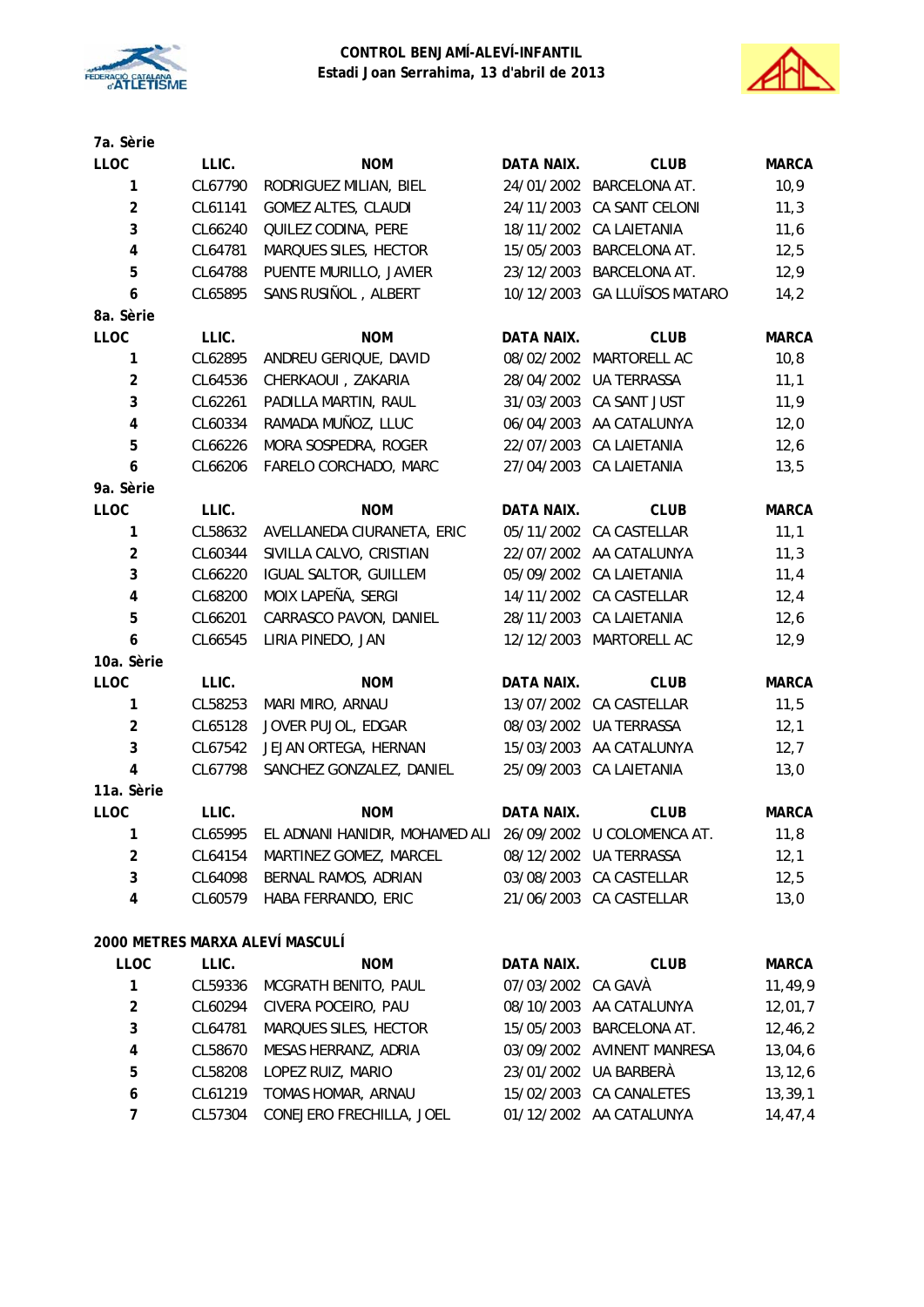



#### **LLANÇAMENT DE DISC ALEVÍ MASCULÍ**

| <b>LLOC</b>    | LLIC.   | <b>NOM</b>                 | DATA NAIX.         | <b>CLUB</b>                | <b>MARCA</b> |
|----------------|---------|----------------------------|--------------------|----------------------------|--------------|
| 1              | CL60561 | DIAZ DELGADO, MARC         | 22/07/2003         | <b>ISS - L'HOSPITALET</b>  | 20,96        |
| $\overline{2}$ | CL57460 | <b>BADIA CELMA, JAN</b>    | 13/06/2002         | UA RUBÍ                    | 20,65        |
| 3              | CL57042 | ABAVIS VIVES, NIKOS        | 10/04/2002 CA GAVA |                            | 20,36        |
| 4              | CL58664 | FERNANDEZ SERRANO, MARC    |                    | 30/12/2002 AVINENT MANRESA | 17,85        |
| 5              | CL61141 | <b>GOMEZ ALTES, CLAUDI</b> |                    | 24/11/2003 CA SANT CELONI  | 16,90        |
| 6              | CL58612 | CASTELLS LLACH, JOSEP      | 30/08/2002         | CA CANALETES               | 15,31        |
| 7              | CL62898 | CABELLO MIGUELEZ, MARTIN   | 30/05/2003         | MARTORELL AC               | 14,39        |
| 8              | CL62895 | ANDREU GERIQUE, DAVID      | 08/02/2002         | MARTORELL AC               | 13,89        |
| 9              | CL58670 | MESAS HERRANZ, ADRIA       | 03/09/2002         | AVINENT MANRESA            | 13,56        |
| 10             | CL66226 | MORA SOSPEDRA, ROGER       |                    | 22/07/2003 CA LAIETANIA    | 12,83        |
| 11             | CL62970 | FERNANDEZ MARTINEZ, NESTOR | 06/03/2002         | UA RUBÍ                    | 12,09        |
| 12             | CL66545 | LIRIA PINEDO, JAN          | 12/12/2003         | MARTORELL AC               | 11,95        |
| 13             | CL66539 | BARRAGAN AGUILAR, SERGI    | 26/11/2003         | MARTORELL AC               | 11,93        |
| 14             | CL59336 | MCGRATH BENITO, PAUL       | 07/03/2002         | CA GAVÀ                    | 11,90        |
|                | CL62898 | CABELLO MIGUELEZ, MARTIN   | 30/05/2003         | MARTORELL AC               | <b>NULS</b>  |
|                | CL61984 | JORBA VERA, DANIEL         | 27/03/2003         | <b>MARTORELL AC</b>        | <b>NULS</b>  |
|                |         |                            |                    |                            |              |

# **LLANÇAMENT DE PILOTA ALEVÍ MASCULÍ**

| LLOC           | LLIC.   | LLANGAMENT DE TILOTA ALL'ININSODER<br><b>NOM</b> | DATA NAIX.         | <b>CLUB</b>                   | <b>MARCA</b> |
|----------------|---------|--------------------------------------------------|--------------------|-------------------------------|--------------|
| $\mathbf{1}$   | CL58631 | ARRABAL GARCIA, ABEL                             |                    | 20/06/2002 CA CASTELLAR       | 24,59        |
| $\overline{2}$ | CL58208 | LOPEZ RUIZ, MARIO                                |                    | 23/01/2002 UA BARBERÀ         | 24,20        |
|                |         |                                                  |                    |                               |              |
| 3              | CL57284 | RODRIGUEZ FAUROUX, JOAQUIM                       |                    | 19/03/2002 ISS - L'HOSPITALET | 23,88        |
| 4              | CL57042 | ABAVIS VIVES, NIKOS                              | 10/04/2002 CA GAVÀ |                               | 23,29        |
| 5              | CL60561 | DIAZ DELGADO, MARC                               |                    | 22/07/2003 ISS - L'HOSPITALET | 23,24        |
| 6              | CL57460 | BADIA CELMA, JAN                                 | 13/06/2002 UA RUBÍ |                               | 21,97        |
| $\overline{7}$ | CL63745 | ALTIMIRA SANCHIS, POL                            |                    | 23/09/2002 CA LAIETANIA       | 21,74        |
| 8              | CL63336 | SEDANO GUIMERANS, DAVID                          |                    | 05/08/2002 GA LLUÏSOS MATARO  | 21,57        |
| 9              | CL66351 | ALFONSO FALGOSA, MARC                            |                    | 06/04/2002 CE UNIVERSITARI    | 21,56        |
| 10             | CL65862 | <b>GARI PINA, CRISTIAN</b>                       |                    | 04/11/2003 GA LLUÏSOS MATARO  | 21,26        |
| 11             | CL66240 | QUILEZ CODINA, PERE                              |                    | 18/11/2002 CA LAIETANIA       | 20,03        |
| 12             | CL67542 | JEJAN ORTEGA, HERNAN                             |                    | 15/03/2003 AA CATALUNYA       | 19,16        |
| 13             | CL58253 | MARI MIRO, ARNAU                                 |                    | 13/07/2002 CA CASTELLAR       | 19,11        |
| 14             | CL65895 | SANS RUSIÑOL, ALBERT                             |                    | 10/12/2003 GA LLUÏSOS MATARO  | 18,93        |
| 15             | CL59336 | MCGRATH BENITO, PAUL                             | 07/03/2002 CA GAVÀ |                               | 18,83        |
| 16             | CL59725 | PEREZ DURAN, RAUL                                | 30/03/2003         | CA MONTORNÈS                  | 18,82        |
| 17             | CL66539 | BARRAGAN AGUILAR, SERGI                          |                    | 26/11/2003 MARTORELL AC       | 18,56        |
| 18             | CL65348 | TORNERO SANTOYO, POL                             | 09/07/2003         | UA BARBERÀ                    | 18,39        |
| 19             | CL62974 | MALAVE SURRALLES, MARC                           | 04/02/2003 UA RUBÍ |                               | 17,61        |
| 20             | CL60294 | CIVERA POCEIRO, PAU                              |                    | 08/10/2003 AA CATALUNYA       | 17,58        |
| 21             | CL57304 | CONEJERO FRECHILLA, JOEL                         |                    | 01/12/2002 AA CATALUNYA       | 16,88        |
| 22             | CL60579 | HABA FERRANDO, ERIC                              |                    | 21/06/2003 CA CASTELLAR       | 16,63        |
| 23             | CL66206 | FARELO CORCHADO, MARC                            |                    | 27/04/2003 CA LAIETANIA       | 16, 57       |
| 24             | CL67798 | SANCHEZ GONZALEZ, DANIEL                         |                    | 25/09/2003 CA LAIETANIA       | 16, 55       |
| 25             | CL63319 | DE HARO PONCE, PAU                               | 04/02/2002         | <b>GA LLUÏSOS MATARO</b>      | 16, 53       |
| 26             | CL60296 | COMAS MARIN, JOAN                                |                    | 03/02/2003 AA CATALUNYA       | 16,07        |
| 27             | CL58632 | AVELLANEDA CIURANETA, ERIC                       | 05/11/2002         | CA CASTELLAR                  | 15,34        |
| 28             | CL68200 | MOIX LAPEÑA, SERGI                               |                    | 14/11/2002 CA CASTELLAR       | 15, 17       |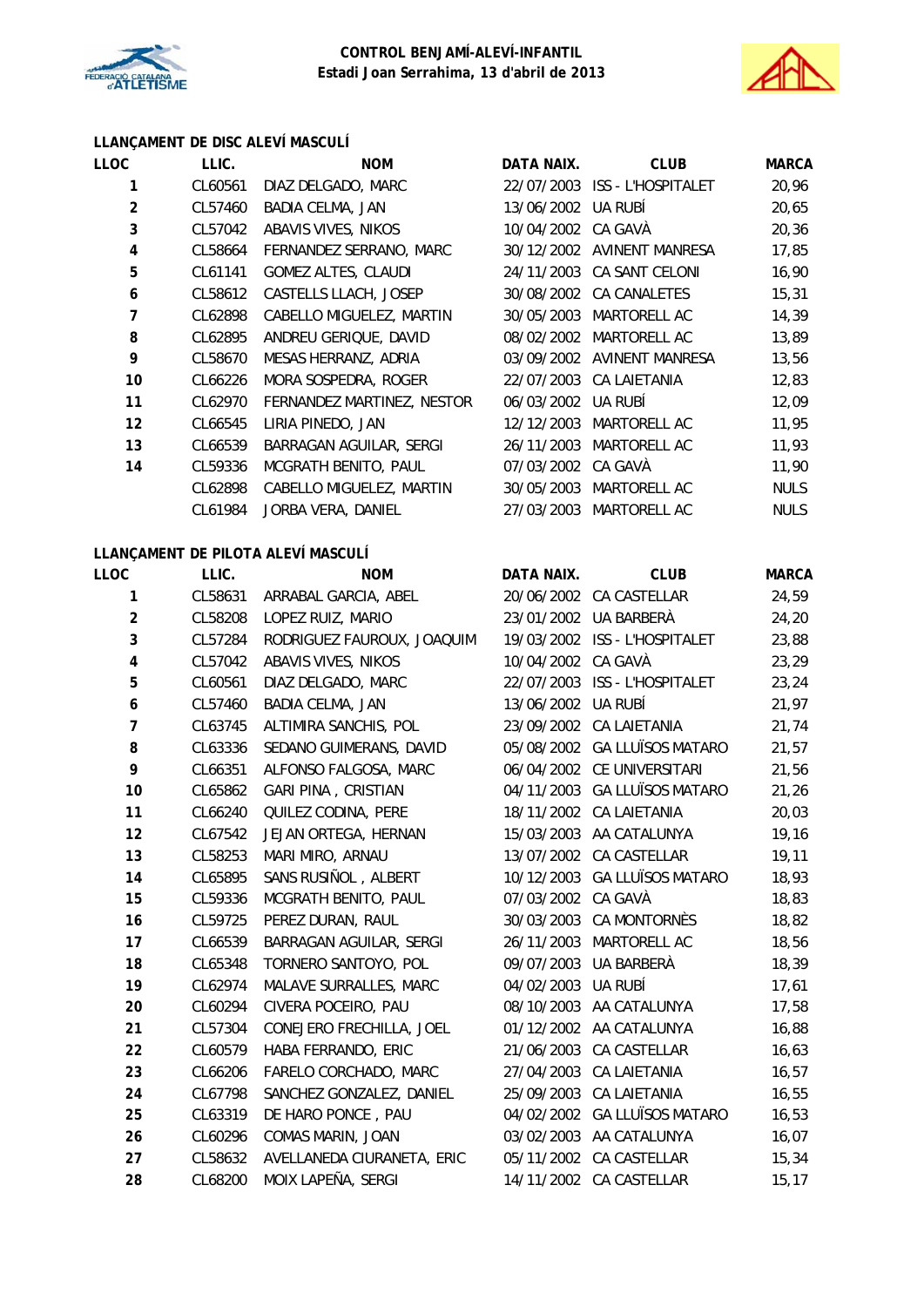



| -29 | CL65845 ARDIL PORRAS, MARCEL      | 15/10/2003 GA LLUÏSOS MATARO | 14.42 |
|-----|-----------------------------------|------------------------------|-------|
| 30  | CL58220 SANCHEZ LOPEZ, ERIC       | 03/03/2002 UA BARBERÀ        | 14,14 |
| -31 | CL64098 BERNAL RAMOS, ADRIAN      | 03/08/2003 CA CASTELLAR      | 14,07 |
| 32  | CL65879 MOLINA NIETO, JOSEP ORIOL | 03/09/2003 GA LLUÏSOS MATARO | 13,13 |
| 33  | CL60344 SIVILLA CALVO, CRISTIAN   | 22/07/2002 AA CATALUNYA      | 12.73 |
| -34 | CL64798 VALERO SALLARES, JOEL     | 03/05/2003 BARCELONA AT.     | 10.69 |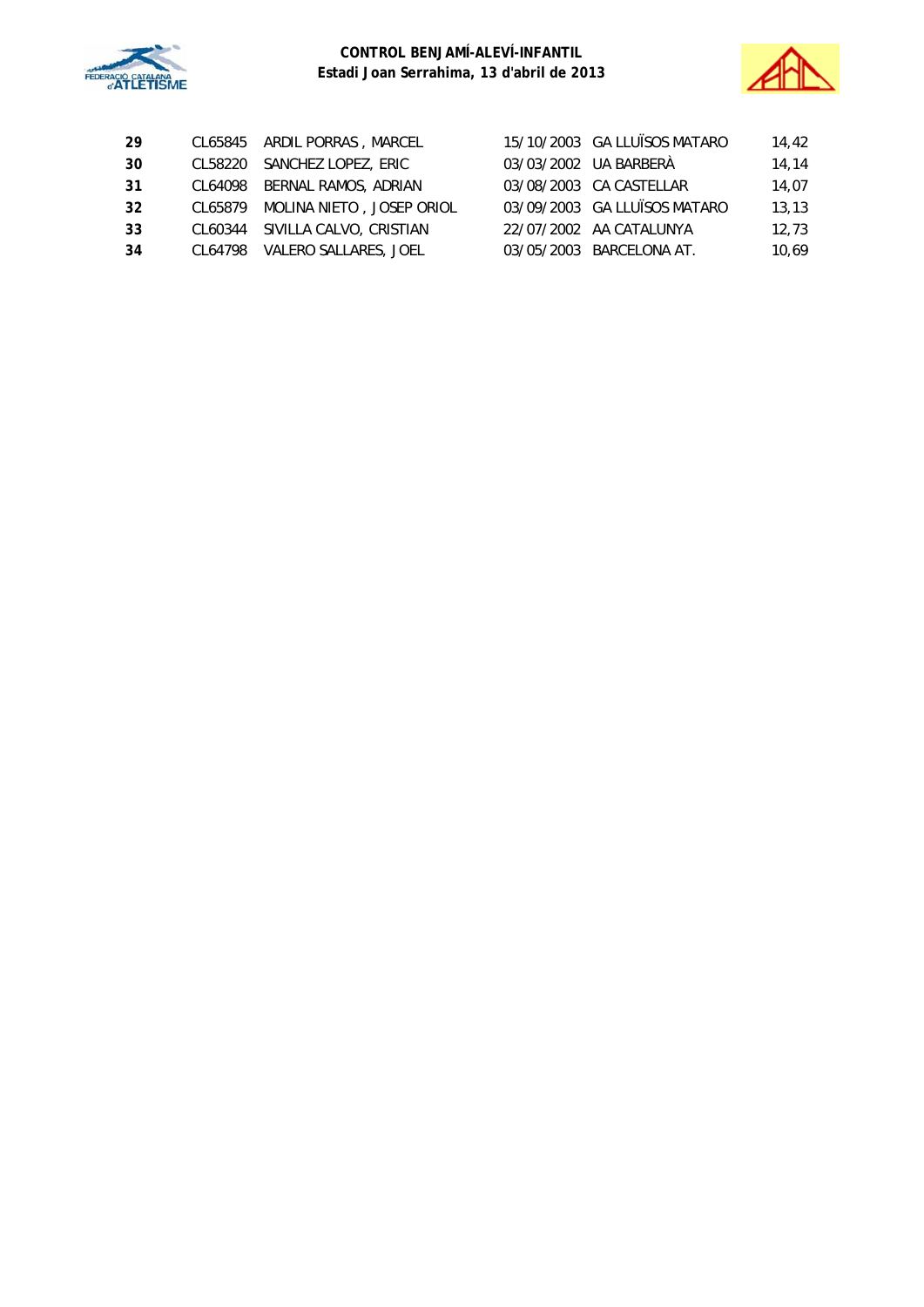



# **2000 METRES LLISOS ALEVÍ FEMENÍ**

| 1a. Sèrie        |         |                           |            |                               |              |
|------------------|---------|---------------------------|------------|-------------------------------|--------------|
| <b>LLOC</b>      | LLIC.   | <b>NOM</b>                | DATA NAIX. | <b>CLUB</b>                   | <b>MARCA</b> |
| 1                | CL64162 | SENAOUI, DOUAE            |            | 05/03/2003 CA VILADECANS      | 7, 30, 7     |
| $\overline{2}$   | CL66702 | SALGADO BOIXADERAS, JULIA | 12/01/2002 | CA CANALETES                  | 7,33,6       |
| 3                | CL62056 | CASILLANIS CAMPS, SUJATA  |            | 31/07/2003 CA CALELLA         | 7,35,8       |
| $\pmb{4}$        | CL60313 | LAS HERAS RUPEREZ, CLARA  |            | 11/04/2003 AA CATALUNYA       | 7,40,4       |
| 5                | CL64104 | SURROCA FIGUERES, CARLA   | 11/03/2002 | <b>CA CASTELLAR</b>           | 7,50,4       |
| $\boldsymbol{6}$ | CL63290 | CASTAÑO GARCIA, LAIA      | 27/12/2002 | MARTORELL AC                  | 7,50,8       |
| $\overline{7}$   | CL60713 | SOLE TOMAS, JULIA         |            | 03/01/2003 CA IGUALADA        | 7,53,7       |
| 8                | CL60032 | POU CALDERON, LAURA       | 21/04/2003 | UA BARBERÀ                    | 8, 19, 2     |
| 9                | CL61933 | MALET ARMENGOL, DUNA      |            | 03/07/2003 AA CATALUNYA       | 8, 25, 4     |
| 10               | CL65794 | ALTABELLA PROS, CARLA     |            | 16/06/2003 AA CATALUNYA       | 8, 26, 7     |
| 11               | CL62045 | ABOUYAALA, AMAL           | 26/04/2003 | CA CALELLA                    | 8,29,5       |
| 12               | CL60586 | PASCUAL CASTELLA, TXELL   |            | 20/08/2003 CA CASTELLAR       | 9, 15, 0     |
| 13               | CL66830 | LOPEZ JO, ANNA ZILING     |            | 30/07/2003 CA CASTELLAR       | 9, 15, 8     |
| 2a. Sèrie        |         |                           |            |                               |              |
| <b>LLOC</b>      | LLIC.   | <b>NOM</b>                | DATA NAIX. | <b>CLUB</b>                   | <b>MARCA</b> |
| 1                | CL62455 | CORTES ALVAREZ, MARIONA   |            | 08/05/2002 MUNTANYENC S.CUGAT | 7,58,8       |
| $\overline{2}$   | CL61273 | DORDAL MATEOS, BERTA      | 12/10/2002 | MUNTANYENC S.CUGAT            | 8,09,8       |
| 3                | CL63816 | BENET GALVEZ, CAROLINA    |            | 01/02/2002 JA SABADELL        | 8, 12, 9     |
| $\pmb{4}$        | CL63692 | CASBAS RECUENCO, OLIVIA   | 16/09/2002 | <b>BARCELONA AT.</b>          | 8, 25, 2     |
| 5                | CL60802 | SAURA PETEGNIEF, CHLOE    | 14/07/2003 | CA CANALETES                  | 8,30,8       |
| $\boldsymbol{6}$ | CL65873 | MAS GALLEMI, MARIONA      |            | 20/01/2003 GA LLUÏSOS MATARO  | 8,32,1       |
| $\overline{7}$   | CL60943 | PUY BAQUÉ, ONA            | 02/07/2003 | CA LAIETANIA                  | 8,37,9       |
| 8                | CL67346 | MENDEZ CODINA, AINA       |            | 22/10/2002 CORNELLÀ AT.       | 8,40,5       |
| 9                | CL63645 | LOPEZ LOPEZ, MARINA       |            | 27/02/2003 CORNELLÀ AT.       | 8,45,9       |
| 10               | CL58635 | EGUIA CATALAN, ALBA       | 13/11/2002 | CA CASTELLAR                  | 8,46,5       |
| 11               | CL65826 | OLIVERA SORIANO, MARTA    |            | 06/10/2003 AA CATALUNYA       | 8,57,3       |
| 12               | CL60319 | MENDEZ LOPEZ, EVA         |            | 18/07/2003 AA CATALUNYA       | 9,22,7       |
| 13               | CL61921 | COLAS SIMAL, CLARA        |            | 23/10/2002 AA CATALUNYA       | 9, 29, 4     |
| 14               |         |                           |            |                               |              |
|                  | CL59944 | BLAL LAHLIMI, YASMIN      |            | 13/04/2003 GA LLUÏSOS MATARO  | 10,02,0      |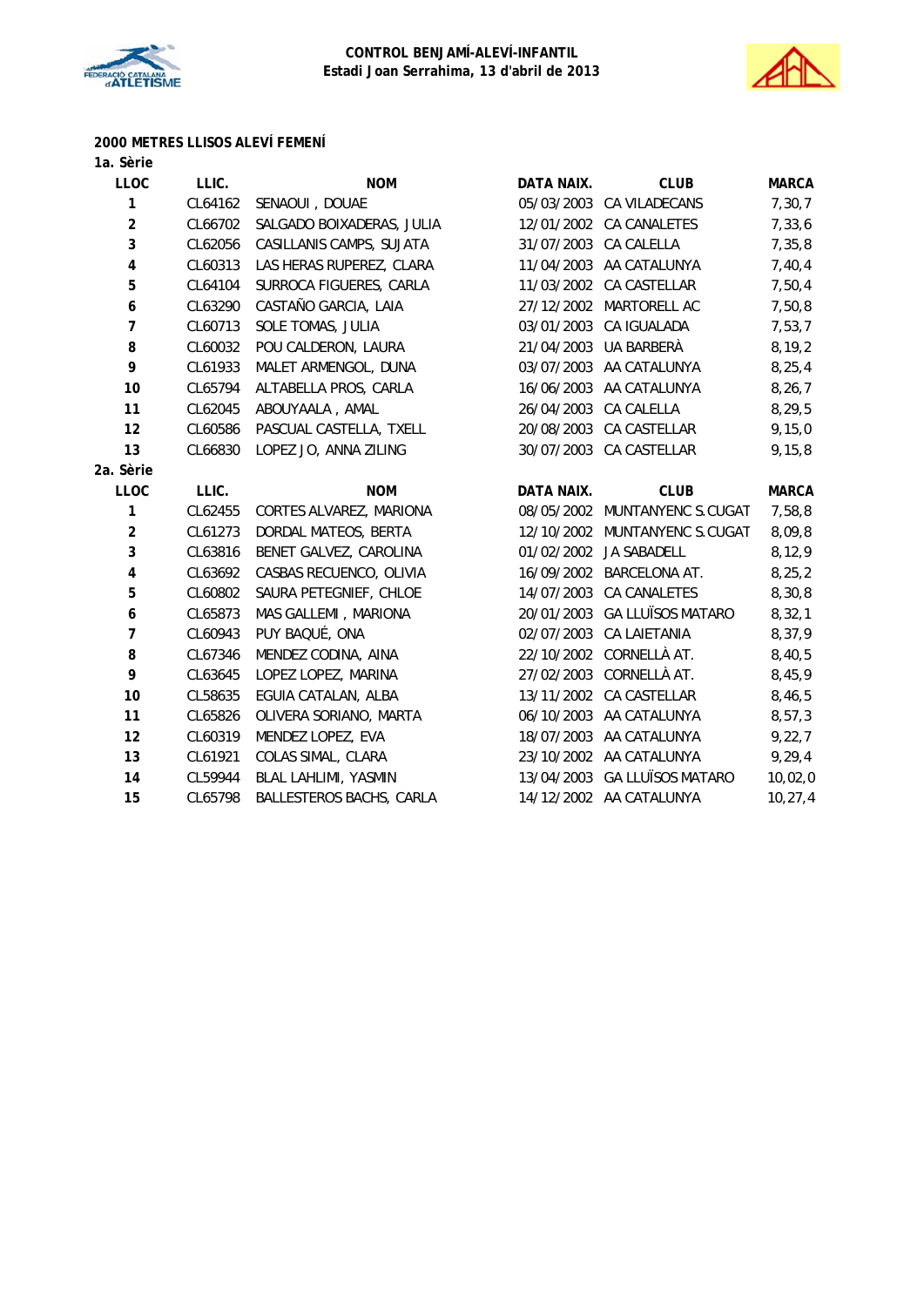



# **60 METRES TANQUES ALEVÍ FEMENÍ**

| 1a. Sèrie                    |         |                                 |            |                              |              |
|------------------------------|---------|---------------------------------|------------|------------------------------|--------------|
| LLOC                         | LLIC.   | <b>NOM</b>                      | DATA NAIX. | <b>CLUB</b>                  | <b>MARCA</b> |
| 1                            | CL57585 | LOPEZ LAO, SANDRA               |            | 17/05/2002 UA TERRASSA       | 11,0         |
| $\overline{2}$               | CL66592 | GOMIS RUIZ DE LA TORRE, ARIADNA |            | 27/05/2002 CE VILANOVA       | 11,2         |
| 3                            | CL62771 | PEREZ GARCIA, SARA              |            | 04/05/2003 CE UNIVERSITARI   | 11,4         |
| $\pmb{4}$                    | CL60943 | PUY BAQUÉ, ONA                  |            | 02/07/2003 CA LAIETANIA      | 12,0         |
| 5                            | CL67346 | MENDEZ CODINA, AINA             |            | 22/10/2002 CORNELLÀ AT.      | 12,5         |
| 6                            | CL57165 | BLASCO PATIÑO, ALBA             |            | 26/02/2002 CORNELLÀ AT.      | 15,2         |
| 2a. Sèrie                    |         |                                 |            |                              |              |
| LLOC                         | LLIC.   | <b>NOM</b>                      | DATA NAIX. | <b>CLUB</b>                  | <b>MARCA</b> |
| $\mathbf{1}$                 | CL63305 | DELGADO OSORIO, EVA             |            | 03/06/2002 CORNELLÀ AT.      | 11,2         |
| $\overline{2}$               | CL67759 | MERCADE DOMINGUEZ, BRENDA       |            | 09/10/2003 UA TERRASSA       | 11,8         |
| 3                            | CL64162 | SENAOUI, DOUAE                  |            | 05/03/2003 CA VILADECANS     | 12,1         |
| 4                            | CL65225 | GIL PEREZ, JUDIT                |            | 31/10/2002 CA NOU BARRIS     | 12,4         |
| 5                            | CL63645 | LOPEZ LOPEZ, MARINA             |            | 27/02/2003 CORNELLÀ AT.      | 13,3         |
| 6                            | CL68017 | TORRES LOPEZ, BERTA             |            | 05/11/2003 CA LAIETANIA      | 14,0         |
| 3a. Sèrie                    |         |                                 |            |                              |              |
| <b>LLOC</b>                  | LLIC.   | <b>NOM</b>                      | DATA NAIX. | <b>CLUB</b>                  | <b>MARCA</b> |
| 1                            | CL67071 | PASTOR AMAT, MIREIA             |            | 09/10/2002 UA TERRASSA       | 11,7         |
| $\boldsymbol{2}$             | CL62769 | <b>GABARRO BENET, MONICA</b>    |            | 23/01/2002 CE UNIVERSITARI   | 12,1         |
| 3                            | CL65875 | MIGUEL BESTARD, AINA            |            | 19/01/2002 GA LLUÏSOS MATARO | 12,4         |
| 4                            | CL57643 | CALLARISA SEGURA, IO            |            | 24/10/2002 GA LLUÏSOS MATARO | 12,8         |
| 5                            | CL62773 | RUBIO MIRALLES, IRENE           |            | 08/02/2002 CE UNIVERSITARI   | 14,2         |
| 6                            | CL60730 | RODRIGUEZ IZQUIERDO, NOA        |            | 23/04/2003 CA NOU BARRIS     | 14,5         |
| 4a. Sèrie                    |         |                                 |            |                              |              |
| <b>LLOC</b>                  | LLIC.   | <b>NOM</b>                      | DATA NAIX. | <b>CLUB</b>                  | <b>MARCA</b> |
| 1                            | CL57854 | MANZANARES PEREZ, SANDRA        |            | 13/11/2002 UGE BADALONA      | 10,9         |
| $\overline{\mathbf{c}}$      | CL66208 | FERNANDEZ CUSACHS, MARIA        |            | 05/11/2002 CA LAIETANIA      | 11,6         |
| 3                            | CL65873 | MAS GALLEMI, MARIONA            |            | 20/01/2003 GA LLUÏSOS MATARO | 11,8         |
| $\pmb{4}$                    | CL58198 | CASCON LOPEZ, CARLA             |            | 13/09/2002 UA BARBERÀ        | 12,4         |
| 5                            | CL62159 | NAVAS GUERRERO, AINHOA          |            | 06/11/2002 CA LAIETANIA      | 12,8         |
| 6                            | CL67988 | COMAS VERT, ELISABET            |            | 02/08/2003 UA TERRASSA       | 15,5         |
| 5a. Sèrie                    |         |                                 |            |                              |              |
| <b>LLOC</b>                  | LLIC.   | <b>NOM</b>                      | DATA NAIX. | <b>CLUB</b>                  | <b>MARCA</b> |
| 1                            | CL65133 | MARTINEZ RIERA, JULIA           |            | 23/02/2002 UA TERRASSA       | 10,4         |
| $\overline{\mathbf{c}}$      | CL62821 | CAPDEVILA MASO, ELISENDA        |            | 18/02/2002 CA CANALETES      | 10,5         |
| 3                            | CL62008 | PINO CEREZO, AUREA              |            | 17/01/2002 MARTORELL AC      | 11,3         |
| 4                            | CL65875 | MIGUEL BESTARD, AINA            |            | 19/01/2002 GA LLUÏSOS MATARO | 12,2         |
| 5                            | CL68033 | ALCARAZ RODRIGUEZ, AITANA       |            | 24/08/2003 GA LLUÏSOS MATARO | 12,9         |
| 6                            | CL63882 | FLORIDO GONZALEZ, GLORIA        |            | 09/11/2002 UA BARBERÀ        | 13,0         |
| 6a. Sèrie                    |         |                                 |            |                              |              |
| <b>LLOC</b>                  | LLIC.   | <b>NOM</b>                      | DATA NAIX. | <b>CLUB</b>                  | <b>MARCA</b> |
| 1                            | CL62158 | MARTINEZ ORTUÑO, MARINA         | 13/02/2002 | CA LAIETANIA                 | 11,1         |
|                              |         |                                 |            |                              |              |
| $\overline{\mathbf{c}}$<br>3 | CL58210 | MANCHON PAGES, NURIA            |            | 20/01/2002 UA BARBERÀ        | 11,5         |
|                              | CL63290 | CASTAÑO GARCIA, LAIA            |            | 27/12/2002 MARTORELL AC      | 12,0         |
| 4                            | CL68018 | TORRES LOPEZ, JOANA             |            | 14/03/2002 CA LAIETANIA      | 12,7         |
| 5                            | CL59403 | OLIVET OSUNA, EDEN              |            | 28/05/2003 UA TERRASSA       | 13,9         |
| 6                            | CL59944 | BLAL LAHLIMI, YASMIN            |            | 13/04/2003 GA LLUÏSOS MATARO | 15,0         |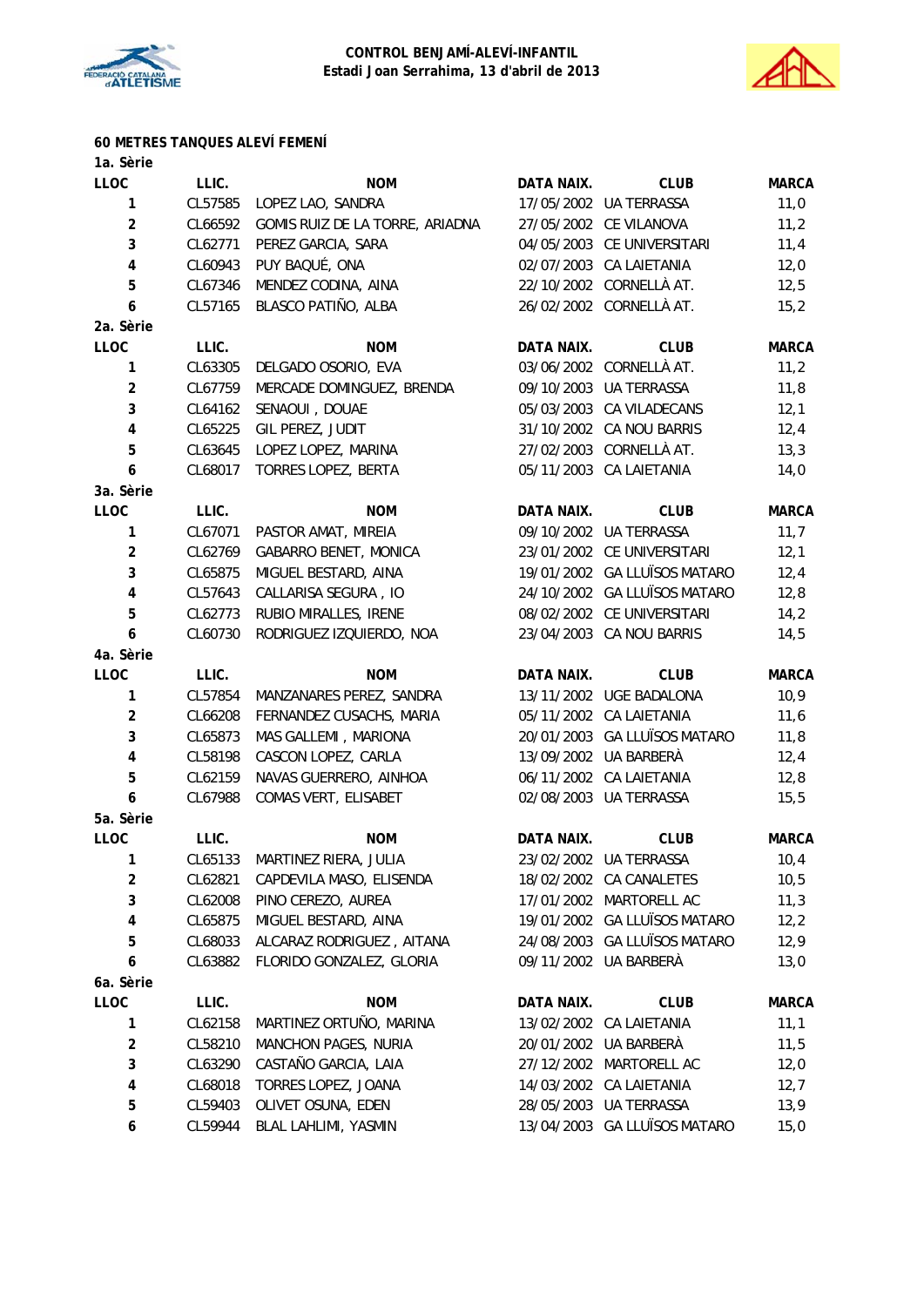



| 7a. Sèrie                 |         |                             |                    |                               |              |
|---------------------------|---------|-----------------------------|--------------------|-------------------------------|--------------|
| LLOC                      | LLIC.   | <b>NOM</b>                  | DATA NAIX.         | <b>CLUB</b>                   | <b>MARCA</b> |
| 1                         | CL61963 | CID ZARCERO, SARA           |                    | 21/01/2002 MARTORELL AC       | 11,3         |
| $\overline{2}$            | CL62846 | LOPEZ CABALLER, MARTA       |                    | 24/05/2002 CA CANALETES       | 11,6         |
| 3                         | CL65056 | FLOS DOMINGO, NURIA         |                    | 22/04/2003 ISS - L'HOSPITALET | 12,6         |
| 4                         | CL59405 | PALACIN ESTER, PATRICIA     |                    | 31/01/2003 UA TERRASSA        | 13,0         |
| 5                         | CL60019 | CRUEL PONS, ARIADNA         |                    | 03/10/2003 UA BARBERÀ         | 13,9         |
| 8a. Sèrie                 |         |                             |                    |                               |              |
| LLOC                      | LLIC.   | <b>NOM</b>                  | DATA NAIX.         | <b>CLUB</b>                   | <b>MARCA</b> |
| 1                         | CL57564 | BOROBIA ROCA, JOANA         |                    | 29/08/2002 UA TERRASSA        | 11,4         |
| $\overline{\mathbf{c}}$   | CL64771 | ALSIUS SERRA, MARIONA       |                    | 30/09/2002 BARCELONA AT.      | 11,7         |
| 3                         | CL62017 | TORRALBA CORRAL, SANDRA     |                    | 05/03/2002 MARTORELL AC       | 12, 2        |
| $\overline{\mathbf{4}}$   | CL60066 | GUTIERREZ ROMERO, LAURA     | 31/01/2003 CA VIC  |                               | 12,7         |
| 5                         | CL60669 | OBRADORS BARO, MARTA        |                    | 02/12/2003 ISS - L'HOSPITALET | 13,2         |
| 6                         | CL66247 | SALVAT CID, AIDA            |                    | 12/08/2002 CA LAIETANIA       | 14,2         |
| 9a. Sèrie                 |         |                             |                    |                               |              |
| LLOC                      | LLIC.   | <b>NOM</b>                  | DATA NAIX.         | <b>CLUB</b>                   | <b>MARCA</b> |
| 1                         | CL60784 | MEYER MARTINEZ, INES SOFIA  |                    | 12/07/2002 CA CANALETES       | 11,6         |
| $\overline{\mathbf{c}}$   | CL64786 | MORILLAS SANCHEZ, EMMA      | 21/07/2003         | BARCELONA AT.                 | 12,1         |
| 3                         | CL62602 | CHOURFI GUENNOUN, SALMA     | 22/02/2003         | <b>CA MONTORNÈS</b>           | 12,3         |
| $\pmb{4}$                 | CL61985 | LARA MARCHAL, VERONICA      |                    | 09/06/2002 MARTORELL AC       | 12,5         |
| 5                         | CL63692 | CASBAS RECUENCO, OLIVIA     |                    | 16/09/2002 BARCELONA AT.      | 13,3         |
| 6                         | CL59396 | VIDAL JIMENEZ, KARLA        |                    | 09/09/2003 UA TERRASSA        | 15, 6        |
| 10a. Sèrie                |         |                             |                    |                               |              |
| LLOC                      | LLIC.   | <b>NOM</b>                  | DATA NAIX.         | <b>CLUB</b>                   | <b>MARCA</b> |
| 1                         | CL66540 | BELTRAN MESTRES, JULIA      |                    | 09/10/2002 MARTORELL AC       | 11,4         |
| $\overline{2}$            | CL65148 | RIBE JULIA, MAR             |                    | 29/10/2002 UA TERRASSA        | 12,3         |
| 3                         | CL68004 | ARANDA RAMIREZ, NATALIA     |                    | 29/08/2002 UA TERRASSA        | 12,7         |
| $\pmb{4}$                 | CL59724 | RODRIGUEZ AIZPITARTE, JULIA |                    | 25/04/2003 CA MONTORNÈS       | 13,3         |
| 5                         | CL57611 | <b>GURRI CASALS, LIDIA</b>  |                    | 19/05/2002 CA MONTORNÈS       | 13,6         |
| 6                         | CL64800 | VILELLA BELIO, MARINA       |                    | 08/05/2003 BARCELONA AT.      | 13,8         |
| 11a. Sèrie                |         |                             |                    |                               |              |
| LLOC                      | LLIC.   | <b>NOM</b>                  | DATA NAIX.         | <b>CLUB</b>                   | <b>MARCA</b> |
| 1                         | CL67211 | <b>BLANCO BAGBY, ISABEL</b> |                    | 13/01/2002 MARTORELL AC       | 11,4         |
| $\mathbf 2$               | CL61933 | MALET ARMENGOL, DUNA        |                    | 03/07/2003 AA CATALUNYA       | 11,6         |
| 3                         | CL64089 | SURROCA FIGUERES, GISELA    | 25/06/2003         | CA CASTELLAR                  | 11,8         |
| 4                         | CL67657 | ADISAFE, DAMILOLA           | 16/04/2003 UA RUBÍ |                               | 12,1         |
| 5                         | CL62764 | DE MINGO DOMENECH, ANNA     |                    | 30/12/2002 CE UNIVERSITARI    | 12,5         |
| 6                         | CL62614 | PEREZ LOPEZ, NURIA          |                    | 11/12/2003 CA MONTORNÈS       |              |
| 12a. Sèrie                |         |                             |                    |                               | 12,7         |
| <b>LLOC</b>               | LLIC.   | <b>NOM</b>                  | <b>DATA NAIX.</b>  | <b>CLUB</b>                   | <b>MARCA</b> |
|                           |         |                             |                    |                               |              |
| 1                         | CL58677 | SANTACREU PUIGGROS, NURIA   |                    | 13/05/2002 AVINENT MANRESA    | 11,7         |
| $\overline{\mathbf{c}}$   | CL58635 | EGUIA CATALAN, ALBA         |                    | 13/11/2002 CA CASTELLAR       | 12,3         |
| $\ensuremath{\mathsf{3}}$ | CL60313 | LAS HERAS RUPEREZ, CLARA    | 11/04/2003         | AA CATALUNYA                  | 12,6         |
| 4                         | CL66685 | SELLARES ALTIMIRA, NURIA    | 24/07/2003         | <b>AVINENT MANRESA</b>        | 13,0         |
| 5                         | CL60337 | RODRIGUEZ SEGURA, ARIADNA   |                    | 11/08/2003 AA CATALUNYA       | 13,6         |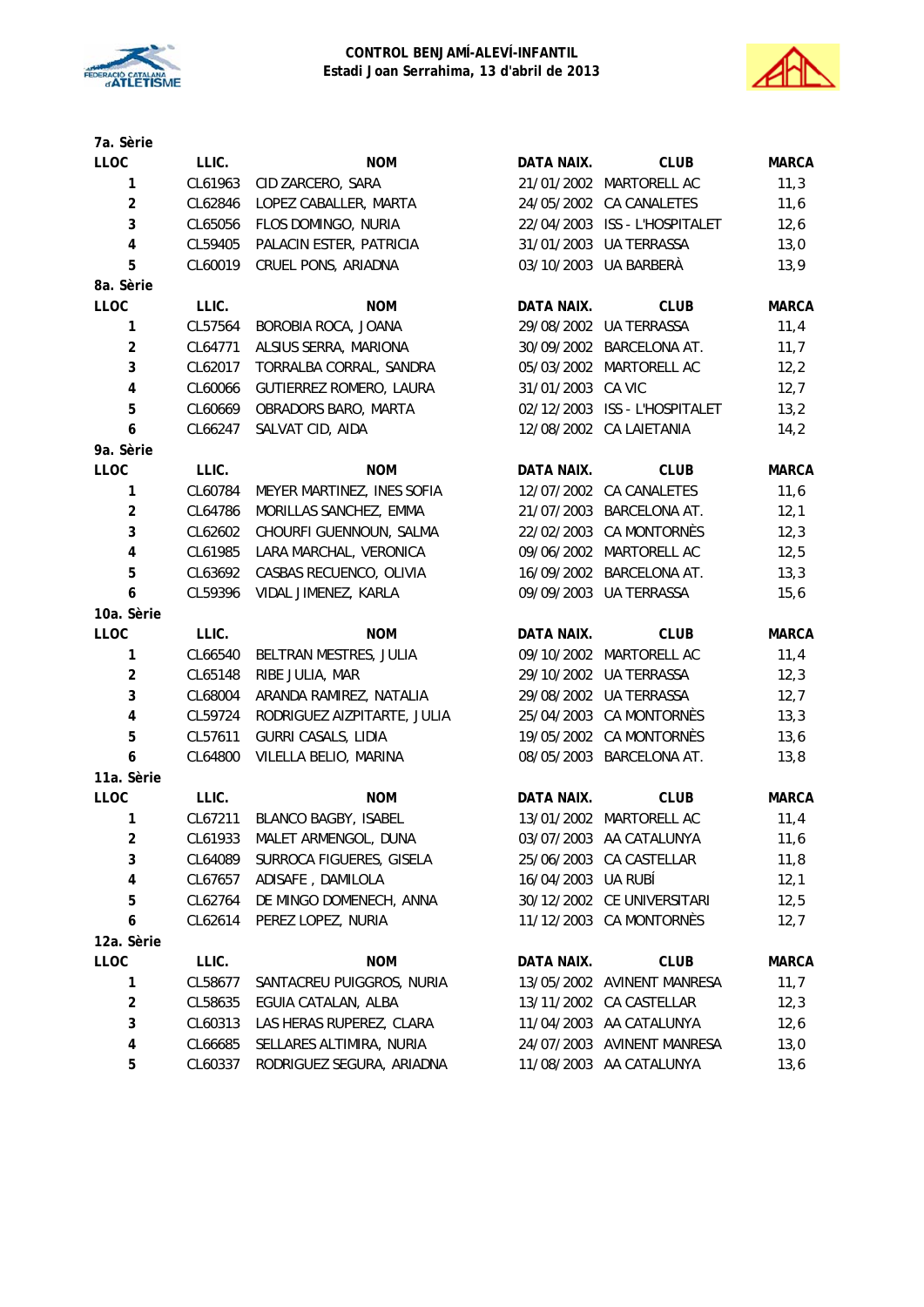



| 13a. Sèrie |
|------------|
| LLOC.      |
| 1          |
| 2          |

| <b>LLOC</b>             | LLIC.   | <b>NOM</b>                     | DATA NAIX.        | <b>CLUB</b>                   | <b>MARCA</b> |
|-------------------------|---------|--------------------------------|-------------------|-------------------------------|--------------|
| 1                       | CL58659 | CANAL MARTINEZ, JUDITH         |                   | 28/03/2002 AVINENT MANRESA    | 10,3         |
| $\overline{2}$          | CL59765 | LLADO MARTINEZ, MERITXELL      |                   | 08/04/2002 AVINENT MANRESA    | 10, 5        |
| 3                       | CL61910 | ARMENGOL PARRA, PAULA          |                   | 27/05/2002 AA CATALUNYA       | 10, 5        |
| $\overline{\mathbf{4}}$ | CL61967 | COCA PUIG, NURIA               |                   | 08/06/2002 MARTORELL AC       | 11,9         |
| 5                       | CL62954 | MARTINEZ AGUILERA, IRENE       |                   | 20/07/2002 AA CATALUNYA       | 17,7         |
| 14a. Sèrie              |         |                                |                   |                               |              |
| <b>LLOC</b>             | LLIC.   | <b>NOM</b>                     | <b>DATA NAIX.</b> | <b>CLUB</b>                   | <b>MARCA</b> |
| 1                       | CL62187 | RIUS PEDRA, ELIA               |                   | 03/01/2003 AVINENT MANRESA    | 10, 8        |
| $\overline{2}$          | CL61965 | CINTO GUILABERT, MIREIA        |                   | 07/05/2002 MARTORELL AC       | 11,4         |
| 3                       | CL68201 | CABELLO TAMAYO, MIRIAM         |                   | 19/04/2002 CA CASTELLAR       | 11,7         |
| $\pmb{4}$               | CL65806 | CAÑIZO MESTRE, MARINA          |                   | 22/04/2002 AA CATALUNYA       | 12,6         |
| 5                       | CL65826 | OLIVERA SORIANO, MARTA         |                   | 06/10/2003 AA CATALUNYA       | 12,8         |
| 15a. Sèrie              |         |                                |                   |                               |              |
| <b>LLOC</b>             | LLIC.   | <b>NOM</b>                     | DATA NAIX.        | <b>CLUB</b>                   | <b>MARCA</b> |
| 1                       | CL61093 | DEVERS CANTERO, JUDIT          |                   | 18/01/2002 AVINENT MANRESA    | 10,0         |
| $\overline{2}$          | CL67441 | CHOURFI GUENNOUN, OMAIMA       |                   | 03/03/2002 CA MONTORNÈS       | 12,5         |
| 3                       | CL65794 | ALTABELLA PROS, CARLA          |                   | 16/06/2003 AA CATALUNYA       | 13,4         |
|                         |         | 2000 METRES MARXA ALEVÍ FEMENÍ |                   |                               |              |
| LLOC                    | LLIC.   | <b>NOM</b>                     | DATA NAIX.        | <b>CLUB</b>                   | <b>MARCA</b> |
| 1                       | CL61290 | <b>BOHILS TENAS, JUDIT</b>     |                   | 05/08/2003 CA CALELLA         | 11, 32, 2    |
| $\overline{2}$          | CL60329 | PALOMERO DONADEU, ALEXIA       |                   | 19/11/2002 AA CATALUNYA       | 11, 32, 3    |
| 3                       | CL62536 | MARTINEZ BELTRAN, MARINA       |                   | 19/01/2002 CA VILADECANS      | 11,52,9      |
| $\overline{\mathbf{4}}$ | CL62846 | LOPEZ CABALLER, MARTA          |                   | 24/05/2002 CA CANALETES       | 11, 57, 8    |
| 5                       | CL58001 | RAMOS LOPEZ, ANA               |                   | 11/06/2002 CA SANT BOI        | 12,06,6      |
| $\boldsymbol{6}$        | CL60066 | GUTIERREZ ROMERO, LAURA        | 31/01/2003        | CA VIC                        | 12, 27, 2    |
| 7                       | CL62608 | KARACH REVERTE, SANA           | 15/03/2003        | CA MONTORNÈS                  | 12, 27, 3    |
| 8                       | CL60669 | OBRADORS BARO, MARTA           |                   | 02/12/2003 ISS - L'HOSPITALET | 12, 27, 6    |
| 9                       | CL61091 | DALMAU CLOTET, GINA            |                   | 01/10/2003 AVINENT MANRESA    | 12,45,6      |
| 10                      | CL57516 | RUFFO FERNANDEZ, BLANCA        |                   | 11/04/2002 CE UNIVERSITARI    | 12,48,0      |
| 11                      | CL57762 | DE LA TORRE GOMEZ, SOFIA       |                   | 12/11/2002 CA GRANOLLERS      | 13,59,6      |

 CL60730 RODRIGUEZ IZQUIERDO, NOA 23/04/2003 CA NOU BARRIS 14,10,2 CL62533 GARCIA MARTIN-DOIMEADIOS, ANA 17/06/2002 CA VILADECANS 14,28,4 CL63708 TRUEBA CASANOVAS, ALBA 24/11/2002 BARCELONA AT. 14,45,8 CL65225 GIL PEREZ, JUDIT 31/10/2002 CA NOU BARRIS 14,47,8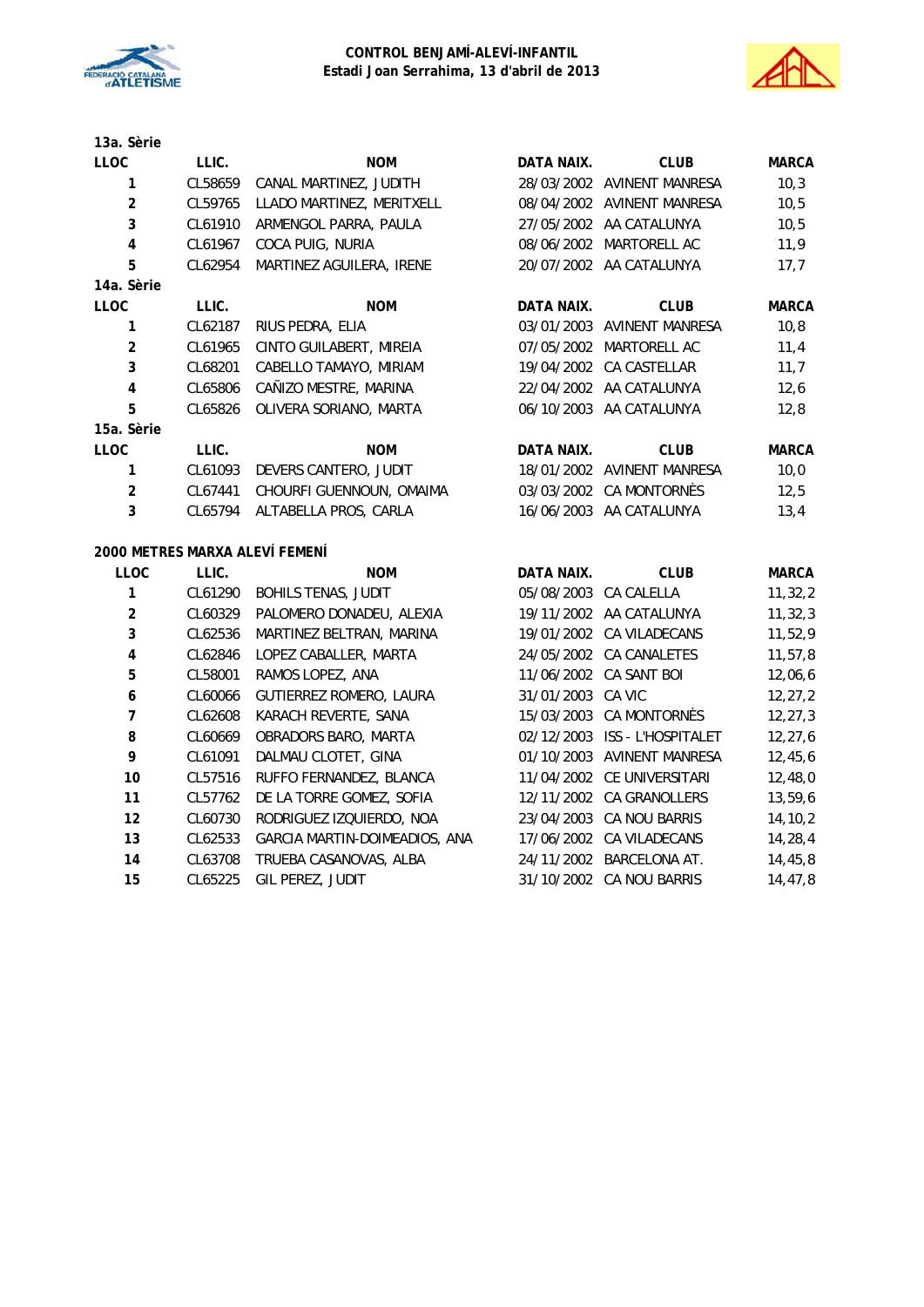



# **SALT DE LLARGADA ALEVÍ FEMENÍ (GRUP 1)**

| LLOC           | LLIC.   | <b>NOM</b>                      | DATA NAIX. | <b>CLUB</b>                  | <b>MARCA</b> |
|----------------|---------|---------------------------------|------------|------------------------------|--------------|
| 1              | CL61093 | DEVERS CANTERO, JUDIT           |            | 18/01/2002 AVINENT MANRESA   | 3,97         |
| $\overline{c}$ | CL62158 | MARTINEZ ORTUÑO, MARINA         |            | 13/02/2002 CA LAIETANIA      | 3,83         |
| 3              | CL62547 | SOBRINO GIMENO, LUCIA           |            | 10/05/2002 CA VILADECANS     | 3,78         |
| $\pmb{4}$      | CL66592 | GOMIS RUIZ DE LA TORRE, ARIADNA |            | 27/05/2002 CE VILANOVA       | 3,67         |
| 5              | CL58659 | CANAL MARTINEZ, JUDITH          |            | 28/03/2002 AVINENT MANRESA   | 3,61         |
| 6              | CL62187 | RIUS PEDRA, ELIA                |            | 03/01/2003 AVINENT MANRESA   | 3,61         |
| 7              | CL57854 | MANZANARES PEREZ, SANDRA        |            | 13/11/2002 UGE BADALONA      | 3,60         |
| 8              | CL59765 | LLADO MARTINEZ, MERITXELL       |            | 08/04/2002 AVINENT MANRESA   | 3,45         |
| 9              | CL66208 | FERNANDEZ CUSACHS, MARIA        |            | 05/11/2002 CA LAIETANIA      | 3,43         |
| 10             | CL57645 | RONCERO RODRIGUEZ, NADIA        |            | 10/07/2002 GA LLUÏSOS MATARO | 3,39         |
| 11             | CL62056 | CASILLANIS CAMPS, SUJATA        |            | 31/07/2003 CA CALELLA        | 3,33         |
| 12             | CL62602 | CHOURFI GUENNOUN, SALMA         |            | 22/02/2003 CA MONTORNÈS      | 3,26         |
| 13             | CL62764 | DE MINGO DOMENECH, ANNA         |            | 30/12/2002 CE UNIVERSITARI   | 3,24         |
| 14             | CL62159 | NAVAS GUERRERO, AINHOA          |            | 06/11/2002 CA LAIETANIA      | 3,20         |
| 15             | CL62045 | ABOUYAALA, AMAL                 |            | 26/04/2003 CA CALELLA        | 3,13         |
| 16             | CL67441 | CHOURFI GUENNOUN, OMAIMA        |            | 03/03/2002 CA MONTORNÈS      | 3,09         |
| 17             | CL65412 | PORTILLO FERNANDEZ, AITANA      |            | 30/12/2002 CA MONTORNÈS      | 3,08         |
| 18             | CL58677 | SANTACREU PUIGGROS, NURIA       |            | 13/05/2002 AVINENT MANRESA   | 2,99         |
| 19             | CL68018 | TORRES LOPEZ, JOANA             |            | 14/03/2002 CA LAIETANIA      | 2,82         |
| 20             | CL65876 | MIGUEL BESTARD, CLARA           |            | 17/09/2003 GA LLUÏSOS MATARO | 2,77         |
| 21             | CL66685 | SELLARES ALTIMIRA, NURIA        |            | 24/07/2003 AVINENT MANRESA   | 2,77         |
| 22             | CL65875 | MIGUEL BESTARD, AINA            |            | 19/01/2002 GA LLUÏSOS MATARO | 2,66         |
| 23             | CL57643 | CALLARISA SEGURA, IO            |            | 24/10/2002 GA LLUÏSOS MATARO | 2,60         |
| 24             | CL59724 | RODRIGUEZ AIZPITARTE, JULIA     |            | 25/04/2003 CA MONTORNÈS      | 2,53         |
| 25             | CL62614 | PEREZ LOPEZ, NURIA              |            | 11/12/2003 CA MONTORNÈS      | 2,53         |
| 26             | CL68033 | ALCARAZ RODRIGUEZ, AITANA       |            | 24/08/2003 GA LLUÏSOS MATARO | 2,37         |
| 27             | CL68017 | TORRES LOPEZ, BERTA             |            | 05/11/2003 CA LAIETANIA      | 2,19         |
| 28             | CL66247 | SALVAT CID, AIDA                |            | 12/08/2002 CA LAIETANIA      | 2,07         |
|                | CL63478 | SANCHEZ OLLER, MERCE            |            | 23/05/2002 GA LLUÏSOS MATARO | <b>NULS</b>  |
|                |         |                                 |            |                              |              |
|                |         |                                 |            |                              |              |

## **SALT DE LLARGADA ALEVÍ FEMENÍ (GRUP 2)**

| LLOC           | LLIC.   | <b>NOM</b>                | DATA NAIX. | <b>CLUB</b>                | <b>MARCA</b> |
|----------------|---------|---------------------------|------------|----------------------------|--------------|
|                | CL62773 | RUBIO MIRALLES, IRENE     |            | 08/02/2002 CE UNIVERSITARI | 3,73         |
| $\overline{2}$ | CL65133 | MARTINEZ RIERA, JULIA     |            | 23/02/2002 UA TERRASSA     | 3,59         |
| 3              | CL66702 | SALGADO BOIXADERAS, JULIA |            | 12/01/2002 CA CANALETES    | 3,44         |
| 4              | CL62821 | CAPDEVILA MASO, ELISENDA  |            | 18/02/2002 CA CANALETES    | 3,44         |
| 5              | CL62769 | GABARRO BENET, MONICA     |            | 23/01/2002 CE UNIVERSITARI | 3,39         |
| 6              | CL58210 | MANCHON PAGES, NURIA      |            | 20/01/2002 UA BARBERA      | 3,22         |
| 7              | CL61910 | ARMENGOL PARRA, PAULA     |            | 27/05/2002 AA CATALUNYA    | 3,17         |
| 8              | CL58001 | RAMOS LOPEZ, ANA          |            | 11/06/2002 CA SANT BOI     | 3,15         |
| 9              | CL60032 | POU CALDERON, LAURA       | 21/04/2003 | UA BARBERÀ                 | 3,09         |
| 10             | CL58198 | CASCON LOPEZ, CARLA       |            | 13/09/2002 UA BARBERÀ      | 3,08         |
| 11             | CL60023 | GARRIDO RUBIO, ESTELA     |            | 17/03/2003 UA BARBERA      | 3,02         |
| 12             | CL59405 | PALACIN ESTER, PATRICIA   | 31/01/2003 | UA TERRASSA                | 2,97         |
| 13             | CL57586 | LOPEZ MARTIN, SARA        | 23/04/2002 | <b>UA TERRASSA</b>         | 2,96         |
| 14             | CL65056 | FLOS DOMINGO, NURIA       | 22/04/2003 | ISS - L'HOSPITALET         | 2,90         |
| 15             | CL57564 | BOROBIA ROCA, JOANA       | 29/08/2002 | <b>UA TERRASSA</b>         | 2,90         |
| 16             | CL61273 | DORDAL MATEOS, BERTA      | 12/10/2002 | MUNTANYENC S.CUGAT         | 2,83         |
| 17             | CL68004 | ARANDA RAMIREZ, NATALIA   | 29/08/2002 | UA TERRASSA                | 2,76         |
|                |         |                           |            |                            |              |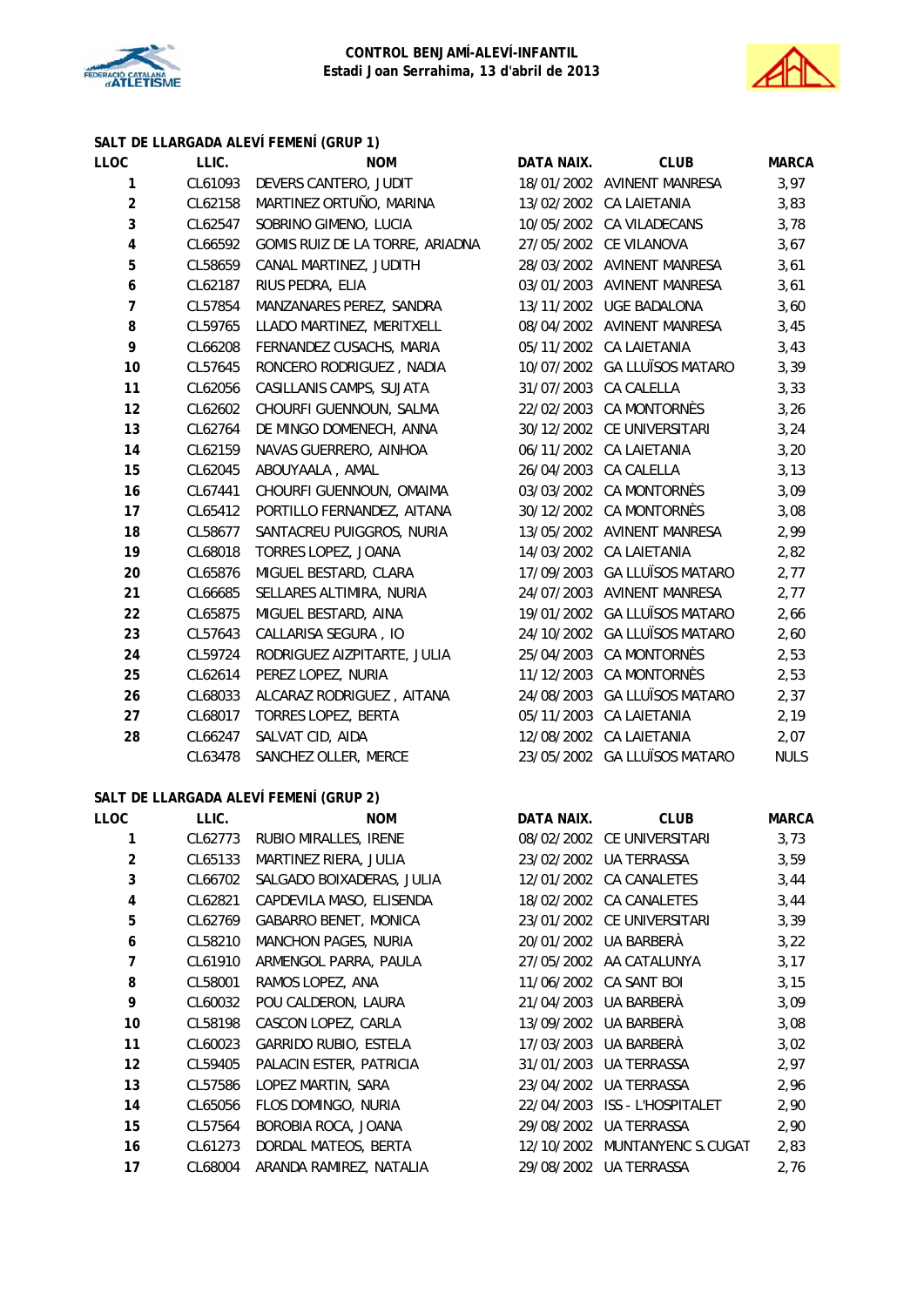



| 18 | CL60019 | CRUEL PONS, ARIADNA             | 03/10/2003 UA BARBERA    | 2,68        |
|----|---------|---------------------------------|--------------------------|-------------|
| 19 | CL65148 | RIBE JULIA, MAR                 | 29/10/2002 UA TERRASSA   | 2,66        |
| 20 | CL67988 | COMAS VERT, ELISABET            | 02/08/2003 UA TERRASSA   | 2,65        |
| 21 | CL64771 | ALSIUS SERRA, MARIONA           | 30/09/2002 BARCELONA AT. | 2,61        |
| 22 | CL60309 | GUMA BERRAR, NEREA              | 10/06/2003 AA CATALUNYA  | 2,57        |
| 23 | CL57762 | DE LA TORRE GOMEZ, SOFIA        | 12/11/2002 CA GRANOLLERS | 2,53        |
| 24 | CL67071 | PASTOR AMAT, MIREIA             | 09/10/2002 UA TERRASSA   | 2,53        |
| 25 | CL65830 | RODRIGUEZ BELLBERD, ANDREA      | 29/01/2002 AA CATALUNYA  | 2,45        |
| 26 | CL65806 | CAÑIZO MESTRE, MARINA           | 22/04/2002 AA CATALUNYA  | 2,42        |
| 27 | CL59403 | OLIVET OSUNA, EDEN              | 28/05/2003 UA TERRASSA   | 2,41        |
| 28 | CL65798 | <b>BALLESTEROS BACHS, CARLA</b> | 14/12/2002 AA CATALUNYA  | 2,41        |
| 29 | CL67759 | MERCADE DOMINGUEZ, BRENDA       | 09/10/2003 UA TERRASSA   | 2,37        |
| 30 | CL60319 | MENDEZ LOPEZ, EVA               | 18/07/2003 AA CATALUNYA  | 2,33        |
| 31 | CL60802 | SAURA PETEGNIEF, CHLOE          | 14/07/2003 CA CANALETES  | 2,16        |
| 32 | CL61921 | COLAS SIMAL, CLARA              | 23/10/2002 AA CATALUNYA  | 2,07        |
|    | CL59396 | VIDAL JIMENEZ, KARLA            | 09/09/2003 UA TERRASSA   | <b>NULS</b> |

## **LLANÇAMENT DE DISC ALEVÍ FEMENÍ**

| LLOC           | LLIC.   | <b>NOM</b>                 | DATA NAIX. | <b>CLUB</b>              | <b>MARCA</b> |
|----------------|---------|----------------------------|------------|--------------------------|--------------|
| 1              | CL59727 | PUNZANO LATORRE, CARLA     | 05/02/2003 | CA MONTORNÈS             | 13,58        |
| $\overline{2}$ | CL62017 | TORRALBA CORRAL, SANDRA    | 05/03/2002 | MARTORELL AC             | 13,45        |
| 3              | CL57645 | RONCERO RODRIGUEZ, NADIA   | 10/07/2002 | <b>GA LLUÏSOS MATARO</b> | 13, 14       |
| 4              | CL57165 | BLASCO PATIÑO, ALBA        | 26/02/2002 | CORNELLÀ AT.             | 13,10        |
| 5              | CL64786 | MORILLAS SANCHEZ, EMMA     | 21/07/2003 | <b>BARCELONA AT.</b>     | 12,90        |
| 6              | CL64104 | SURROCA FIGUERES, CARLA    | 11/03/2002 | CA CASTELLAR             | 12,00        |
| 7              | CL61985 | LARA MARCHAL, VERONICA     | 09/06/2002 | MARTORELL AC             | 11,14        |
| 8              | CL61963 | CID ZARCERO, SARA          | 21/01/2002 | MARTORELL AC             | 10,90        |
| 9              | CL62954 | MARTINEZ AGUILERA, IRENE   | 20/07/2002 | AA CATALUNYA             | 0,00         |
| 10             | CL64800 | VILELLA BELIO, MARINA      | 08/05/2003 | <b>BARCELONA AT.</b>     | 0,00         |
| 11             | CL61965 | CINTO GUILABERT, MIREIA    | 07/05/2002 | MARTORELL AC             | 0,00         |
| 12             | CL66540 | BELTRAN MESTRES, JULIA     | 09/10/2002 | MARTORELL AC             | 0,00         |
| 13             | CL67211 | BLANCO BAGBY, ISABEL       | 13/01/2002 | MARTORELL AC             | 0,00         |
|                | CL57611 | GURRI CASALS, LIDIA        | 19/05/2002 | CA MONTORNÈS             | 0,00         |
|                | CL61967 | COCA PUIG, NURIA           | 08/06/2002 | MARTORELL AC             | 0,00         |
|                | CL62008 | PINO CEREZO, AUREA         | 17/01/2002 | MARTORELL AC             | 0,00         |
|                | CL62607 | GIMENEZ LOPEZ, CATI YANG   | 25/11/2003 | CA MONTORNÈS             | 0,00         |
|                | CL61091 | DALMAU CLOTET, GINA        | 01/10/2003 | AVINENT MANRESA          | 0,00         |
|                | CL63882 | FLORIDO GONZALEZ, GLORIA   | 09/11/2002 | UA BARBERÀ               | 0,00         |
|                | CL60784 | MEYER MARTINEZ, INES SOFIA | 12/07/2002 | CA CANALETES             | 0,00         |
|                | CL60329 | PALOMERO DONADEU, ALEXIA   |            | 19/11/2002 AA CATALUNYA  | 0,00         |
|                |         |                            |            |                          |              |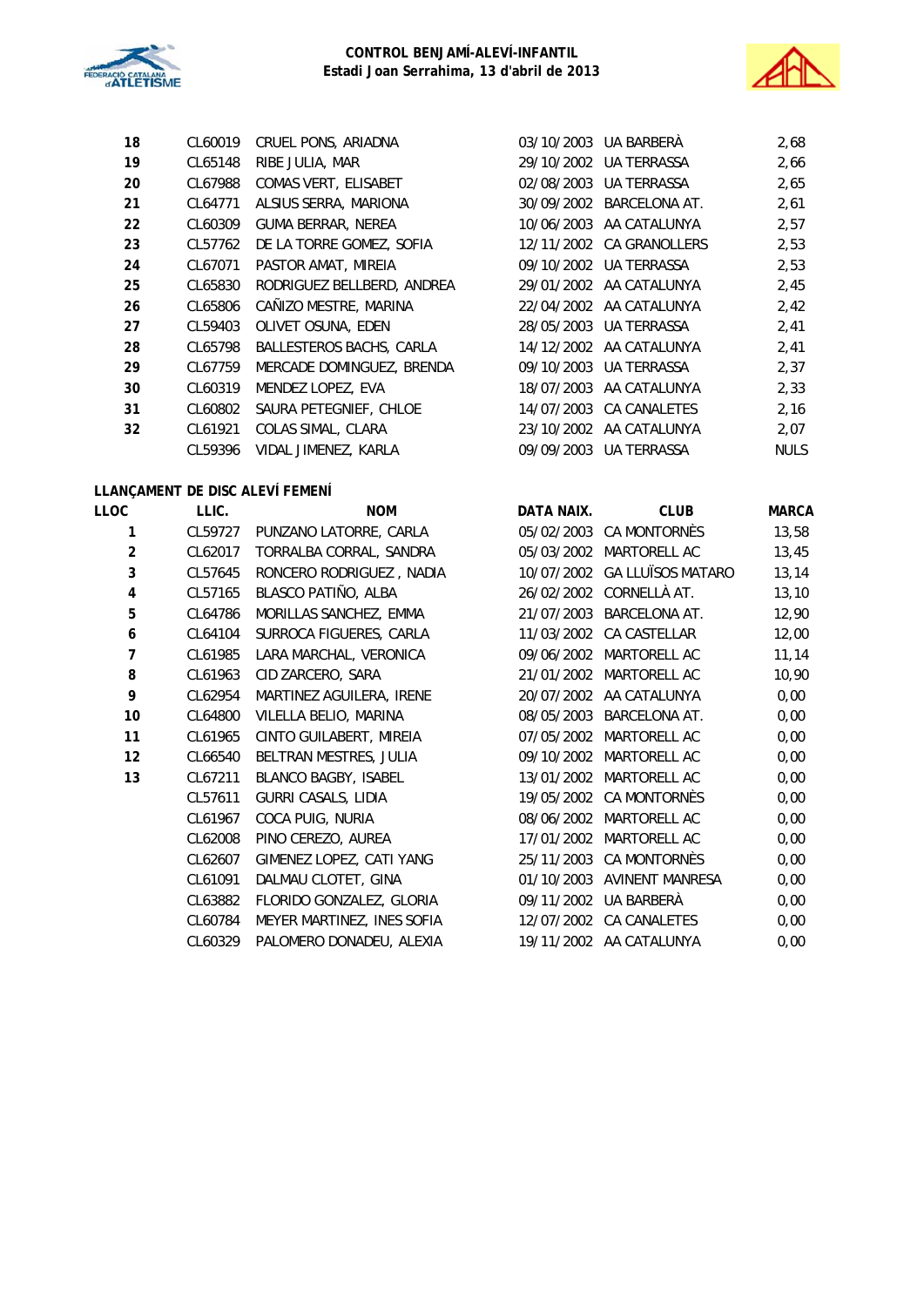



# **80 METRES LLISOS INFANTIL MASCULÍ**

| 1a. Sèrie               |         |                               |                   |                          |              |
|-------------------------|---------|-------------------------------|-------------------|--------------------------|--------------|
| <b>LLOC</b>             | LLIC.   | <b>NOM</b>                    | DATA NAIX.        | <b>CLUB</b>              | <b>MARCA</b> |
| 1                       | CL65197 | BENAVENTE TORTAJADA, BIEL     | 05/12/2000        | CA NOU BARRIS            | 10,8         |
| $\overline{\mathbf{c}}$ | CL53283 | SALINERO PEREZ, JORDI         | 05/05/2000        | UA BARBERÀ               | 11,0         |
| 3                       | CL58756 | GALLARDO MIREZ, GERARD        | 07/05/2001        | CA MONTORNÈS             | 11,2         |
| 4                       | CL59844 | TAULATS BRAOS, GERARD         | 25/10/2001        | CORNELLÀ AT.             | 11,5         |
| 5                       | CL65953 | GIL MONTAVA, LLUC             | 05/08/2001        | CA VILAFRANCA            | 11,7         |
| 6                       | CL66212 | FLORIACH MARFA, ARNAU         | 25/09/2001        | <b>CA LAIETANIA</b>      | 14,1         |
| 2a. Sèrie               |         |                               |                   |                          |              |
| <b>LLOC</b>             | LLIC.   | <b>NOM</b>                    | DATA NAIX.        | <b>CLUB</b>              | <b>MARCA</b> |
| 1                       | CL63677 | TIGRI VALDIVIA, ANTONIO       | 01/02/2000        | CA CALELLA               | 11,2         |
| 2                       | CL56840 | TRIGUEROS OLIVAN, GUILLEM     | 17/05/2000        | UA BARBERÀ               | 11,4         |
| 3                       | CL56372 | MORET MARTINEZ, IÑAKI         | 05/06/2001        | CA MONTORNÈS             | 11,6         |
| 4                       | CL66259 | VALLES CORBALAN, DAVID        | 23/06/2001        | <b>CA LAIETANIA</b>      | 12,9         |
| 5                       | CL54705 | AVELLANEDA CIURANETA, SURIOL  | 19/08/2000        | CA CASTELLAR             | 13,1         |
| 6                       | CL66230 | PEDRUZO LACORTE, JORGE        | 11/12/2000        | <b>CA LAIETANIA</b>      | 13,3         |
| 3a. Sèrie               |         |                               |                   |                          |              |
| <b>LLOC</b>             | LLIC.   | <b>NOM</b>                    | DATA NAIX.        | <b>CLUB</b>              | <b>MARCA</b> |
| 1                       | CL63836 | SOTELO GIMFARRER, JOSEP MARIA | 27/12/2001        | <b>CA LAIETANIA</b>      | 11,6         |
| 2                       | CL62172 | LASHERAS COLOME, RICARD       | 12/02/2001        | <b>AVINENT MANRESA</b>   | 11,8         |
| 3                       | CL56376 | PEREZ LOPEZ, SERGIO           | 06/03/2001        | <b>CA MONTORNÈS</b>      | 12,2         |
| 4                       | CL56251 | GARCIA MARQUEZ, BERNAT        | 06/11/2001        | CA CASTELLAR             | 12,3         |
| 5                       | CL64035 | CHELBAT, HUSSAM               | 08/03/2000        | UA BARBERÀ               | 12,6         |
| 6                       | CL66495 | EL AMRANI, ACHRAF             | 29/08/2001        | CA CALELLA               | 13,1         |
| 4a. Sèrie               |         |                               |                   |                          |              |
| <b>LLOC</b>             | LLIC.   | <b>NOM</b>                    | <b>DATA NAIX.</b> | <b>CLUB</b>              | <b>MARCA</b> |
| 1                       | CL53898 | JAGENBERG PINEDO, ALEJANDRO   | 17/03/2000        | CA MONTORNÈS             | 10,7         |
| 2                       | CL53279 | HORNOS GOMEZ, ISMAEL          | 07/02/2000        | UA BARBERÀ               | 10,9         |
| 3                       | CL67994 | FERNANDEZ TURON, MARC         | 01/08/2001        | INDEPENDENT              | 11,5         |
| 4                       | CL56252 | GARCIA SERRATS, POL           | 30/12/2001        | CA CASTELLAR             | 11,8         |
| 5                       | CL62925 | FERNANDEZ SERRANO, MIGUEL     | 09/10/2001        | CA NOU BARRIS            | 12,1         |
| 6                       | CL66099 | SALADRIGAS FOLCH, OSCAR       | 31/10/2001        | <b>CA CANALETES</b>      | 12,7         |
| 7                       | CL56371 | MOLINA FERNANDEZ, RUBEN       |                   | 29/10/2001 CA MONTORNÈS  | 13,5         |
| 8                       | CL66858 | VILANOVA COLL, ORIOL          | 25/06/2001        | CA CASTELLAR             | 13,9         |
| 5a. Sèrie               |         |                               |                   |                          |              |
| LLOC                    | LLIC.   | <b>NOM</b>                    | <b>DATA NAIX.</b> | <b>CLUB</b>              | <b>MARCA</b> |
| 1                       | CL59907 | REVILLA SANGUESA, TOMAS       | 23/01/2000        | CA SANT JUST             | 10,8         |
| $\overline{\mathbf{c}}$ | CL66826 | GONZALEZ ARNAU, ANDREI        | 01/05/2000        | CA CASTELLAR             | 11,0         |
| 3                       | CL67526 | PASO CASTELLO, BRUNO          | 27/04/2000        | CE UNIVERSITARI          | 11,5         |
| 4                       | CL65863 | GARI PINA, MARC               | 06/01/2001        | <b>GA LLUÏSOS MATARO</b> | 12,0         |
| 5                       | CL65383 | ALLOZA SANTAPAU, PAU          | 17/07/2000        | CA MONTORNÈS             | 12,4         |
| 6                       | CL60580 | HIDALGO BALART, DANIEL        | 19/08/2001        | CA CASTELLAR             | 12,5         |
| 7                       | CL67550 | ALMIRALL SOLER, ORIOL         | 11/12/2000        | CA NOU BARRIS            | 12,8         |
| 8                       | CL54981 | CAÑADELL BERTRAN, AXEL        | 07/02/2001        | AA CATALUNYA             | 13,0         |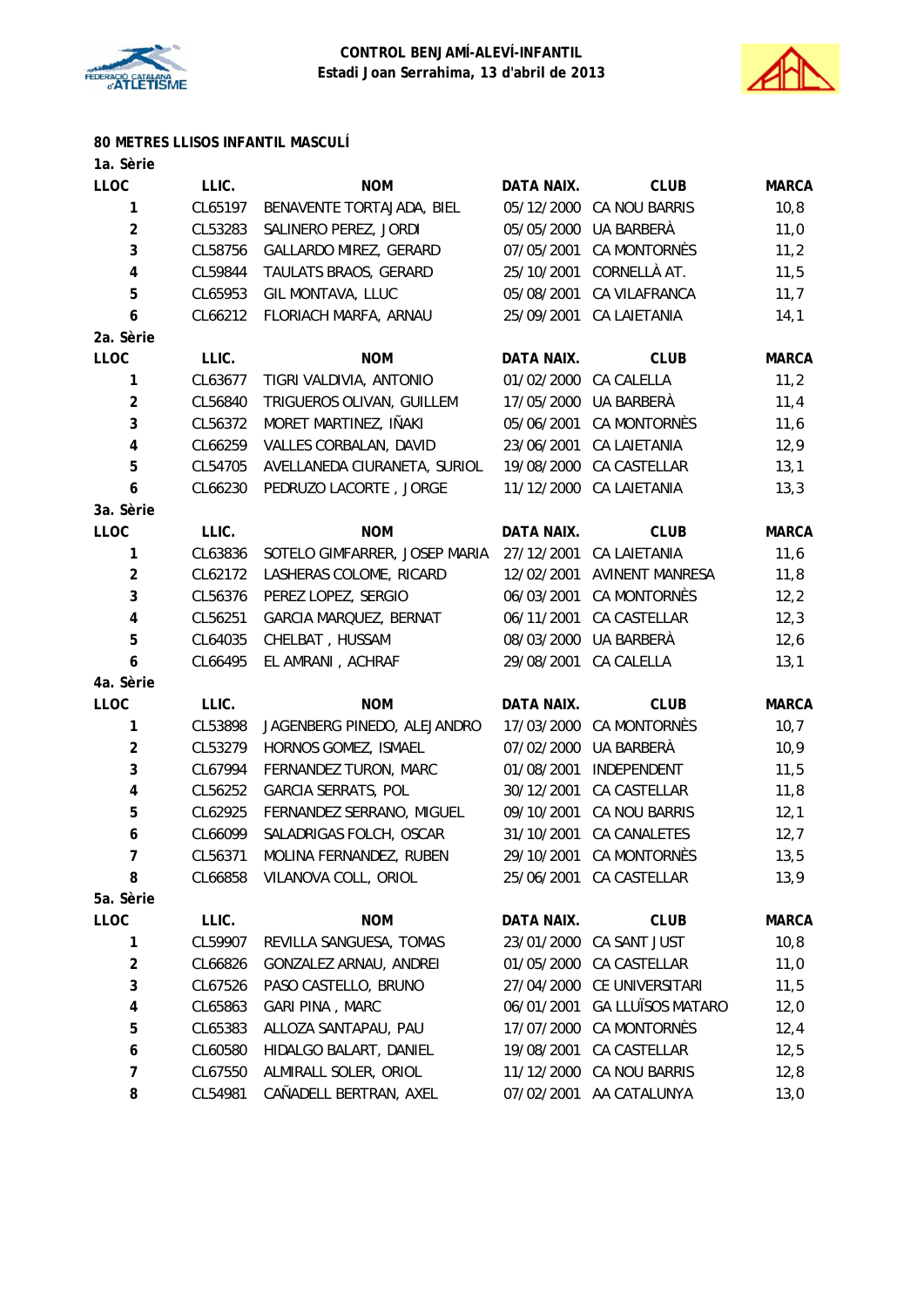



| 6a. Sèrie      |         |                                     |            |                              |              |
|----------------|---------|-------------------------------------|------------|------------------------------|--------------|
| <b>LLOC</b>    | LLIC.   | <b>NOM</b>                          | DATA NAIX. | <b>CLUB</b>                  | <b>MARCA</b> |
| $\mathbf{1}$   | CL54984 | COMAS MARIN, POL                    | 04/04/2001 | AA CATALUNYA                 | 10,9         |
| $\overline{2}$ | CL67010 | JALON GUERRA, JUAN                  | 13/09/2001 | CA NOU BARRIS                | 11,7         |
| 3              | CL66478 | VARIAS FERNANDEZ, JUAN              | 30/11/2000 | JA SABADELL                  | 12,2         |
| 4              | CL67991 | LAINEZ MORENO, DIDAC                | 04/01/2001 | CAV ANDORRA                  | 12,7         |
| 5              | CL65844 | ARDIL PORRAS, ERIC                  | 26/11/2001 | <b>GA LLUÏSOS MATARO</b>     | 12,9         |
| 6              | CL63817 | BLASI BATLLORI, PAU                 | 06/11/2000 | CAV ANDORRA                  | 13,1         |
| 7              | CL66823 | <b>GARRIGA MOLINA, MARC</b>         | 07/10/2001 | CA CASTELLAR                 | 14,5         |
| 7a. Sèrie      |         |                                     |            |                              |              |
| LLOC           | LLIC.   | <b>NOM</b>                          | DATA NAIX. | <b>CLUB</b>                  | <b>MARCA</b> |
| 1              | CL56658 | BLAL LAHLIMI, OUSSAMA               | 06/04/2000 | <b>GA LLUÏSOS MATARO</b>     | 11,1         |
| $\overline{2}$ | CL55248 | TERUEL SUBIRATS, POL                | 23/04/2001 | <b>CA CANALETES</b>          | 11,3         |
| 3              | CL65232 | LOPEZ VERGARA, JULIO CESAR          | 05/07/2000 | <b>CA NOU BARRIS</b>         | 11,8         |
| 4              | CL65822 | LOPEZ PAREDES, JOEL                 | 22/01/2001 | AA CATALUNYA                 | 12,0         |
| 5              | CL66856 | VILA GERMA, POL                     | 05/08/2001 | CA CASTELLAR                 | 12,6         |
| 6              | CL57982 | POMBO HILLENIUS, SIMON              | 01/09/2001 | AA CATALUNYA                 | 13,1         |
| $\overline{7}$ | CL65809 | CHAVARRIA SALCEDO, ADRIA            | 01/06/2001 | AA CATALUNYA                 | 13,5         |
| 8a. Sèrie      |         |                                     |            |                              |              |
| LLOC           | LLIC.   | <b>NOM</b>                          | DATA NAIX. | <b>CLUB</b>                  | <b>MARCA</b> |
| 1              | CL52016 | CHIVA TOMAS, GERARD                 | 15/02/2000 | <b>GA LLUÏSOS MATARO</b>     | 10,8         |
| $\overline{2}$ | CL63330 | PUIG BLANCO, AREGA                  | 30/09/2001 | <b>GA LLUÏSOS MATARO</b>     | 11,2         |
| 3              | CL55636 | RAMIREZ NICOLAS, ARNAU              | 10/10/2000 | <b>UA TERRASSA</b>           | 12,0         |
| 4              | CL62768 | FLO ARIAS, VICTOR                   | 31/03/2000 | CE UNIVERSITARI              | 12,3         |
| 5              | CL59377 | BARBERO IBAÑEZ, MAIOL               | 15/11/2000 | <b>UA TERRASSA</b>           | 12,5         |
| 6              | CL67415 | MOJEDANO ILLAMOLA, SERGI            |            | 02/01/2001 CA LAIETANIA      | 13,3         |
|                |         | 3000 METRES LLISOS INFANTIL MASCULÍ |            |                              |              |
| 1a. Sèrie      |         |                                     |            |                              |              |
| <b>LLOC</b>    | LLIC.   | <b>NOM</b>                          | DATA NAIX. | <b>CLUB</b>                  | <b>MARCA</b> |
| 1              | CL65356 | BAÑOS TOR, TONI                     |            | 12/04/2000 AVINENT MANRESA   | 10, 17, 3    |
| $\overline{2}$ | CL59020 | PUJOL ZORITA, PERE                  |            | 23/06/2000 JA SABADELL       | 10,42,5      |
| 3              | CL56657 | ADALID SORIANO, SERGI               |            | 15/05/2001 GA LLUÏSOS MATARO | 10, 44, 7    |
| 4              | CL54751 | <b>BLAS ESCUTE, ROGER</b>           |            | 26/05/2000 CA NOU BARRIS     | 10,58,7      |
| 5              | CL61062 | ADJAR NAJJAOUI, ISMAEL              | 03/05/2000 | <b>GA LLUÏSOS MATARO</b>     | 11,07,3      |
| 6              | CL54705 | AVELLANEDA CIURANETA, SURIOL        | 19/08/2000 | CA CASTELLAR                 | 11, 10, 4    |
| 7              | CL64035 | CHELBAT, HUSSAM                     | 08/03/2000 | UA BARBERÀ                   | 11,19,8      |
| 8              | CL59524 | CALVO CARBO, HUGO                   | 06/06/2000 | RIPOLLET UA                  | 11, 23, 4    |
| 9              | CL54749 | OLIVE NIETO, SALIM                  | 20/07/2000 | CA NOU BARRIS                | 11,36,0      |
| 10             | CL60341 | SERRANO MARULL, ALEX                | 15/03/2001 | AA CATALUNYA                 | 11,59,2      |
| 11             | CL66823 | GARRIGA MOLINA, MARC                | 07/10/2001 | CA CASTELLAR                 | 12, 10, 3    |
| 12             | CL62021 | TORRES REINA, RAUL                  | 23/03/2001 | MARTORELL AC                 | 12,12,5      |
| 13             | CL66230 | PEDRUZO LACORTE, JORGE              | 11/12/2000 | CA LAIETANIA                 | 12,29,6      |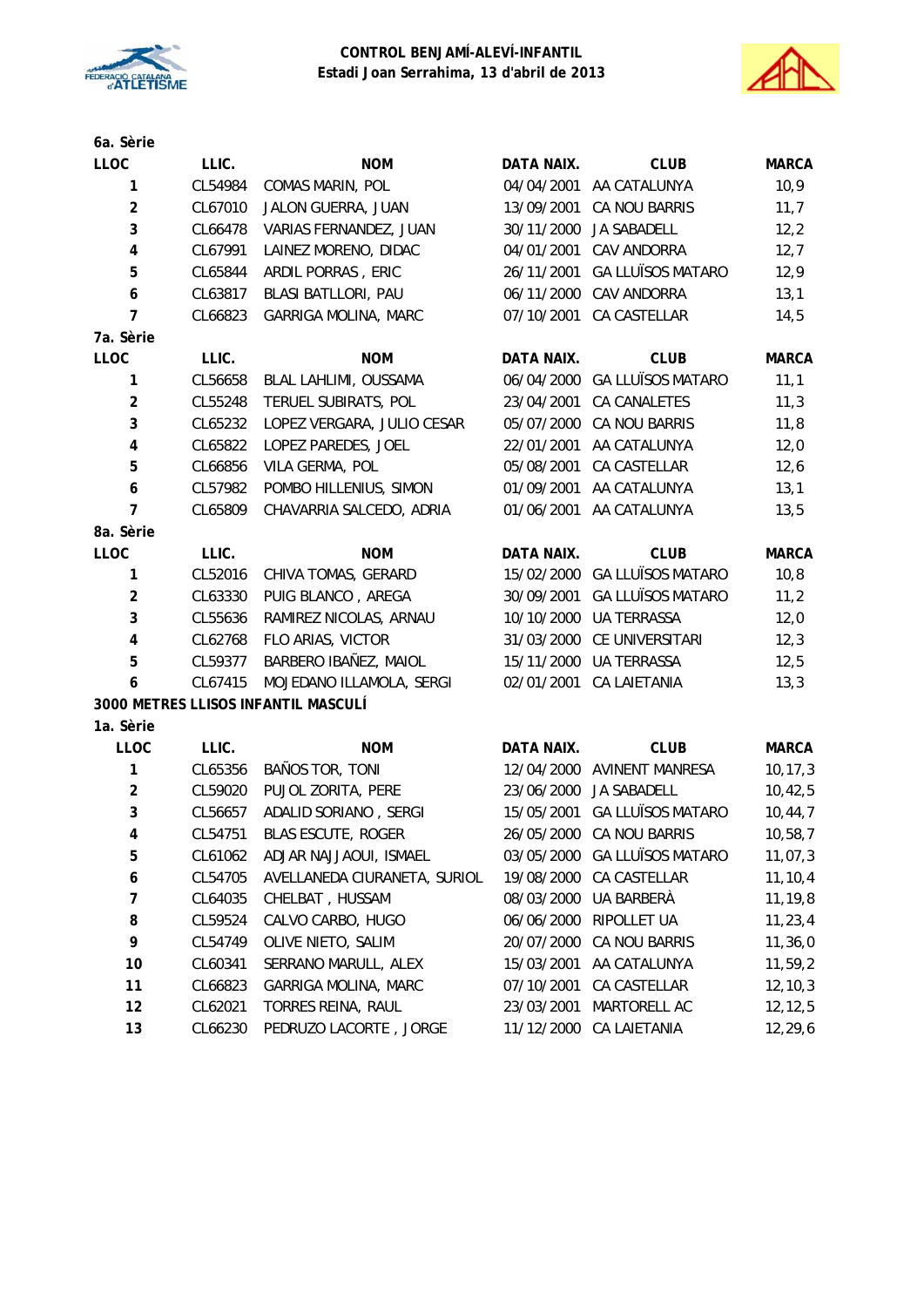



#### **2a. Sèrie**

| <b>LLOC</b>    | LLIC.   | <b>NOM</b>                | DATA NAIX. | <b>CLUB</b>              | <b>MARCA</b> |
|----------------|---------|---------------------------|------------|--------------------------|--------------|
| 1              | CL54991 | LAS HERAS RUPEREZ, AARON  | 22/06/2000 | AA CATALUNYA             | 10,05,3      |
| $\overline{2}$ | CL64291 | TAMGHART, KAMAL           | 08/07/2000 | CORNELLÀ AT.             | 11,02,4      |
| 3              | CL65994 | BOURKHIS, ABDELBADIA      | 04/09/2000 | U COLOMENCA AT.          | 11, 20, 1    |
| 4              | CL57355 | COTONAT DONAT, ERNEST     | 19/05/2001 | <b>CE UNIVERSITARI</b>   | 11, 20, 8    |
| 5              | CL57508 | LOPEZ VIDAL, ALBERT       | 20/02/2001 | CE UNIVERSITARI          | 11, 35, 5    |
| 6              | CL55185 | BALLESTA LOPEZ, VICTOR    | 02/12/2001 | <b>GA LLUÏSOS MATARO</b> | 11, 37, 5    |
| $\overline{7}$ | CL52748 | <b>REY RUIZ, PAU</b>      | 09/07/2000 | <b>GA LLUÏSOS MATARO</b> | 11, 43, 7    |
| 8              | CL59262 | PUEYO REPULLO, JAUME      | 12/10/2001 | CAV ANDORRA              | 11,55,9      |
| 9              | CL57565 | CAMPINS PITART, FERRAN    | 23/07/2000 | <b>UA TERRASSA</b>       | 12,07,2      |
| 10             | CL67991 | LAINEZ MORENO, DIDAC      | 04/01/2001 | CAV ANDORRA              | 12, 17, 0    |
| 11             | CL53865 | JORBA LLOSES, POL         | 12/08/2000 | <b>AVINENT MANRESA</b>   | 12, 17, 6    |
| 12             | CL66478 | VARIAS FERNANDEZ, JUAN    | 30/11/2000 | <b>JA SABADELL</b>       | 12, 18, 3    |
| 13             | CL66495 | EL AMRANI, ACHRAF         | 29/08/2001 | CA CALELLA               | 13, 12, 7    |
| 14             | CL64379 | MILLAN CEBALLORS, FIDEL   | 23/06/2001 | U COLOMENCA AT.          | 13, 33, 9    |
| 15             | CL65342 | RODRIGUEZ SANCHEZ, FERRAN | 01/07/2001 | UA BARBERÀ               | 14,34,7      |

## **220 METRES TANQUES INFANTIL MASCULÍ**

### **1a. Sèrie**

| <b>LLOC</b>             | LLIC.   | <b>NOM</b>                  | <b>DATA NAIX.</b> | <b>CLUB</b>                  | <b>MARCA</b> |
|-------------------------|---------|-----------------------------|-------------------|------------------------------|--------------|
| 1                       | CL65197 | BENAVENTE TORTAJADA, BIEL   | 05/12/2000        | CA NOU BARRIS                | 35,9         |
| $\overline{2}$          | CL55592 | MESAS HERRANZ, GERARD       |                   | 22/02/2000 AVINENT MANRESA   | 36,2         |
| 3                       | CL56960 | COLL SICLUNA, ARTUR         |                   | 16/08/2001 FC BARCELONA      | 39,5         |
| 4                       | CL56358 | FERRON MARTINEZ, ISRAEL     | 24/03/2001        | CA MONTORNÈS                 | 41,2         |
| 5                       | CL68055 | PINIES MARTIN, IVAN         | 29/11/2000        | CA MONTORNÈS                 | 41,9         |
| 6                       | CL54749 | OLIVE NIETO, SALIM          |                   | 20/07/2000 CA NOU BARRIS     | 48,2         |
| 2a. Sèrie               |         |                             |                   |                              |              |
| <b>LLOC</b>             | LLIC.   | <b>NOM</b>                  | <b>DATA NAIX.</b> | <b>CLUB</b>                  | <b>MARCA</b> |
| 1                       | CL56658 | BLAL LAHLIMI, OUSSAMA       |                   | 06/04/2000 GA LLUÏSOS MATARO | 33,6         |
| $\overline{a}$          | CL53279 | HORNOS GOMEZ, ISMAEL        | 07/02/2000        | UA BARBERÀ                   | 34,7         |
| 3                       | CL66826 | GONZALEZ ARNAU, ANDREI      | 01/05/2000        | CA CASTELLAR                 | 34,9         |
| $\overline{\mathbf{4}}$ | CL53898 | JAGENBERG PINEDO, ALEJANDRO | 17/03/2000        | CA MONTORNÈS                 | 37,1         |
| 5                       | CL62001 | NAVARRO GUZMAN, GUILLEM     | 03/11/2000        | MARTORELL AC                 | 38,3         |
| 6                       | CL65844 | ARDIL PORRAS, ERIC          | 26/11/2001        | <b>GA LLUÏSOS MATARO</b>     | 47,0         |
| 3a. Sèrie               |         |                             |                   |                              |              |
| <b>LLOC</b>             | LLIC.   | <b>NOM</b>                  | DATA NAIX.        | <b>CLUB</b>                  | <b>MARCA</b> |
| 1                       | CL58756 | GALLARDO MIREZ, GERARD      | 07/05/2001        | CA MONTORNÈS                 | 36,5         |
| $\overline{2}$          | CL65232 | LOPEZ VERGARA, JULIO CESAR  | 05/07/2000        | CA NOU BARRIS                | 37,2         |
| 3                       | CL56953 | <b>GRACIA GASULLA, ALEX</b> |                   | 20/12/2000 FC BARCELONA      | 37,7         |
| 4                       | CL65863 | GARI PINA, MARC             | 06/01/2001        | <b>GA LLUÏSOS MATARO</b>     | 37,9         |
| 5                       | CL60578 | GILI SAGRERA, JAN           | 18/02/2000        | CA CASTELLAR                 | 39,0         |
| 6                       | CL55184 | MIRMI MASRAMON, ARMAND      | 21/11/2001        | <b>GA LLUÏSOS MATARO</b>     | 42,0         |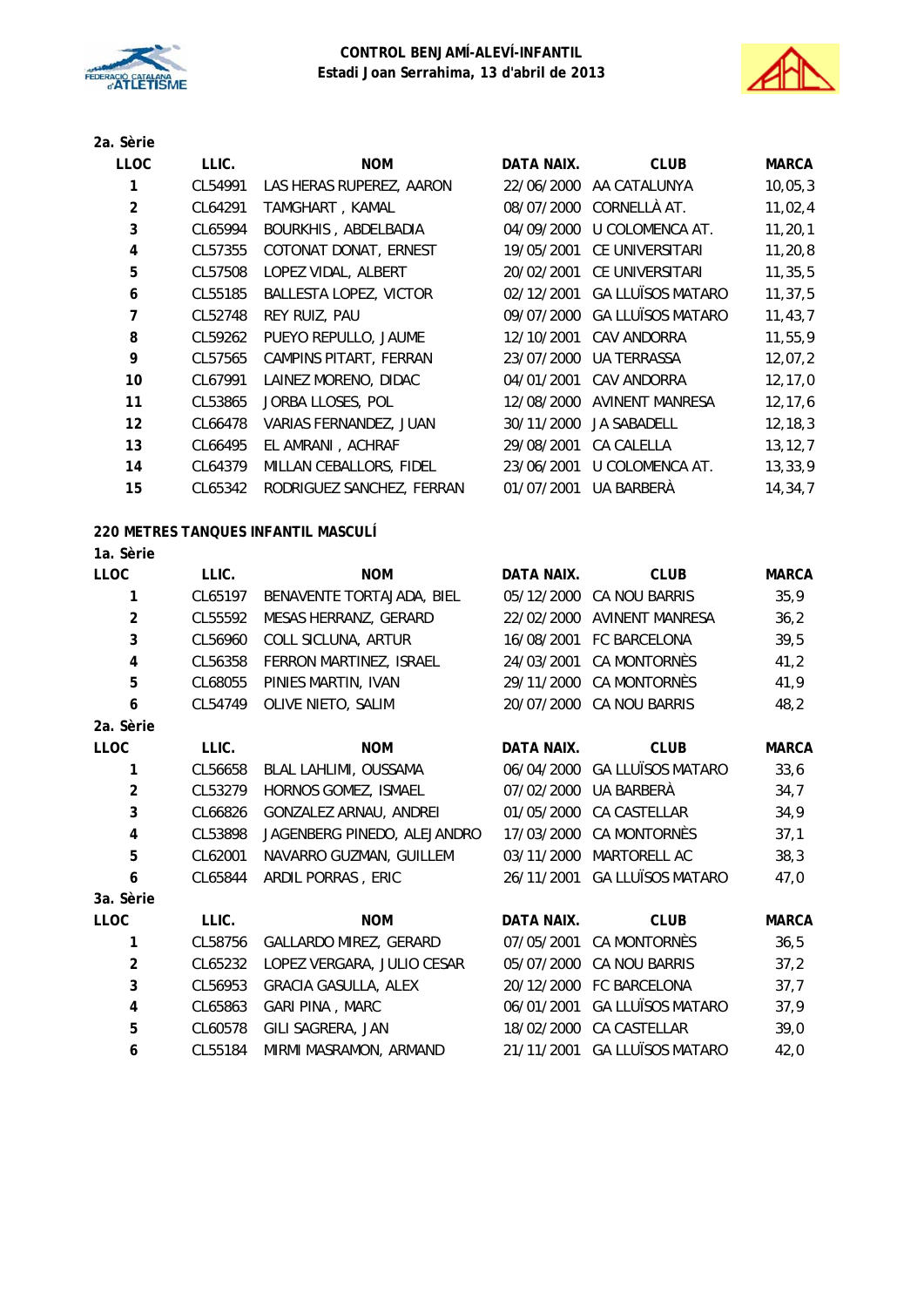



| 4a. Sèrie               |         |                            |                   |                          |              |
|-------------------------|---------|----------------------------|-------------------|--------------------------|--------------|
| LLOC                    | LLIC.   | <b>NOM</b>                 | DATA NAIX.        | <b>CLUB</b>              | <b>MARCA</b> |
| 1                       | CL53114 | NASARRE GUILLAMON, DAVID   | 19/02/2000        | ISS - L'HOSPITALET       | 36,3         |
| $\overline{\mathbf{c}}$ | CL53283 | SALINERO PEREZ, JORDI      | 05/05/2000        | UA BARBERÀ               | 36,8         |
| 3                       | CL56372 | MORET MARTINEZ, IÑAKI      | 05/06/2001        | CA MONTORNÈS             | 38,8         |
| 4                       | CL54990 | JIMENEZ ISABAL, DANIEL     | 19/05/2000        | AA CATALUNYA             | 39,3         |
| 5                       | CL59844 | TAULATS BRAOS, GERARD      | 25/10/2001        | CORNELLÀ AT.             | 39,7         |
| 6                       | CL66858 | VILANOVA COLL, ORIOL       | 25/06/2001        | CA CASTELLAR             | 47,3         |
| 5a. Sèrie               |         |                            |                   |                          |              |
| <b>LLOC</b>             | LLIC.   | <b>NOM</b>                 | DATA NAIX.        | <b>CLUB</b>              | <b>MARCA</b> |
| 1                       | CL65822 | LOPEZ PAREDES, JOEL        | 22/01/2001        | AA CATALUNYA             | 37,7         |
| $\overline{2}$          | CL62925 | FERNANDEZ SERRANO, MIGUEL  | 09/10/2001        | CA NOU BARRIS            | 38,8         |
| 3                       | CL57314 | MOLINA FERNANDEZ, MARC     | 07/03/2000        | AA CATALUNYA             | 40,1         |
| 4                       | CL60591 | TORRAS AGUILERA, ROGER     | 12/06/2000        | CA CASTELLAR             | 40,5         |
| 5                       | CL60580 | HIDALGO BALART, DANIEL     | 19/08/2001        | CA CASTELLAR             | 41,8         |
| 6                       | CL57982 | POMBO HILLENIUS, SIMON     | 01/09/2001        | AA CATALUNYA             | 43,9         |
| 6a. Sèrie               |         |                            |                   |                          |              |
| LLOC                    | LLIC.   | <b>NOM</b>                 | DATA NAIX.        | <b>CLUB</b>              | <b>MARCA</b> |
| 1                       | CL59907 | REVILLA SANGUESA, TOMAS    | 23/01/2000        | CA SANT JUST             | 33,2         |
| $\overline{\mathbf{c}}$ | CL56376 | PEREZ LOPEZ, SERGIO        | 06/03/2001        | CA MONTORNÈS             | 38,0         |
| 3                       | CL55636 | RAMIREZ NICOLAS, ARNAU     | 10/10/2000        | <b>UA TERRASSA</b>       | 39,4         |
| 4                       | CL56252 | <b>GARCIA SERRATS, POL</b> | 30/12/2001        | CA CASTELLAR             | 41,9         |
| 5                       | CL66856 | VILA GERMA, POL            | 05/08/2001        | CA CASTELLAR             | 42,5         |
| 6                       | CL54981 | CAÑADELL BERTRAN, AXEL     | 07/02/2001        | AA CATALUNYA             | 44,6         |
| 7a. Sèrie               |         |                            |                   |                          |              |
| LLOC                    | LLIC.   | <b>NOM</b>                 | <b>DATA NAIX.</b> | <b>CLUB</b>              | <b>MARCA</b> |
| 1                       | CL55185 | BALLESTA LOPEZ, VICTOR     | 02/12/2001        | <b>GA LLUÏSOS MATARO</b> | 38,3         |
| $\overline{\mathbf{c}}$ | CL65994 | BOURKHIS, ABDELBADIA       | 04/09/2000        | U COLOMENCA AT.          | 40,3         |
| 3                       | CL65383 | ALLOZA SANTAPAU, PAU       | 17/07/2000        | <b>CA MONTORNÈS</b>      | 40, 6        |
| 4                       | CL54984 | COMAS MARIN, POL           | 04/04/2001        | AA CATALUNYA             | 41,9         |
| 5                       | CL59377 | BARBERO IBAÑEZ, MAIOL      | 15/11/2000        | <b>UA TERRASSA</b>       | 43,0         |
| 6                       | CL66259 | VALLES CORBALAN, DAVID     | 23/06/2001        | <b>CA LAIETANIA</b>      | 43,9         |
| 8a. Sèrie               |         |                            |                   |                          |              |
| LLOC                    | LLIC.   | <b>NOM</b>                 | DATA NAIX.        | <b>CLUB</b>              | <b>MARCA</b> |
| 1                       | CL63330 | PUIG BLANCO, AREGA         | 30/09/2001        | <b>GA LLUÏSOS MATARO</b> | 35,8         |
| $\overline{\mathbf{c}}$ | CL57313 | HERNANDEZ NAVARRO, CARLOS  | 11/06/2000        | AA CATALUNYA             | 37,5         |
| 3                       | CL67550 | ALMIRALL SOLER, ORIOL      | 11/12/2000        | CA NOU BARRIS            | 41,2         |
| 4                       | CL67010 | JALON GUERRA, JUAN         | 13/09/2001        | CA NOU BARRIS            | 41,5         |
| 5                       | CL67415 | MOJEDANO ILLAMOLA, SERGI   | 02/01/2001        | CA LAIETANIA             | 42,6         |
| 6                       | CL65809 | CHAVARRIA SALCEDO, ADRIA   | 01/06/2001        | AA CATALUNYA             | 44,1         |
| 9a. Sèrie               |         |                            |                   |                          |              |
| <b>LLOC</b>             | LLIC.   | <b>NOM</b>                 | DATA NAIX.        | <b>CLUB</b>              | <b>MARCA</b> |
| 1                       | CL66508 | MARTIN VENZAL, KILIAN      | 15/09/2000        | CA CALELLA               | 40,6         |
| $\overline{\mathbf{c}}$ | CL59042 | PUIG BESA, ADRIA           | 11/04/2001        | CA CALELLA               | 40,7         |
|                         |         |                            |                   |                          |              |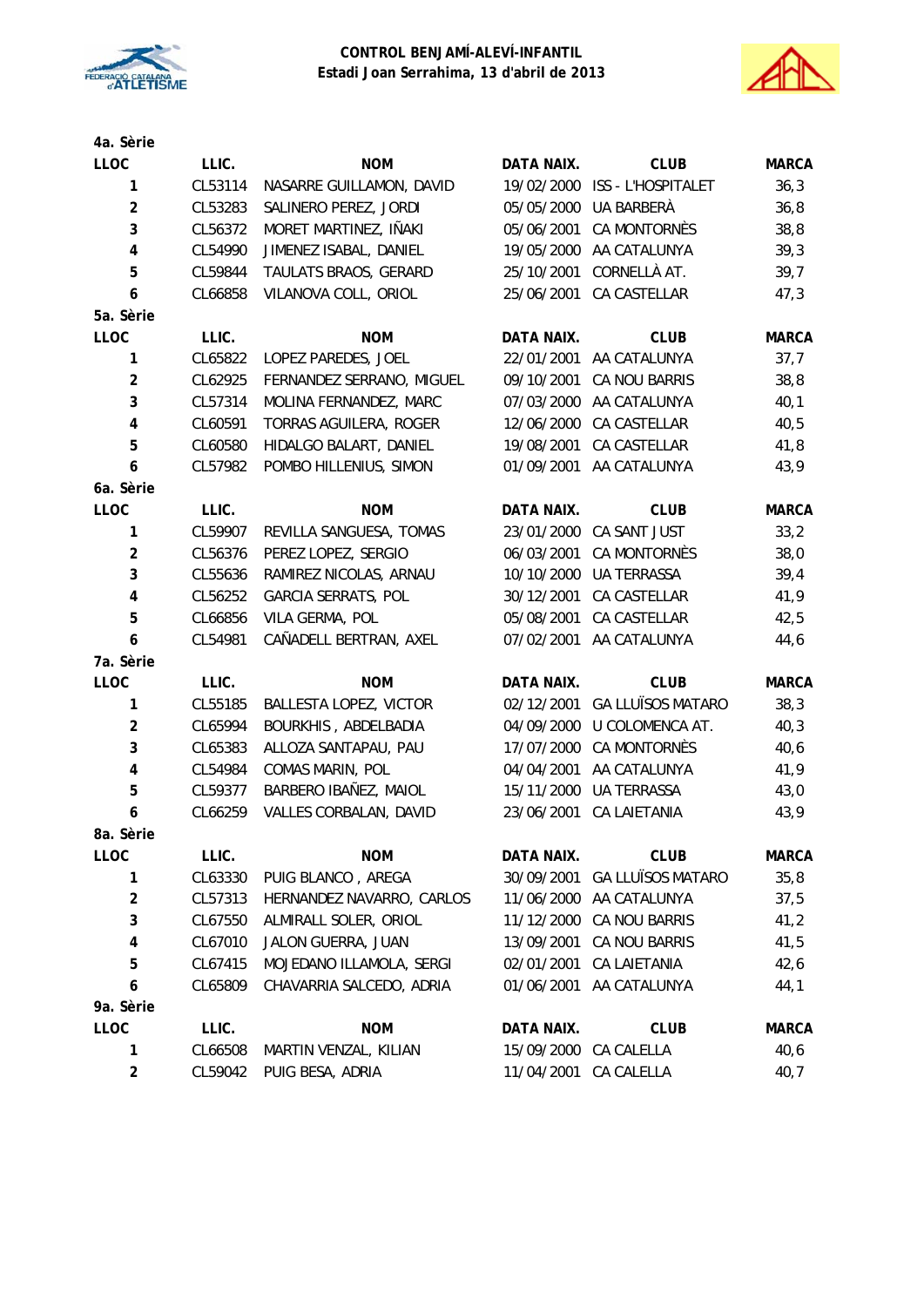



# **3000 METRES MARXA INFANTIL-CADET MASCULÍ**

| <b>LLOC</b>    | LLIC.   | <b>NOM</b>                    | DATA NAIX. | <b>CLUB</b>               | <b>MARCA</b> |
|----------------|---------|-------------------------------|------------|---------------------------|--------------|
| 1              | CT21856 | RODRIGUEZ ORTEGA, ANDREI      | 08/09/1999 | <b>ISS - L'HOSPITALET</b> | 14,50,3      |
| $\overline{2}$ | CL56721 | PUEYO ARTERO, JOAQUIM         | 20/03/2000 | <b>ISS - L'HOSPITALET</b> | 14,53,2      |
| 3              | CL54990 | JIMENEZ ISABAL, DANIEL        | 19/05/2000 | AA CATALUNYA              | 16, 25, 3    |
| 4              | CL57153 | SANCHEZ NOVENSA, JOEL         |            | 06/07/2000 CORNELLA AT.   | 16, 31, 1    |
| 5              | CL57577 | <b>GUTIERREZ ORTEGA, ALEX</b> | 17/10/2001 | <b>UA TERRASSA</b>        | 16,34,7      |
| 6              | CL56960 | COLL SICLUNA, ARTUR           | 16/08/2001 | <b>FC BARCELONA</b>       | 16, 51, 0    |
| 7              | CL59262 | PUEYO REPULLO, JAUME          | 12/10/2001 | CAV ANDORRA               | 17,07,9      |
| 8              | CL59761 | <b>GUITO VILARDELL, TON</b>   | 12/09/2000 | AVINENT MANRESA           | 18,14,8      |
| 9              | CL65069 | RODRIGUEZ ORTEGA, OLEG        | 09/02/2000 | <b>ISS - L'HOSPITALET</b> | 18, 19, 7    |
| 10             | CL57204 | ZAERA BUSCA, CARLES           | 31/08/2000 | <b>CA LAIETANIA</b>       | 18, 35, 4    |
| 11             | CL58668 | JANE VILA, ERIC               | 30/08/2001 | <b>AVINENT MANRESA</b>    | 19,35,9      |
| 12             | CL64276 | DE TOMAS PSCUAL, ALEXANDER    | 19/07/1999 | AA CATALUNYA              | 19,58,6      |
| 13             | CL54753 | ORIOL SENGARIZ, NICOLAS       | 26/06/2001 | CA NOU BARRIS             | 20,02,1      |
|                |         |                               |            |                           |              |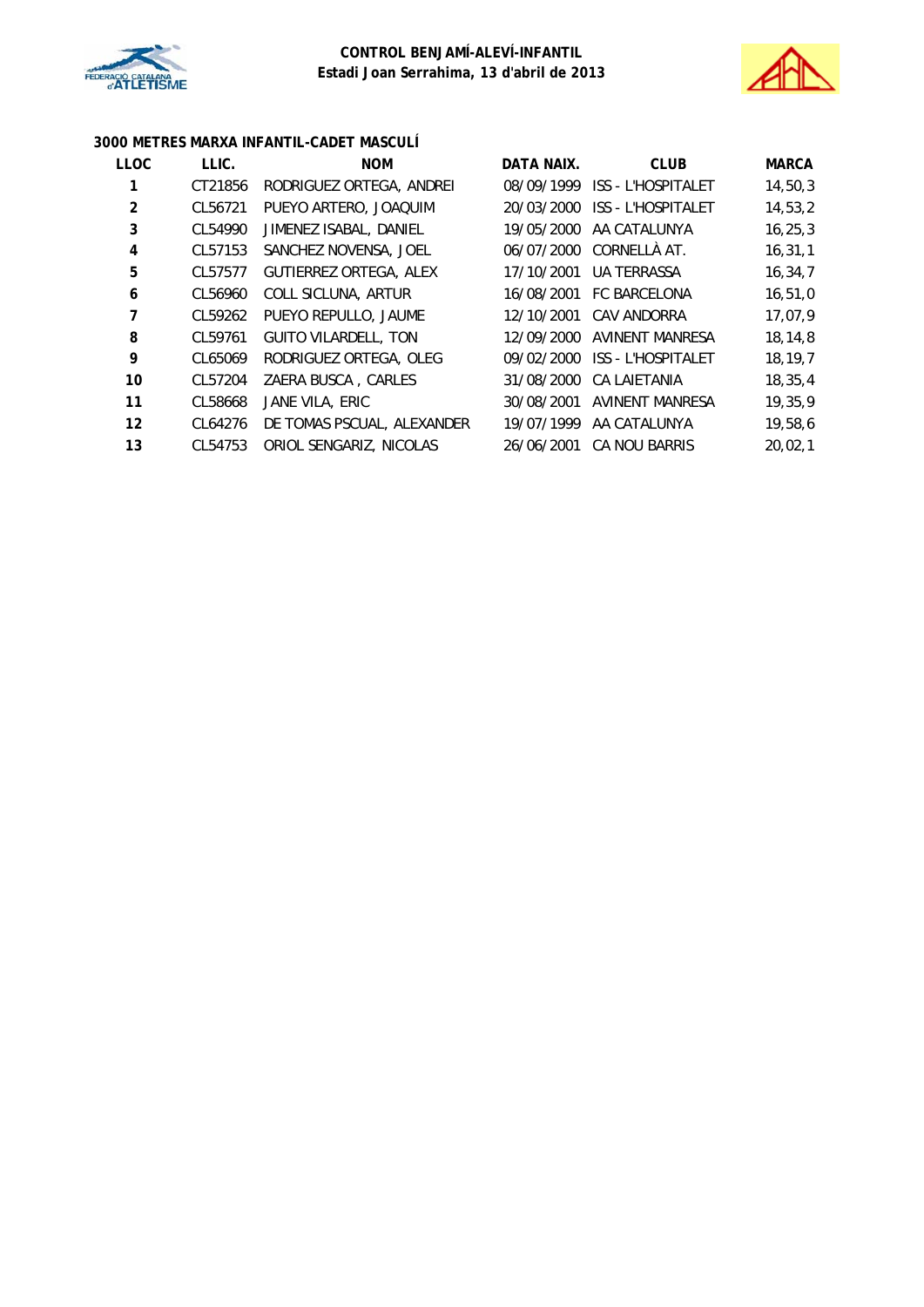



# **SALT D'ALÇADA INFANTIL MASCULÍ**

| <b>LLOC</b>             | LLIC.   | <b>NOM</b>                             | DATA NAIX.        | <b>CLUB</b>                  | <b>MARCA</b> |
|-------------------------|---------|----------------------------------------|-------------------|------------------------------|--------------|
| 1                       | CL66826 | GONZALEZ ARNAU, ANDREI                 |                   | 01/05/2000 CA CASTELLAR      | 1,52         |
| $\overline{2}$          | CL52748 | REY RUIZ, PAU                          |                   | 09/07/2000 GA LLUÏSOS MATARO | 1,49         |
| 3                       | CL53279 | HORNOS GOMEZ, ISMAEL                   |                   | 07/02/2000 UA BARBERÀ        | 1,43         |
| $\pmb{4}$               | CL57504 | CALZADO BASSO, LLUIS                   |                   | 15/11/2000 CE UNIVERSITARI   | 1,40         |
| 5                       | CL60341 | SERRANO MARULL, ALEX                   | 15/03/2001        | AA CATALUNYA                 | 1,35         |
| 6                       | CL57314 | MOLINA FERNANDEZ, MARC                 | 07/03/2000        | AA CATALUNYA                 | 1,35         |
| $\overline{7}$          | CL60578 | GILI SAGRERA, JAN                      |                   | 18/02/2000 CA CASTELLAR      | 1,35         |
| 8                       | CL54991 | LAS HERAS RUPEREZ, AARON               |                   | 22/06/2000 AA CATALUNYA      | 1,35         |
| 9                       | CL55592 | MESAS HERRANZ, GERARD                  |                   | 22/02/2000 AVINENT MANRESA   | 1,35         |
| 10                      | CL65197 | BENAVENTE TORTAJADA, BIEL              |                   | 05/12/2000 CA NOU BARRIS     | 1,30         |
| 11                      | CL62001 | NAVARRO GUZMAN, GUILLEM                | 03/11/2000        | MARTORELL AC                 | 1,30         |
| 12                      | CL62550 | VILLALONGA MARTINEZ, RAUL              | 21/10/2001        | CA VILADECANS                | 1,30         |
| 13                      | CL61062 | ADJAR NAJJAOUI, ISMAEL                 | 03/05/2000        | <b>GA LLUÏSOS MATARO</b>     | 1,30         |
| 14                      | CL56358 | FERRON MARTINEZ, ISRAEL                | 24/03/2001        | CA MONTORNÈS                 | 1,30         |
| 15                      | CL62925 | FERNANDEZ SERRANO, MIGUEL              | 09/10/2001        | CA NOU BARRIS                | 1,25         |
| 16                      | CL56658 | BLAL LAHLIMI, OUSSAMA                  |                   | 06/04/2000 GA LLUÏSOS MATARO | 1,25         |
| 17                      | CL65863 | GARI PINA, MARC                        | 06/01/2001        | <b>GA LLUÏSOS MATARO</b>     | 1,25         |
| 18                      | CL56372 | MORET MARTINEZ, IÑAKI                  | 05/06/2001        | CA MONTORNÈS                 | 1,25         |
| 19                      | CL63925 | ASENJO RODRIGUEZ, CRISTIAN             |                   | 23/12/2000 AA CATALUNYA      | 1,20         |
| 20                      | CL57982 | POMBO HILLENIUS, SIMON                 | 01/09/2001        | AA CATALUNYA                 | 1,20         |
| 21                      | CL65994 | BOURKHIS, ABDELBADIA                   | 04/09/2000        | U COLOMENCA AT.              | 1,20         |
| 22                      | CL61988 | LOPEZ RIERA, ALEX                      |                   | 07/07/2000 MARTORELL AC      | 1,20         |
| 23                      | CL53283 | SALINERO PEREZ, JORDI                  |                   | 05/05/2000 UA BARBERÀ        | 1,20         |
| 24                      | CL56840 | TRIGUEROS OLIVAN, GUILLEM              | 17/05/2000        | UA BARBERÀ                   | 1,20         |
| 25                      | CL57508 | LOPEZ VIDAL, ALBERT                    | 20/02/2001        | CE UNIVERSITARI              | 1,20         |
| 26                      | CL58756 | GALLARDO MIREZ, GERARD                 | 07/05/2001        | CA MONTORNÈS                 | 1,20         |
| 27                      | CL56371 | MOLINA FERNANDEZ, RUBEN                | 29/10/2001        | CA MONTORNÈS                 | 1,20         |
|                         | CL65822 | LOPEZ PAREDES, JOEL                    | 22/01/2001        | AA CATALUNYA                 | <b>NULS</b>  |
|                         | CL54984 | COMAS MARIN, POL                       | 04/04/2001        | AA CATALUNYA                 | <b>NULS</b>  |
|                         | CL54981 | CAÑADELL BERTRAN, AXEL                 | 07/02/2001        | AA CATALUNYA                 | <b>NULS</b>  |
|                         | CL65809 | CHAVARRIA SALCEDO, ADRIA               |                   | 01/06/2001 AA CATALUNYA      | <b>NULS</b>  |
|                         |         | CL67550 ALMIRALL SOLER, ORIOL          |                   | 11/12/2000 CA NOU BARRIS     | <b>NULS</b>  |
|                         | CL65844 | ARDIL PORRAS, ERIC                     | 26/11/2001        | <b>GA LLUÏSOS MATARO</b>     | <b>NULS</b>  |
|                         | CL57355 | COTONAT DONAT, ERNEST                  | 19/05/2001        | CE UNIVERSITARI              | <b>NULS</b>  |
|                         | CL56960 | COLL SICLUNA, ARTUR                    |                   | 16/08/2001 FC BARCELONA      | <b>NULS</b>  |
|                         |         | LLANÇAMENT DE MARTELL INFANTIL MASCULÍ |                   |                              |              |
| <b>LLOC</b>             | LLIC.   | <b>NOM</b>                             | DATA NAIX.        | <b>CLUB</b>                  | <b>MARCA</b> |
| 1                       | CL58583 | AYATS FONT, SALVADOR                   | 20/02/2000 CA VIC |                              | 30, 14       |
| $\overline{\mathbf{c}}$ | CL60021 | GALLEGO VIZUETE, IVAN                  |                   | 15/02/2000 UA BARBERÀ        | 28,27        |
| 3                       | CL53943 | ABRADO GROSS, POL                      | 25/03/2000        | MUNTANYENC S.CUGAT           | 26,54        |
| 4                       | CL65894 | SANS RUSIÑOL, ENRIC                    |                   | 11/04/2000 GA LLUÏSOS MATARO | 23,31        |
| 5                       | CL57045 | PESO KEYER, VICTOR                     | 08/05/2001        | CA GAVÀ                      | 18,00        |
| 6                       | CL56840 | TRIGUEROS OLIVAN, GUILLEM              | 17/05/2000        | UA BARBERÀ                   | 15,21        |
| 7                       | CL61988 | LOPEZ RIERA, ALEX                      |                   | 07/07/2000 MARTORELL AC      | 15, 18       |
| 8                       | CL63123 | FLORIDO GONZALEZ, CARLOS               | 14/11/2000        | UA BARBERÀ                   | 14,69        |
| 9                       | CL61892 | OBRERO GRANADA, MARC                   |                   | 15/06/2000 CA CANALETES      | 13,79        |
| 10                      | CL58668 | JANE VILA, ERIC                        |                   | 30/08/2001 AVINENT MANRESA   | 11,91        |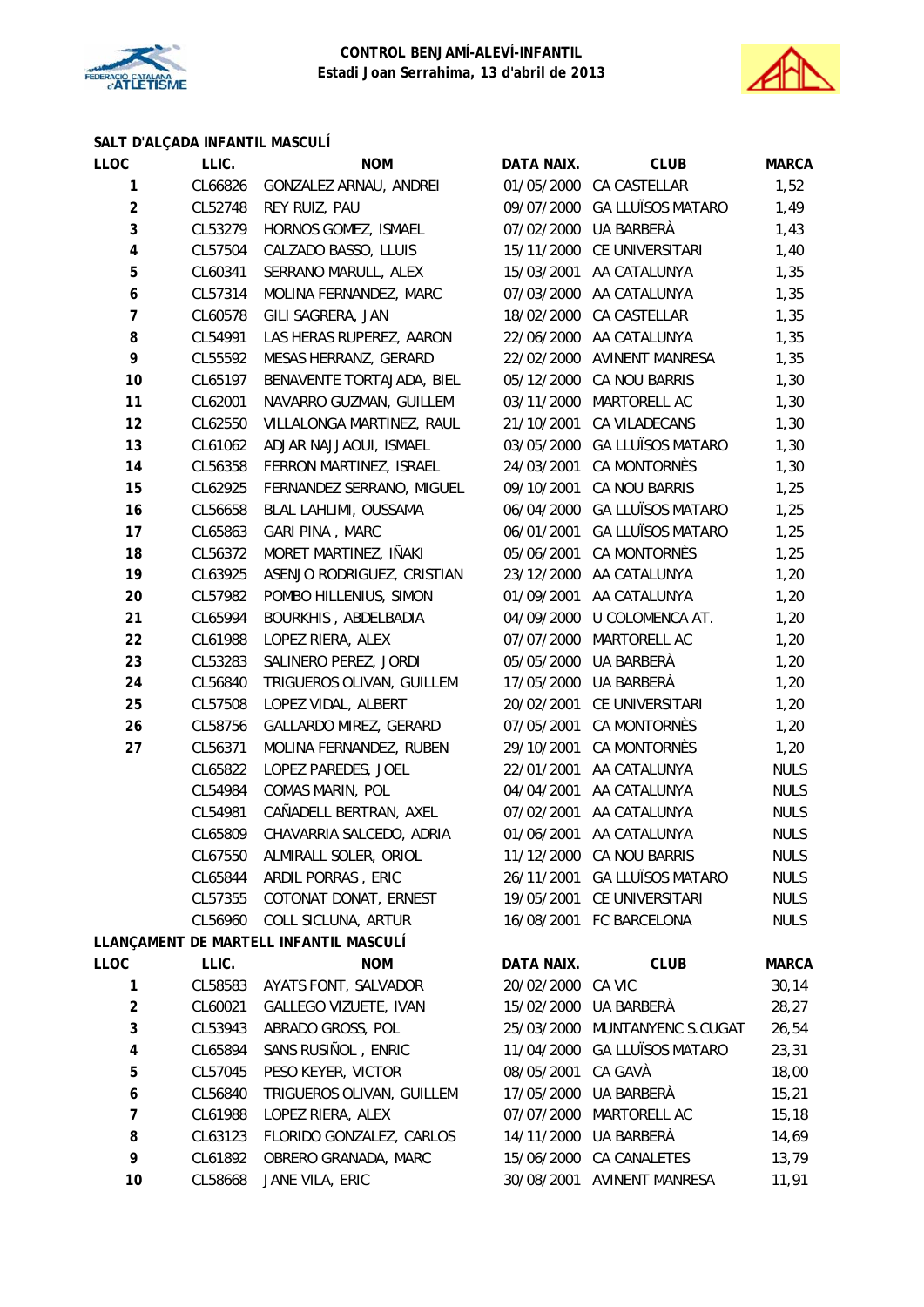



| -11 | CL62172 LASHERAS COLOME, RICARD      | 12/02/2001 AVINENT MANRESA | 10,21       |
|-----|--------------------------------------|----------------------------|-------------|
| 12  | CL64379 MILLAN CEBALLORS, FIDEL      | 23/06/2001 U COLOMENCA AT. | 7.19        |
| 13  | CL54705 AVELLANEDA CIURANETA, SURIOL | 19/08/2000 CA CASTELLAR    | 6.74        |
|     | CL56251 GARCIA MARQUEZ, BERNAT       | 06/11/2001 CA CASTELLAR    | <b>NULS</b> |
|     | CL66823 GARRIGA MOLINA, MARC         | 07/10/2001 CA CASTELLAR    | <b>NULS</b> |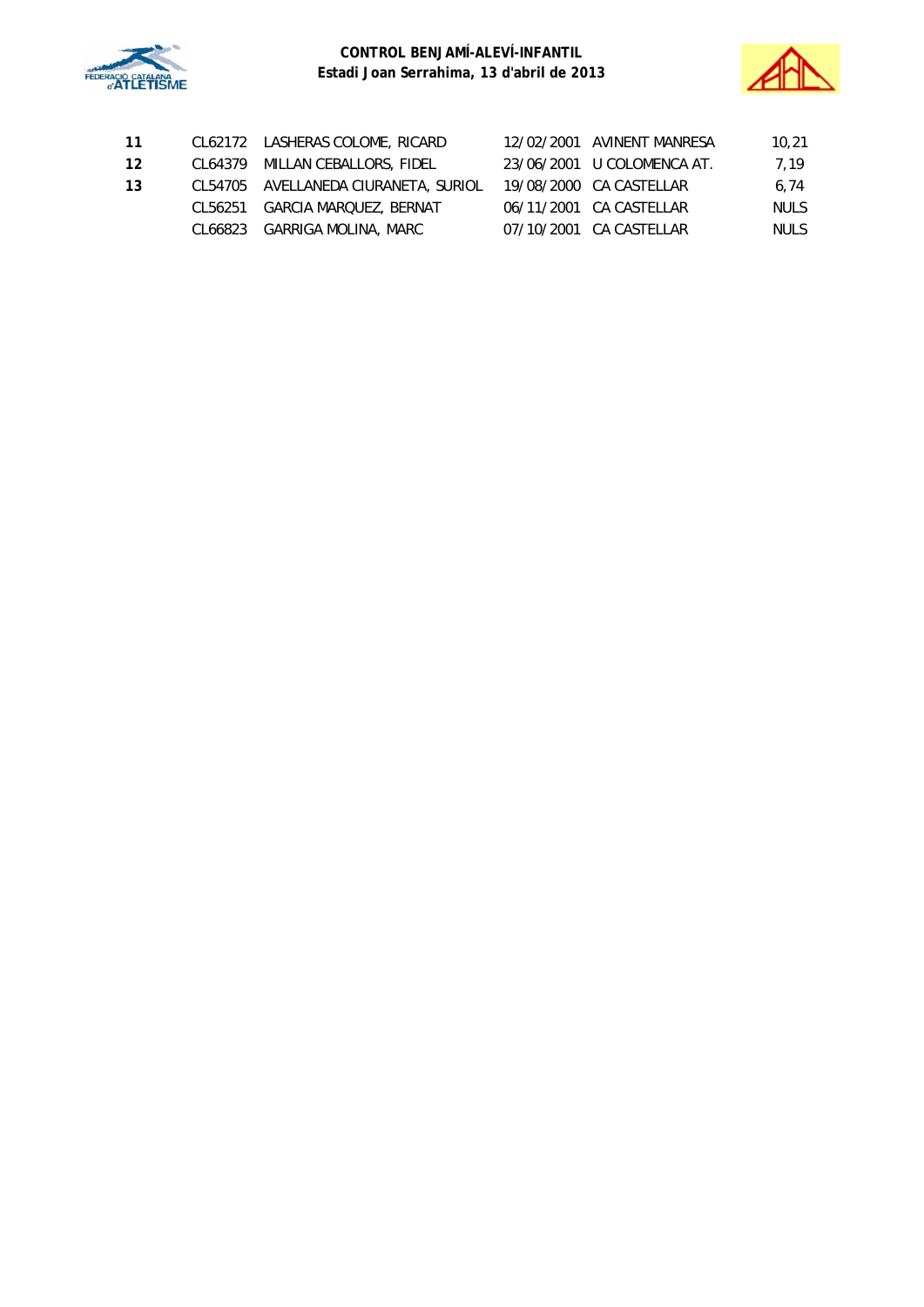



# **80 METRES LLISOS INFANTIL FEMENÍ**

| 1a. Sèrie               |         |                              |                   |                               |              |
|-------------------------|---------|------------------------------|-------------------|-------------------------------|--------------|
| LLOC                    | LLIC.   | <b>NOM</b>                   | DATA NAIX.        | <b>CLUB</b>                   | <b>MARCA</b> |
| 1                       | CL60562 | GONZALEZ HERNÁNDEZ, SARA     |                   | 10/02/2000 ISS - L'HOSPITALET | 10,4         |
| $\overline{2}$          | CL60406 | VICENTE GARCIA, MARIA        |                   | 28/03/2001 ISS - L'HOSPITALET | 10,6         |
| 3                       | CL55544 | MOLINA COLLADO, LAIA         |                   | 21/04/2001 CE PENEDÈS         | 11,7         |
| 4                       | CL68215 | EZQUERRO SALGADO, ELISABERTH | 03/01/2001        | <b>CA NOU BARRIS</b>          | 12,0         |
| 5                       | CL68133 | GARCIA ROPERO, ANDREA        | 17/10/2000        | ISS - L'HOSPITALET            | 12,4         |
| 6                       | CL55546 | FONT MIRET, NURIA            | 21/01/2001        | CE PENEDÈS                    | 12,6         |
| 2a. Sèrie               |         |                              |                   |                               |              |
| <b>LLOC</b>             | LLIC.   | <b>NOM</b>                   | <b>DATA NAIX.</b> | <b>CLUB</b>                   | <b>MARCA</b> |
| 1                       | CL53413 | SOLSONA SADURNI, NURIA       |                   | 05/02/2000 AA CATALUNYA       | 10, 5        |
| $\overline{\mathbf{c}}$ | CL65765 | TALAVERA PATABOBE, LARA      | 25/11/2000        | CA MOLLET                     | 10,8         |
| 3                       | CL64929 | ZUÑIGA CATARINEU, ANNA       | 19/03/2000        | CA PARETS                     | 11,8         |
| 4                       | CL55219 | PEREIRAS NEIRA, ANNA         |                   | 02/09/2000 ISS - L'HOSPITALET | 11,9         |
| 5                       | CL64187 | NAVARRETE MORETA, PAULA      | 01/03/2000        | CA CANALETES                  | 12,8         |
| 6                       | CL66104 | TOMAS HOMAR, DUNA            | 08/04/2000        | <b>CA CANALETES</b>           | 12,9         |
| 3a. Sèrie               |         |                              |                   |                               |              |
| <b>LLOC</b>             | LLIC.   | <b>NOM</b>                   | DATA NAIX.        | <b>CLUB</b>                   | <b>MARCA</b> |
| 1                       | CL66130 | MARTINEZ GARCIA, LOLA        |                   | 18/11/2000 CE UNIVERSITARI    | 11,2         |
| $\overline{c}$          | CL57517 | RUFFO FERNANDEZ, CLAUDIA     |                   | 04/06/2000 CE UNIVERSITARI    | 11,5         |
| 3                       | CL62542 | NUÑEZ SANCHEZ, LAIA          | 05/08/2001        | CA VILADECANS                 | 11,6         |
| 4                       | CL64573 | LOZANO CARRILLO, NURIA       | 31/10/2001        | CA MONTORNÈS                  | 11,7         |
| 5                       | CL54974 | GARCIA ROVIRA, MARIONA       |                   | 13/03/2000 AA CATALUNYA       | 12,3         |
| 6                       | CL65987 | RUIZ LLORENS, SILVIA         | 09/12/2001        | CA SANT JUST                  | 12,5         |
| 4a. Sèrie               |         |                              |                   |                               |              |
| <b>LLOC</b>             | LLIC.   | <b>NOM</b>                   | DATA NAIX.        | <b>CLUB</b>                   |              |
| 1                       | CL63403 | <b>GARCIA PASTOR, ONA</b>    | 12/06/2001        | CE UNIVERSITARI               | 11,3         |
| $\overline{c}$          | CL60576 | GARCIA CASTRO, ANNA          | 25/05/2000        | CA CASTELLAR                  | 11,5         |
| 3                       | CL66129 | LUNA PARDO, IRENE            | 22/02/2001        | CE UNIVERSITARI               | 11,6         |
| $\overline{\mathbf{4}}$ | CL65233 | MARTIN ESCUDERO, MARIA       | 04/05/2001        | CA NOU BARRIS                 | 13,2         |
| 5                       | CL57685 | CIVERA POCEIRO, ANDREA       |                   | 17/05/2000 AA CATALUNYA       | 13,6         |
| 6                       | CL59735 | PUNZANO LATORRE, AINHOA      | 24/11/2000        | CA MONTORNÈS                  | 16, 5        |
| 5a. Sèrie               |         |                              |                   |                               |              |
| <b>LLOC</b>             | LLIC.   | <b>NOM</b>                   | DATA NAIX.        | <b>CLUB</b>                   | <b>MARCA</b> |
| 1                       | CL53320 | GALLEGO SOTELO, SARA         | 11/10/2000        | CE UNIVERSITARI               | 10,8         |
| $\overline{\mathbf{c}}$ | CL59067 | DE MINGO DOMENECH, MARIA     | 09/02/2001        | CE UNIVERSITARI               | 10,9         |
| 3                       | CL62770 | HUGUET SORO, JUDIT           | 21/08/2000        | CE UNIVERSITARI               | 11,4         |
| 4                       | CL67279 | PINIES PRAT, ABRIL           | 10/08/2001        | ISS - L'HOSPITALET            | 11,6         |
| 5                       | CL53112 | VIUDEZ CHECA, NURIA          | 18/01/2000        | ISS - L'HOSPITALET            | 12,0         |
| 6                       | CL56261 | MUÑOZ MOLINA, AINA           | 22/06/2001        | CA CASTELLAR                  | 13,6         |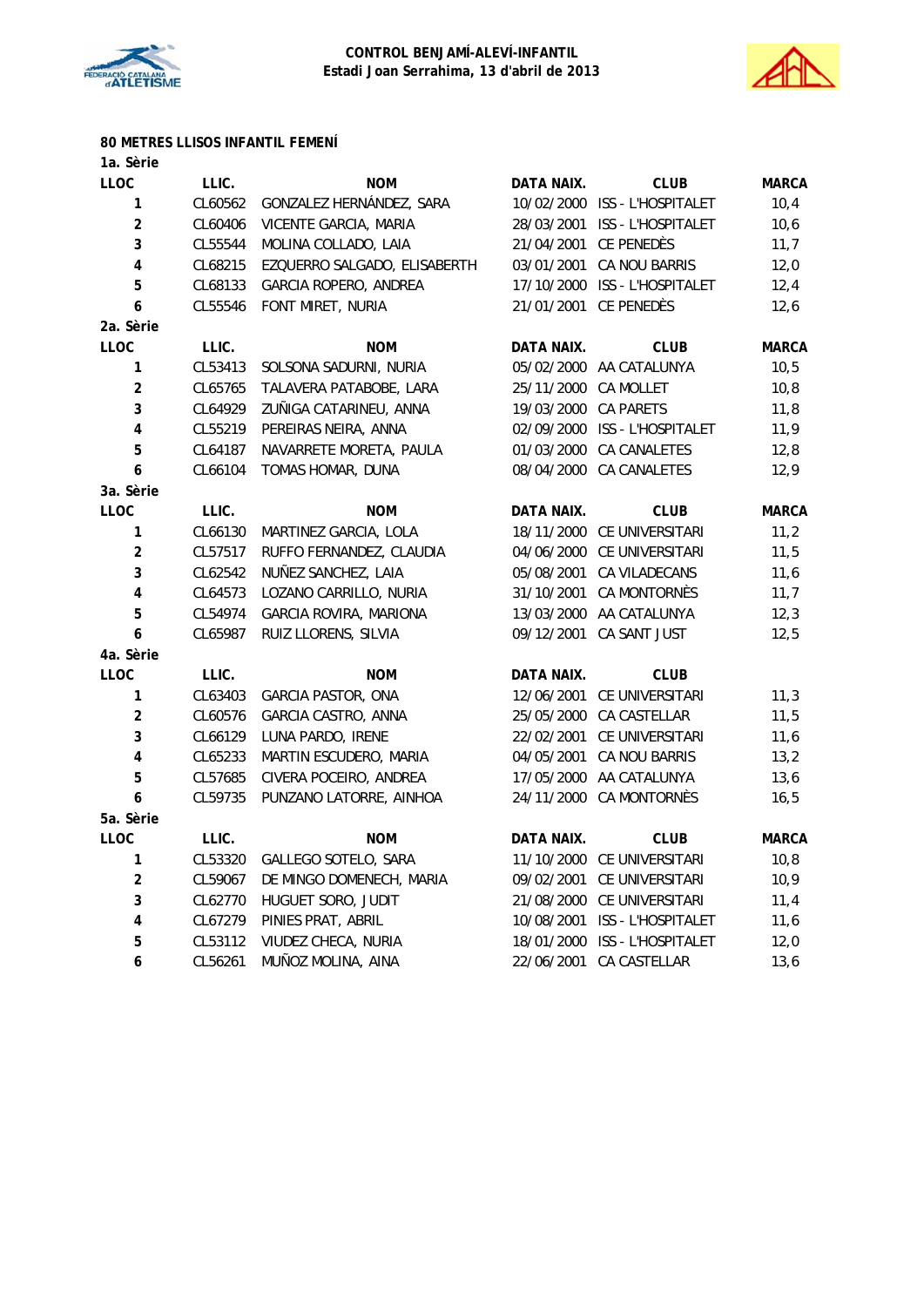



| 6a. Sèrie               |         |                               |                   |                            |              |
|-------------------------|---------|-------------------------------|-------------------|----------------------------|--------------|
| <b>LLOC</b>             | LLIC.   | <b>NOM</b>                    | DATA NAIX.        | <b>CLUB</b>                | <b>MARCA</b> |
| $\mathbf{1}$            | CL55157 | HEREDIA RODRIGUEZ, BELEN      |                   | 22/04/2000 UA TERRASSA     | 11,0         |
| $\overline{\mathbf{c}}$ | CL55448 | RODRIGUEZ SAYROL, MONICA      |                   | 18/02/2000 CE UNIVERSITARI | 11,7         |
| 3                       | CL65344 | RUIZ GUILLEN, MERCEDES        | 31/07/2001        | UA BARBERÀ                 | 11,9         |
| $\pmb{4}$               | CL61941 | RABAIXET TORTOSA, NEREA       | 15/09/2001        | AA CATALUNYA               | 12,1         |
| 5                       | CL54698 | CASTELLS LLACH, JULIA         |                   | 23/12/2000 CA CANALETES    | 12,4         |
| 6                       | CL66816 | COSTA GARCÍA, EMMA            | 12/03/2001        | CA CASTELLAR               | 12,5         |
| 7a. Sèrie               |         |                               |                   |                            |              |
| LLOC                    | LLIC.   | <b>NOM</b>                    | <b>DATA NAIX.</b> | <b>CLUB</b>                | <b>MARCA</b> |
| $\mathbf{1}$            | CL58335 | FARGUES ARTIGAS, MARIA        | 21/04/2000        | JA SABADELL                | 10,9         |
| $\overline{c}$          | CL64796 | TORRAS DEL RUSTE, ONA         | 19/02/2001        | <b>BARCELONA AT.</b>       | 11,9         |
| 3                       | CL67992 | ISLA ROVIRA, GEORGINA         |                   | 16/04/2000 CAV ANDORRA     | 12,1         |
| $\pmb{4}$               | CL66624 | BELEÑA ROJAS, CARLA           | 29/06/2001        | JA ARBECA                  | 12,2         |
| 5                       | CL65838 | TARES BARRAGAN, ABRIL         | 08/04/2001        | AA CATALUNYA               | 12,9         |
| 5                       | CL60343 | SIVILLA CALVO, ANDREA         |                   | 24/06/2001 AA CATALUNYA    | 13,1         |
| 8a. Sèrie               |         |                               |                   |                            |              |
| LLOC                    | LLIC.   | <b>NOM</b>                    | DATA NAIX.        | <b>CLUB</b>                | <b>MARCA</b> |
| $\mathbf{1}$            | CL58258 | LOPEZ JO, NATALIA XIAOHE      | 25/06/2001        | CA CASTELLAR               | 11,8         |
| $\overline{c}$          | CL65832 | RUIZ SOLDEVILA, LAIA          | 29/06/2000        | AA CATALUNYA               | 12,0         |
| 3                       | CL56745 | ONWUKA, AMARACHI SANDRA       | 05/12/2001        | <b>CA LAIETANIA</b>        | 12,1         |
| $\pmb{4}$               | CL65477 | PIÑOL TORRES, LAURA           |                   | 06/08/2000 FC BARCELONA    | 12,6         |
| 5                       | CL55865 | GAROLERA GARCIA, ANNA         | 08/11/2001        | CA CALELLA                 | 12,9         |
| 6                       | CL67784 | <b>BONJORN CHARTE, ESTHER</b> | 18/01/2001        | BARCELONA AT.              | 13,0         |
| 9a. Sèrie               |         |                               |                   |                            |              |
| LLOC                    | LLIC.   | <b>NOM</b>                    | DATA NAIX.        | <b>CLUB</b>                | <b>MARCA</b> |
| $\mathbf{1}$            | CL62557 | GOMEZ MONTOLIO, SARA          | 07/01/2001        | <b>CA PARETS</b>           | 10, 8        |
| $\overline{\mathbf{c}}$ | CL67590 | JORDAN GONZALEZ, NADIA        | 14/11/2000        | CA LAIETANIA               | 11,2         |
| 3                       | CL54121 | GIL BONNEMAISON, CRISTINA     | 15/05/2000        | CA LAIETANIA               | 11,4         |
| $\pmb{4}$               | CL56266 | VIÑAS MIRALLES, JUDITH        | 27/06/2000        | CA CASTELLAR               | 12,1         |
| 5                       | CL64789 | RAMOS PADROS, CLARA           | 26/07/2000        | BARCELONA AT.              | 12,3         |
| 6                       | CL66010 | ZOUHIAR, ASSIA                | 07/05/2001        | U COLOMENCA AT.            | 13,5         |
| 10a. Sèrie              |         |                               |                   |                            |              |
| LLOC                    | LLIC.   | <b>NOM</b>                    | DATA NAIX.        | <b>CLUB</b>                | <b>MARCA</b> |
| 1                       | CL54843 | BUSCA VALLS, ROSA MARIA       | 08/05/2001        | CA LAIETANIA               | 11,5         |
| $\overline{\mathbf{c}}$ | CL60932 | ALSINA MUÑIZ, HELENA          | 22/05/2001        | <b>CA LAIETANIA</b>        | 12,0         |
| 3                       | CL64779 | GUIXERAS VIDAL, EMMA          | 06/10/2000        | BARCELONA AT.              | 12,2         |
| 4                       | CL57372 | SORIA POUS, ALBA              | 22/11/2001        | CA PARETS                  | 12,8         |
| 5                       | CL57373 | SORIA POUS, AINHOA            | 22/11/2001        | <b>CA PARETS</b>           | 13,0         |
| 6                       | CL64380 | OLAVE YLLERAS, MAR            | 03/10/2001        | U COLOMENCA AT.            | 13,2         |
| 11a. Sèrie              |         |                               |                   |                            |              |
| LLOC                    | LLIC.   | <b>NOM</b>                    | DATA NAIX.        | <b>CLUB</b>                | <b>MARCA</b> |
| 1                       | CL67296 | ASAID, RANIA                  | 24/01/2001        | U COLOMENCA AT.            | 11,8         |
| $\overline{\mathbf{c}}$ | CL60785 | MEYER MARTINEZ, JULIA         | 14/10/2000        | CA CANALETES               | 12,2         |
|                         |         |                               |                   |                            |              |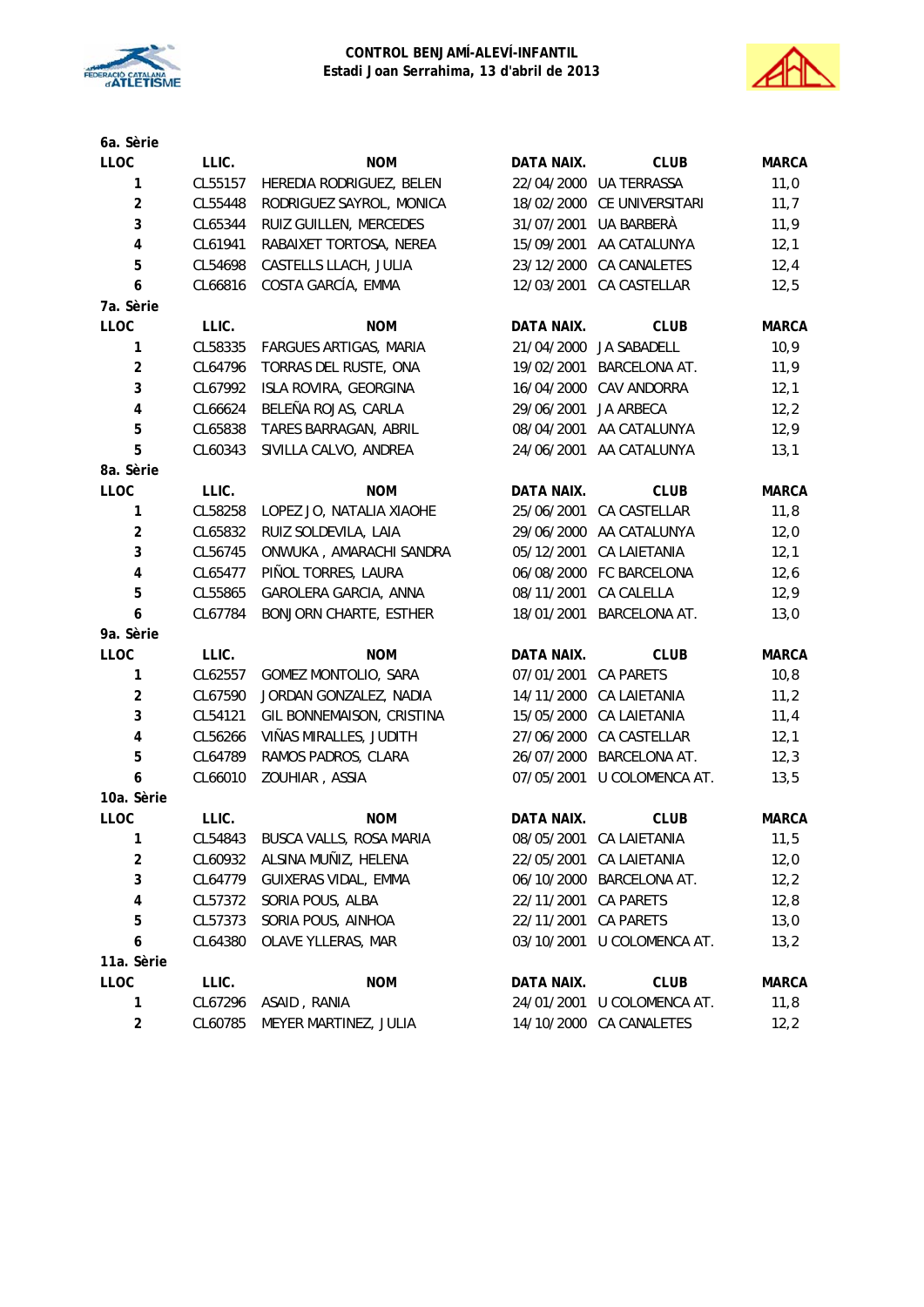



## **3000 METRES LLISOS INFANTIL FEMENÍ**

| LLOC                    | LLIC.   | <b>NOM</b>                         | DATA NAIX. | <b>CLUB</b>                   | <b>MARCA</b> |
|-------------------------|---------|------------------------------------|------------|-------------------------------|--------------|
| 1                       | CL58227 | KAJTIH KAJTIH, INAS                |            | 13/03/2001 FC BARCELONA       | 11, 46, 7    |
| $\overline{\mathbf{c}}$ | CL56128 | RAIMUNDO BARBERO, MERITXELL        | 20/04/2000 | JA SABADELL                   | 12,08,9      |
| 3                       | CL66547 | PINEDO HITA, JULIA                 | 19/11/2001 | MARTORELL AC                  | 12, 13, 3    |
| $\overline{\mathbf{4}}$ | CL66936 | SANCHEZ NAVARRO, ANDREA            |            | 22/12/2000 ISS - L'HOSPITALET | 12, 16, 9    |
| 5                       | CL56899 | DALMAU CLOTET, JULIA               | 04/05/2001 | <b>AVINENT MANRESA</b>        | 12, 19, 3    |
| 6                       | CL61820 | TOLEDO VERACRUZ, MARIA             | 21/10/2000 | AA CATALUNYA                  | 12, 21, 0    |
| 7                       | CL65832 | RUIZ SOLDEVILA, LAIA               | 29/06/2000 | AA CATALUNYA                  | 12, 22, 8    |
| 8                       | CL53411 | FONT GIRONES, PAULA                | 26/06/2000 | CORNELLÀ AT.                  | 12, 30, 2    |
| 9                       | CL56266 | VIÑAS MIRALLES, JUDITH             | 27/06/2000 | CA CASTELLAR                  | 12, 34, 1    |
| 10                      | CL62157 | TOMAS MARTINEZ, LAIA               | 09/12/2001 | <b>CA LAIETANIA</b>           | 12,46,0      |
| 11                      | CL56261 | MUÑOZ MOLINA, AINA                 | 22/06/2001 | CA CASTELLAR                  | 12,52,3      |
| 12                      | CL53919 | VIZCAINO ESTRADA, JULIA            | 07/04/2000 | CA CANALETES                  | 12, 55, 1    |
| 13                      | CL66010 | ZOUHIAR, ASSIA                     | 07/05/2001 | U COLOMENCA AT.               | 13,08,0      |
| 14                      | CL56745 | ONWUKA, AMARACHI SANDRA            | 05/12/2001 | CA LAIETANIA                  | 13, 14, 0    |
| 15                      | CL58269 | CONESA FORET, LAURA                | 16/10/2000 | CA CASTELLAR                  | 14, 16, 7    |
|                         |         | 220 METRES TANQUES INFANTIL FEMENÍ |            |                               |              |
| 1a. Sèrie               |         |                                    |            |                               |              |
| LLOC                    | LLIC.   | <b>NOM</b>                         | DATA NAIX. | <b>CLUB</b>                   | <b>MARCA</b> |
| $\mathbf{1}$            | CL60562 | GONZALEZ HERNÁNDEZ, SARA           |            | 10/02/2000 ISS - L'HOSPITALET | 33,5         |
| $\overline{\mathbf{c}}$ | CL60406 | VICENTE GARCIA, MARIA              | 28/03/2001 | ISS - L'HOSPITALET            | 34,5         |
| 3                       | CL60576 | GARCIA CASTRO, ANNA                | 25/05/2000 | CA CASTELLAR                  | 37,6         |
| 4                       | CL60902 | AGUINALIU DELGADO, ALICIA          |            | 23/02/2000 AA CATALUNYA       | 39,3         |
| 5                       | CL60933 | BALLESTER MALLEBREIN, LAURA        | 22/04/2001 | CA LAIETANIA                  | 39,6         |
| 6                       | CL66104 | TOMAS HOMAR, DUNA                  | 08/04/2000 | CA CANALETES                  | 43,0         |
| 2a. Sèrie               |         |                                    |            |                               |              |
| <b>LLOC</b>             | LLIC.   | <b>NOM</b>                         | DATA NAIX. | <b>CLUB</b>                   | <b>MARCA</b> |
| 1                       | CL53320 | GALLEGO SOTELO, SARA               | 11/10/2000 | CE UNIVERSITARI               | 34,5         |
| $\overline{2}$          | CL62770 | HUGUET SORO, JUDIT                 |            | 21/08/2000 CE UNIVERSITARI    | 37,0         |
| 3                       | CL54121 | GIL BONNEMAISON, CRISTINA          |            | 15/05/2000 CA LAIETANIA       | 37,7         |
| 4                       | CL59798 | GARCIA ROMERA, MARIA               | 18/10/2001 | U COLOMENCA AT.               | 38,1         |
| 5                       | CL62190 | SELLARES ALTAMIRA, JUDIT           | 13/04/2000 | <b>AVINENT MANRESA</b>        | 38,3         |
| 6                       | CL64929 | ZUÑIGA CATARINEU, ANNA             | 19/03/2000 | <b>CA PARETS</b>              | 40,4         |
| 3a. Sèrie               |         |                                    |            |                               |              |
| LLOC                    | LLIC.   | <b>NOM</b>                         | DATA NAIX. | <b>CLUB</b>                   | <b>MARCA</b> |
| 1                       | CL66130 | MARTINEZ GARCIA, LOLA              | 18/11/2000 | CE UNIVERSITARI               | 36,8         |
| $\overline{\mathbf{c}}$ | CL53112 | VIUDEZ CHECA, NURIA                | 18/01/2000 | ISS - L'HOSPITALET            | 39,5         |
| 3                       | CL67490 | PRAT SALLENT, LAIA                 | 06/10/2000 | UA TERRASSA                   | 40,1         |
| 4                       | CL61941 | RABAIXET TORTOSA, NEREA            | 15/09/2001 | AA CATALUNYA                  | 41,2         |
| 5                       | CL61017 | ROMANCE OMS, MARTA                 | 08/01/2000 | JA SABADELL                   | 45,8         |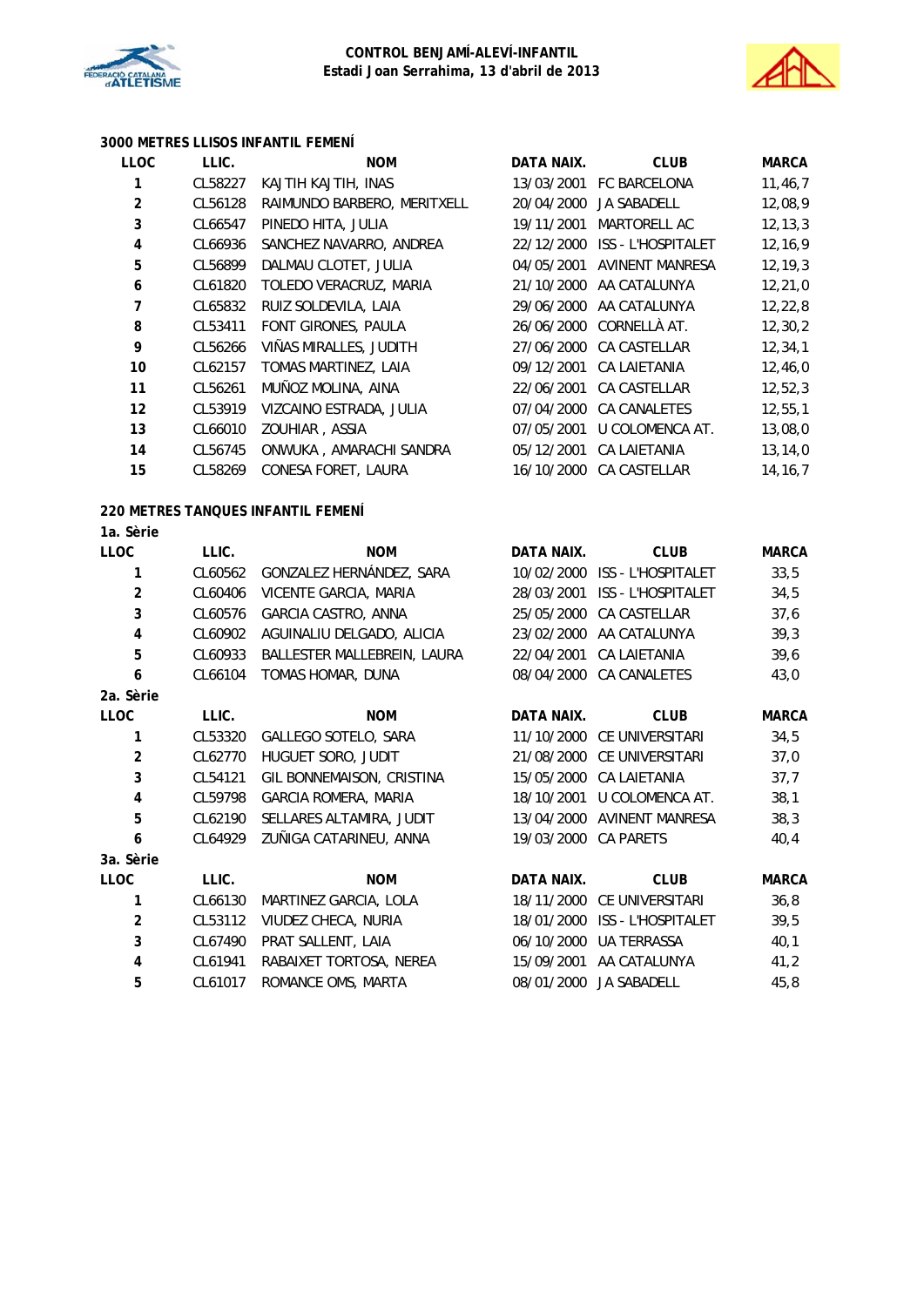



| 4a. Sèrie               |         |                                         |                   |                               |              |
|-------------------------|---------|-----------------------------------------|-------------------|-------------------------------|--------------|
| <b>LLOC</b>             | LLIC.   | <b>NOM</b>                              | DATA NAIX.        | <b>CLUB</b>                   | <b>MARCA</b> |
| $\mathbf{1}$            | CL52983 | GABALDON GRAU, CLARA                    |                   | 13/04/2000 AA CATALUNYA       | 35,9         |
| $\overline{a}$          | CL55157 | HEREDIA RODRIGUEZ, BELEN                |                   | 22/04/2000 UA TERRASSA        | 39,2         |
| 3                       | CL67726 | MARIN PUYUELO, SARA                     |                   | 05/05/2001 AA CATALUNYA       | 39,8         |
| $\pmb{4}$               | CL55865 | GAROLERA GARCIA, ANNA                   | 08/11/2001        | <b>CA CALELLA</b>             | 41,1         |
| 5                       | CL56845 | GONZALEZ MORA, IRENE                    |                   | 06/01/2000 CA LAIETANIA       | 43,4         |
| 6                       | CL65131 | MARTIN LOPEZ, NOELIA                    |                   | 23/05/2001 UA TERRASSA        | 43,8         |
| 5a. Sèrie               |         |                                         |                   |                               |              |
| LLOC                    | LLIC.   | <b>NOM</b>                              | DATA NAIX.        | <b>CLUB</b>                   | <b>MARCA</b> |
| 1                       | CL54974 | GARCIA ROVIRA, MARIONA                  |                   | 13/03/2000 AA CATALUNYA       | 37,8         |
| $\boldsymbol{2}$        | CL55154 | FLORENZA NOVIALS, SILVIA                | 01/08/2001        | <b>UA TERRASSA</b>            | 40,0         |
| 3                       | CL65233 | MARTIN ESCUDERO, MARIA                  |                   | 04/05/2001 CA NOU BARRIS      | 43,3         |
| $\overline{\mathbf{4}}$ | CL68215 | EZQUERRO SALGADO, ELISABERTH            | 03/01/2001        | CA NOU BARRIS                 | 43,8         |
| 5                       | CL53409 | DE TORRES GIMENO, JULIA                 |                   | 14/07/2000 CORNELLÀ AT.       | 44,2         |
| 6                       | CL59419 | SOLER ALCOLEA, PAULA                    | 29/01/2001        | UA TERRASSA                   | 45,5         |
| 6a. Sèrie               |         |                                         |                   |                               |              |
| LLOC                    | LLIC.   | <b>NOM</b>                              | <b>DATA NAIX.</b> | <b>CLUB</b>                   | <b>MARCA</b> |
| 1                       | CL66413 | PIERA CATALAN, OLIVIA                   |                   | 07/07/2000 AA CATALUNYA       | 39,5         |
| $\boldsymbol{2}$        | CL64779 | GUIXERAS VIDAL, EMMA                    | 06/10/2000        | BARCELONA AT.                 | 39,7         |
| 3                       | CL61820 | TOLEDO VERACRUZ, MARIA                  | 21/10/2000        | AA CATALUNYA                  | 42,0         |
| $\pmb{4}$               | CL60312 | ILLA OVIEDO, ANDREA                     |                   | 30/01/2001 AA CATALUNYA       | 42,2         |
| 5                       | CL64789 | RAMOS PADROS, CLARA                     |                   | 26/07/2000 BARCELONA AT.      | 42,7         |
| 6                       | CL65150 | RICART RODO, MARTA                      | 19/06/2001        | UA TERRASSA                   | 43,4         |
| 7a. Sèrie               |         |                                         |                   |                               |              |
| LLOC                    | LLIC.   | <b>NOM</b>                              | DATA NAIX.        | <b>CLUB</b>                   | <b>MARCA</b> |
| $\mathbf{1}$            | CL67992 | ISLA ROVIRA, GEORGINA                   |                   | 16/04/2000 CAV ANDORRA        | 41,6         |
| $\boldsymbol{2}$        | CL54973 | MENDEZ LOPEZ, MARTA                     |                   | 08/10/2001 AA CATALUNYA       | 44,3         |
| 3                       | CL60343 | SIVILLA CALVO, ANDREA                   | 24/06/2001        | AA CATALUNYA                  | 44,7         |
|                         |         | 3000 METRES MARXA INFANTIL-CADET FEMENÍ |                   |                               |              |
| <b>LLOC</b>             | LLIC.   | <b>NOM</b>                              | DATA NAIX.        | <b>CLUB</b>                   | <b>MARCA</b> |
| $\mathbf{1}$            | CT20970 | NICOLAS SOLA, MARIA                     |                   | 30/06/1998 AA CATALUNYA       | 15,49,2      |
| $\boldsymbol{2}$        | CL53409 | DE TORRES GIMENO, JULIA                 |                   | 14/07/2000 CORNELLÀ AT.       | 16, 35, 1    |
| 3                       | CL58769 | <b>BOHILS TENAS, MIREIA</b>             |                   | 28/11/2001 CA CALELLA         | 17,52,5      |
| 4                       | CL67372 | MASSANA BANQUELLS, ANGELS               | 15/03/2000        | MUNTANYENC S.CUGAT            | 18, 17, 4    |
| 5                       | CL62530 | CAYERO SANCHEZ, NOELIA                  | 01/07/2001        | CA VILADECANS                 | 18, 50, 3    |
| 6                       | CL56845 | GONZALEZ MORA, IRENE                    |                   | 06/01/2000 CA LAIETANIA       | 19,03,5      |
| $\overline{7}$          | CL55738 | SAYAGO CEREZO, PAULA                    | 25/11/2001        | CORNELLÀ AT.                  | 19,07,5      |
| 8                       | CL57364 | FREIXAS ANGUERA, GEMMA                  | 01/12/2000        | ISS - L'HOSPITALET            | 19, 13, 8    |
| 9                       | CL54698 | CASTELLS LLACH, JULIA                   | 23/12/2000        | CA CANALETES                  | 19,29,9      |
| 10                      | CL57685 | CIVERA POCEIRO, ANDREA                  |                   | 17/05/2000 AA CATALUNYA       | 19,59,2      |
| 11                      | CL66404 | ALCARAZ LOPEZ, MELANIE                  |                   | 28/11/1998 ISS - L'HOSPITALET | 20,11,9      |
| 12                      | CL65132 | MARTINEZ LUCEÑO, AINHOA                 | 09/11/2001        | UA TERRASSA                   | 21,39,1      |
| 13                      | CL57765 | GONZALO MONJE, EMMA                     | 09/11/2001        | CA GRANOLLERS                 | 21,40,6      |
| 14                      | CL62002 | NIETO CAPUZ, NORA                       | 17/04/2001        | MARTORELL AC                  | 22,28,2      |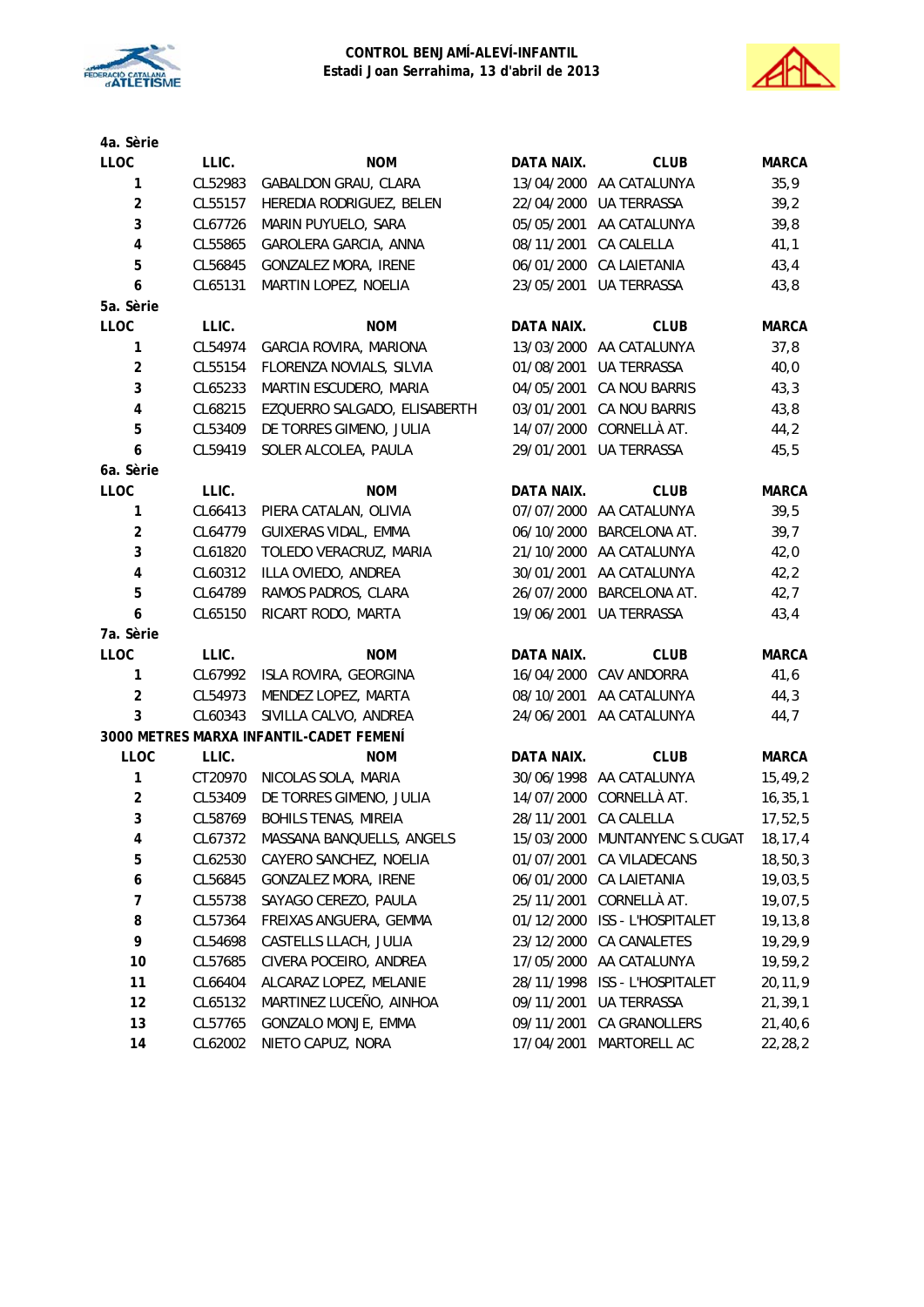



# **SALT D'ALÇADA INFANTIL FEMENÍ**

| LLOC                    | LLIC.   | <b>NOM</b>                    | DATA NAIX.           | <b>CLUB</b>                   | <b>MARCA</b> |
|-------------------------|---------|-------------------------------|----------------------|-------------------------------|--------------|
| 1                       | CL55447 | ATANCE LOUSTAUNAU, ORIANNE    |                      | 03/01/2000 CE UNIVERSITARI    | 1,41         |
| $\overline{a}$          | CL55219 | PEREIRAS NEIRA, ANNA          |                      | 02/09/2000 ISS - L'HOSPITALET | 1,30         |
| 3                       | CL61980 | HERNANDEZ PEREZ, BERTA        | 29/08/2000           | MARTORELL AC                  | 1,30         |
| $\overline{\mathbf{4}}$ | CL63826 | SABIO SANCHEZ, MARIA          | 23/04/2001           | CAV ANDORRA                   | 1,30         |
| 5                       | CL60310 | HERNANDEZ AROLA, ALBA         |                      | 12/05/2000 AA CATALUNYA       | 1,30         |
| 6                       | CL53642 | PALACIN ESTER, JULIA          | 27/04/2000           | UA TERRASSA                   | 1,30         |
| $\overline{7}$          | CL65477 | PIÑOL TORRES, LAURA           |                      | 06/08/2000 FC BARCELONA       | 1,25         |
| 8                       | CL55448 | RODRIGUEZ SAYROL, MONICA      |                      | 18/02/2000 CE UNIVERSITARI    | 1,25         |
| 9                       | CL57517 | RUFFO FERNANDEZ, CLAUDIA      |                      | 04/06/2000 CE UNIVERSITARI    | 1,25         |
| 10                      | CL61017 | ROMANCE OMS, MARTA            | 08/01/2000           | <b>JA SABADELL</b>            | 1,25         |
| 11                      | CL62190 | SELLARES ALTAMIRA, JUDIT      |                      | 13/04/2000 AVINENT MANRESA    | 1,25         |
| 12                      | CL65765 | TALAVERA PATABOBE, LARA       | 25/11/2000 CA MOLLET |                               | 1,20         |
| 13                      | CL59067 | DE MINGO DOMENECH, MARIA      | 09/02/2001           | CE UNIVERSITARI               | 1,20         |
| 14                      | CL66129 | LUNA PARDO, IRENE             |                      | 22/02/2001 CE UNIVERSITARI    | 1,20         |
| 15                      | CL56380 | SANCHEZ GALAN, LORENA         |                      | 16/09/2000 CA MONTORNÈS       | 1,20         |
| 16                      | CL53409 | DE TORRES GIMENO, JULIA       |                      | 14/07/2000 CORNELLÀ AT.       | 1,20         |
| 17                      | CL58794 | GOMEZ ZAFRA, NEREA            | 07/02/2001           | UA BARBERÀ                    | 1,20         |
| 18                      | CL63713 | MOYA BAHAMONDE, CLAUDIA       | 01/08/2000           | CA CASTELLAR                  | 1,20         |
| 19                      | CL53413 | SOLSONA SADURNI, NURIA        |                      | 05/02/2000 AA CATALUNYA       | 1,20         |
| 20                      | CL61975 | GALEANO LINARES, LAURA        | 27/06/2000           | MARTORELL AC                  | 1,15         |
| 21                      | CL64287 | GOMEZ FERNANDEZ, MARINA       | 17/08/2000           | MARTORELL AC                  | 1,15         |
| 22                      | CL61983 | JORBA VERA, ANA               | 17/01/2001           | MARTORELL AC                  | 1,15         |
| 23                      | CL62020 | TORRES MORENO, SARA           | 03/11/2000           | MARTORELL AC                  | 1,15         |
| 24                      | CL63403 | <b>GARCIA PASTOR, ONA</b>     | 12/06/2001           | CE UNIVERSITARI               | 1,15         |
| 25                      | CL64796 | TORRAS DEL RUSTE, ONA         | 19/02/2001           | <b>BARCELONA AT.</b>          | 1,15         |
| 26                      | CL56961 | INGLAVAGA MARTINEZ, NURIA     |                      | 23/03/2001 FC BARCELONA       | 0,00         |
| 27                      | CL67784 | <b>BONJORN CHARTE, ESTHER</b> | 18/01/2001           | <b>BARCELONA AT.</b>          | 0,00         |
| 28                      | CL65344 | RUIZ GUILLEN, MERCEDES        |                      | 31/07/2001 UA BARBERÀ         | 0,00         |
|                         |         |                               |                      |                               |              |

## **SALT DE LLARGADA INFANTIL FEMENÍ (GRUP 1)**

| LLOC           | LLIC.   | <b>NOM</b>                  | DATA NAIX. | <b>CLUB</b>                | <b>MARCA</b> |
|----------------|---------|-----------------------------|------------|----------------------------|--------------|
|                | CL53320 | GALLEGO SOTELO, SARA        |            | 11/10/2000 CE UNIVERSITARI | 4,65         |
| $\overline{2}$ | CL55447 | ATANCE LOUSTAUNAU, ORIANNE  |            | 03/01/2000 CE UNIVERSITARI | 4,54         |
| 3              | CL62770 | HUGUET SORO, JUDIT          |            | 21/08/2000 CE UNIVERSITARI | 4,41         |
| 4              | CL61017 | ROMANCE OMS, MARTA          | 08/01/2000 | JA SABADELL                | 4,38         |
| 5              | CL60576 | GARCIA CASTRO, ANNA         |            | 25/05/2000 CA CASTELLAR    | 4,32         |
| 6              | CL63713 | MOYA BAHAMONDE, CLAUDIA     | 01/08/2000 | CA CASTELLAR               | 4,30         |
| 7              | CL59067 | DE MINGO DOMENECH, MARIA    | 09/02/2001 | CE UNIVERSITARI            | 4,29         |
| 8              | CL66130 | MARTINEZ GARCIA, LOLA       |            | 18/11/2000 CE UNIVERSITARI | 4,29         |
| 9              | CL55157 | HEREDIA RODRIGUEZ, BELEN    | 22/04/2000 | <b>UA TERRASSA</b>         | 4,08         |
| 10             | CL54843 | BUSCA VALLS, ROSA MARIA     | 08/05/2001 | CA LAIETANIA               | 4,03         |
| 11             | CL54121 | GIL BONNEMAISON, CRISTINA   |            | 15/05/2000 CA LAIETANIA    | 3,95         |
| 12             | CL55448 | RODRIGUEZ SAYROL, MONICA    |            | 18/02/2000 CE UNIVERSITARI | 3,93         |
| 13             | CL60933 | BALLESTER MALLEBREIN, LAURA | 22/04/2001 | <b>CA LAIETANIA</b>        | 3,85         |
| 14             | CL57517 | RUFFO FERNANDEZ, CLAUDIA    | 04/06/2000 | CE UNIVERSITARI            | 3,83         |
| 15             | CL65131 | MARTIN LOPEZ, NOELIA        | 23/05/2001 | UA TERRASSA                | 3,80         |
| 16             | CL56266 | VIÑAS MIRALLES, JUDITH      | 27/06/2000 | CA CASTELLAR               | 3,78         |
| 17             | CL63826 | SABIO SANCHEZ, MARIA        | 23/04/2001 | CAV ANDORRA                | 3,72         |
| 18             | CL67490 | PRAT SALLENT, LAIA          | 06/10/2000 | UA TERRASSA                | 3,71         |
|                |         |                             |            |                            |              |

| DATA NAIX.           | CLUB                          | <b>MARCA</b> |
|----------------------|-------------------------------|--------------|
|                      | 03/01/2000 CE UNIVERSITARI    | 1,41         |
|                      | 02/09/2000 ISS - L'HOSPITALET | 1,30         |
|                      | 29/08/2000 MARTORELL AC       | 1,30         |
|                      | 23/04/2001 CAV ANDORRA        | 1,30         |
| 12/05/2000           | AA CATALUNYA                  | 1,30         |
|                      | 27/04/2000 UA TERRASSA        | 1,30         |
|                      | 06/08/2000 FC BARCELONA       | 1,25         |
|                      | 18/02/2000 CE UNIVERSITARI    | 1,25         |
|                      | 04/06/2000 CE UNIVERSITARI    | 1,25         |
|                      | 08/01/2000 JA SABADELL        | 1,25         |
|                      | 13/04/2000 AVINENT MANRESA    | 1,25         |
| 25/11/2000 CA MOLLET |                               | 1,20         |
|                      | 09/02/2001 CE UNIVERSITARI    | 1,20         |
|                      | 22/02/2001 CE UNIVERSITARI    | 1,20         |
|                      | 16/09/2000 CA MONTORNÈS       | 1,20         |
|                      | 14/07/2000 CORNELLÀ AT.       | 1,20         |
|                      | 07/02/2001 UA BARBERÀ         | 1,20         |
|                      | 01/08/2000 CA CASTELLAR       | 1,20         |
| 05/02/2000           | AA CATALUNYA                  | 1,20         |
|                      | 27/06/2000 MARTORELL AC       | 1,15         |
| 17/08/2000           | <b>MARTORELL AC</b>           | 1,15         |
|                      | 17/01/2001 MARTORELL AC       | 1,15         |
|                      | 03/11/2000 MARTORELL AC       | 1,15         |
|                      | 12/06/2001 CE UNIVERSITARI    | 1,15         |
|                      | 19/02/2001 BARCELONA AT.      | 1,15         |
|                      | 23/03/2001 FC BARCELONA       | 0,00         |
|                      | 18/01/2001 BARCELONA AT.      | 0,00         |
| 31/07/2001           | UA BARBERÀ                    | 0,00         |

| DATA NAIX  | CI UB               | <b>MARCA</b> |
|------------|---------------------|--------------|
| 11/10/2000 | CE UNIVERSITARI     | 4,65         |
| 03/01/2000 | CE UNIVERSITARI     | 4,54         |
| 21/08/2000 | CE UNIVERSITARI     | 4,41         |
| 08/01/2000 | <b>JA SABADELL</b>  | 4,38         |
| 25/05/2000 | CA CASTELLAR        | 4,32         |
| 01/08/2000 | CA CASTELLAR        | 4,30         |
| 09/02/2001 | CF UNIVERSITARI     | 4,29         |
| 18/11/2000 | CE UNIVERSITARI     | 4,29         |
| 22/04/2000 | <b>IJA TERRASSA</b> | 4,08         |
| 08/05/2001 | CA LAIFTANIA        | 4,03         |
| 15/05/2000 | CA I AIFTANIA       | 3,95         |
| 18/02/2000 | CE UNIVERSITARI     | 3,93         |
| 22/04/2001 | CA I AIFTANIA       | 3,85         |
| 04/06/2000 | CE UNIVERSITARI     | 3,83         |
| 23/05/2001 | <b>UA TERRASSA</b>  | 3,80         |
| 27/06/2000 | CA CASTELLAR        | 3,78         |
| 23/04/2001 | CAV ANDORRA         | 3,72         |
| 06/10/2000 | UA TERRASSA         | 3,71         |
|            |                     |              |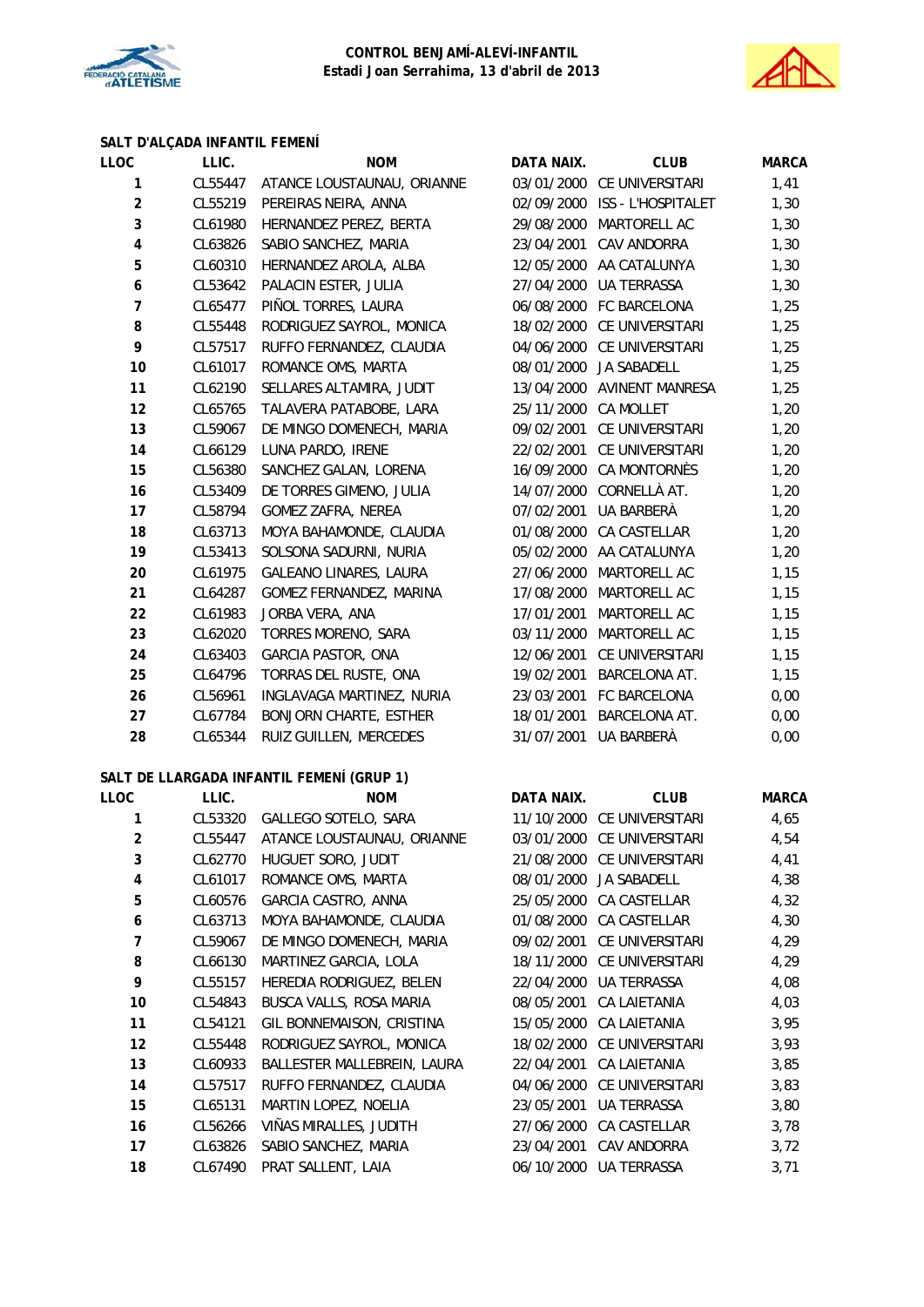



| 19                      | CL55154 | FLORENZA NOVIALS, SILVIA                  |            | 01/08/2001 UA TERRASSA        | 3,61         |
|-------------------------|---------|-------------------------------------------|------------|-------------------------------|--------------|
| 20                      | CL61975 | GALEANO LINARES, LAURA                    | 27/06/2000 | MARTORELL AC                  | 3,58         |
| 21                      | CL58258 | LOPEZ JO, NATALIA XIAOHE                  |            | 25/06/2001 CA CASTELLAR       | 3,58         |
| 22                      | CL64287 | GOMEZ FERNANDEZ, MARINA                   |            | 17/08/2000 MARTORELL AC       | 3,50         |
| 23                      | CL58269 | CONESA FORET, LAURA                       |            | 16/10/2000 CA CASTELLAR       | 3,50         |
| 24                      | CL55865 | GAROLERA GARCIA, ANNA                     | 08/11/2001 | CA CALELLA                    | 3,45         |
| 25                      | CL65477 | PIÑOL TORRES, LAURA                       |            | 06/08/2000 FC BARCELONA       | 3,45         |
| 26                      | CL62157 | TOMAS MARTINEZ, LAIA                      | 09/12/2001 | CA LAIETANIA                  | 3,44         |
| 27                      | CL65181 | CORBERO FORN, ONA                         |            | 07/05/2000 UA TERRASSA        | 3,43         |
| 28                      | CL67590 | JORDAN GONZALEZ, NADIA                    |            | 14/11/2000 CA LAIETANIA       | 3,36         |
| 29                      | CL62020 | TORRES MORENO, SARA                       | 03/11/2000 | MARTORELL AC                  | 3,28         |
|                         | CL63403 | GARCIA PASTOR, ONA                        | 12/06/2001 | CE UNIVERSITARI               | <b>NULS</b>  |
|                         | CL67022 | PUJOL FLOTATS, HELENA                     |            | 30/06/2001 CE UNIVERSITARI    | <b>NULS</b>  |
|                         | CL66547 | PINEDO HITA, JULIA                        |            | 19/11/2001 MARTORELL AC       | <b>NULS</b>  |
|                         | CL60932 | ALSINA MUÑIZ, HELENA                      |            | 22/05/2001 CA LAIETANIA       | <b>NULS</b>  |
|                         | CL65150 | RICART RODO, MARTA                        | 19/06/2001 | UA TERRASSA                   | <b>NULS</b>  |
|                         | CL66013 | <b>GUTMAN ARGEMI, CLARA</b>               | 19/08/2000 | UA TERRASSA                   | <b>NULS</b>  |
|                         | CL66736 | CERDAN MALDONADO, CARLA                   | 07/10/2000 | <b>UA TERRASSA</b>            | <b>NULS</b>  |
|                         | CL59419 | SOLER ALCOLEA, PAULA                      | 29/01/2001 | UA TERRASSA                   | <b>NULS</b>  |
|                         | CL56263 | PASCUAL CASTELLA, ALBA                    | 27/07/2001 | CA CASTELLAR                  | <b>NULS</b>  |
|                         | CL66816 | COSTA GARCÍA, EMMA                        | 12/03/2001 | CA CASTELLAR                  | <b>NULS</b>  |
|                         | CL67992 | ISLA ROVIRA, GEORGINA                     |            | 16/04/2000 CAV ANDORRA        | <b>NULS</b>  |
|                         |         | SALT DE LLARGADA INFANTIL FEMENÍ (GRUP 2) |            |                               |              |
| LLOC                    | LLIC.   | <b>NOM</b>                                | DATA NAIX. | <b>CLUB</b>                   | <b>MARCA</b> |
| $\mathbf{1}$            | CL60406 | VICENTE GARCIA, MARIA                     |            | 28/03/2001 ISS - L'HOSPITALET | 4,87         |
| $\overline{\mathbf{c}}$ | CL53642 | PALACIN ESTER, JULIA                      | 27/04/2000 | UA TERRASSA                   | 4,54         |
| $\mathsf 3$             | CL60562 | GONZALEZ HERNÁNDEZ, SARA                  | 10/02/2000 | ISS - L'HOSPITALET            | 4,53         |
| $\overline{\mathbf{4}}$ | CL62190 | SELLARES ALTAMIRA, JUDIT                  |            | 13/04/2000 AVINENT MANRESA    | 4,46         |
| 5                       | CL53413 | SOLSONA SADURNI, NURIA                    |            | 05/02/2000 AA CATALUNYA       | 4,40         |
| 6                       | CL52983 | GABALDON GRAU, CLARA                      |            | 13/04/2000 AA CATALUNYA       | 4,19         |
| $\overline{7}$          | CL64929 | ZUÑIGA CATARINEU, ANNA                    | 19/03/2000 | <b>CA PARETS</b>              | 4,16         |
| 8                       | CL53112 | VIUDEZ CHECA, NURIA                       |            | 18/01/2000 ISS - L'HOSPITALET | 3,92         |
| 9                       | CL55544 | MOLINA COLLADO, LAIA                      |            | 21/04/2001 CE PENEDÈS         | 3,79         |
| 10                      | CL60902 | AGUINALIU DELGADO, ALICIA                 |            | 23/02/2000 AA CATALUNYA       | 3,78         |
| 11                      | CL65344 | RUIZ GUILLEN, MERCEDES                    |            | 31/07/2001 UA BARBERA         | 3,76         |
| 12                      | CL54973 | MENDEZ LOPEZ, MARTA                       | 08/10/2001 | AA CATALUNYA                  | 3,75         |
| 13                      | CL67279 | PINIES PRAT, ABRIL                        | 10/08/2001 | ISS - L'HOSPITALET            | 3,71         |
| 14                      | CL60310 | HERNANDEZ AROLA, ALBA                     |            | 12/05/2000 AA CATALUNYA       | 3,71         |
| 15                      | CL66413 | PIERA CATALAN, OLIVIA                     |            | 07/07/2000 AA CATALUNYA       | 3,66         |
| 16                      | CL55546 | FONT MIRET, NURIA                         | 21/01/2001 | CE PENEDÈS                    | 3,64         |
| 17                      | CL68133 | GARCIA ROPERO, ANDREA                     | 17/10/2000 | ISS - L'HOSPITALET            | 3,61         |
| 18                      | CL62557 | GOMEZ MONTOLIO, SARA                      | 07/01/2001 | CA PARETS                     | 3,60         |
| 19                      | CL65233 | MARTIN ESCUDERO, MARIA                    | 04/05/2001 | CA NOU BARRIS                 | 3,60         |
| 20                      | CL61820 | TOLEDO VERACRUZ, MARIA                    | 21/10/2000 | AA CATALUNYA                  | 3,53         |
| 21                      | CL59798 | GARCIA ROMERA, MARIA                      | 18/10/2001 | U COLOMENCA AT.               | 3,53         |
| 22                      | CL56380 | SANCHEZ GALAN, LORENA                     | 16/09/2000 | CA MONTORNÉS                  | 3,34         |
| 23                      | CL68215 | EZQUERRO SALGADO, ELISABERTH              | 03/01/2001 | CA NOU BARRIS                 | 3,34         |
| 24                      | CL60312 | ILLA OVIEDO, ANDREA                       |            | 30/01/2001 AA CATALUNYA       | 3,20         |
| 25                      | CL60343 | SIVILLA CALVO, ANDREA                     |            | 24/06/2001 AA CATALUNYA       | 3,18         |
| 26                      | CL58794 | GOMEZ ZAFRA, NEREA                        | 07/02/2001 | UA BARBERÀ                    | 3,09         |
| 27                      | CL57373 | SORIA POUS, AINHOA                        | 22/11/2001 | CA PARETS                     | 3,08         |
|                         |         |                                           |            |                               |              |